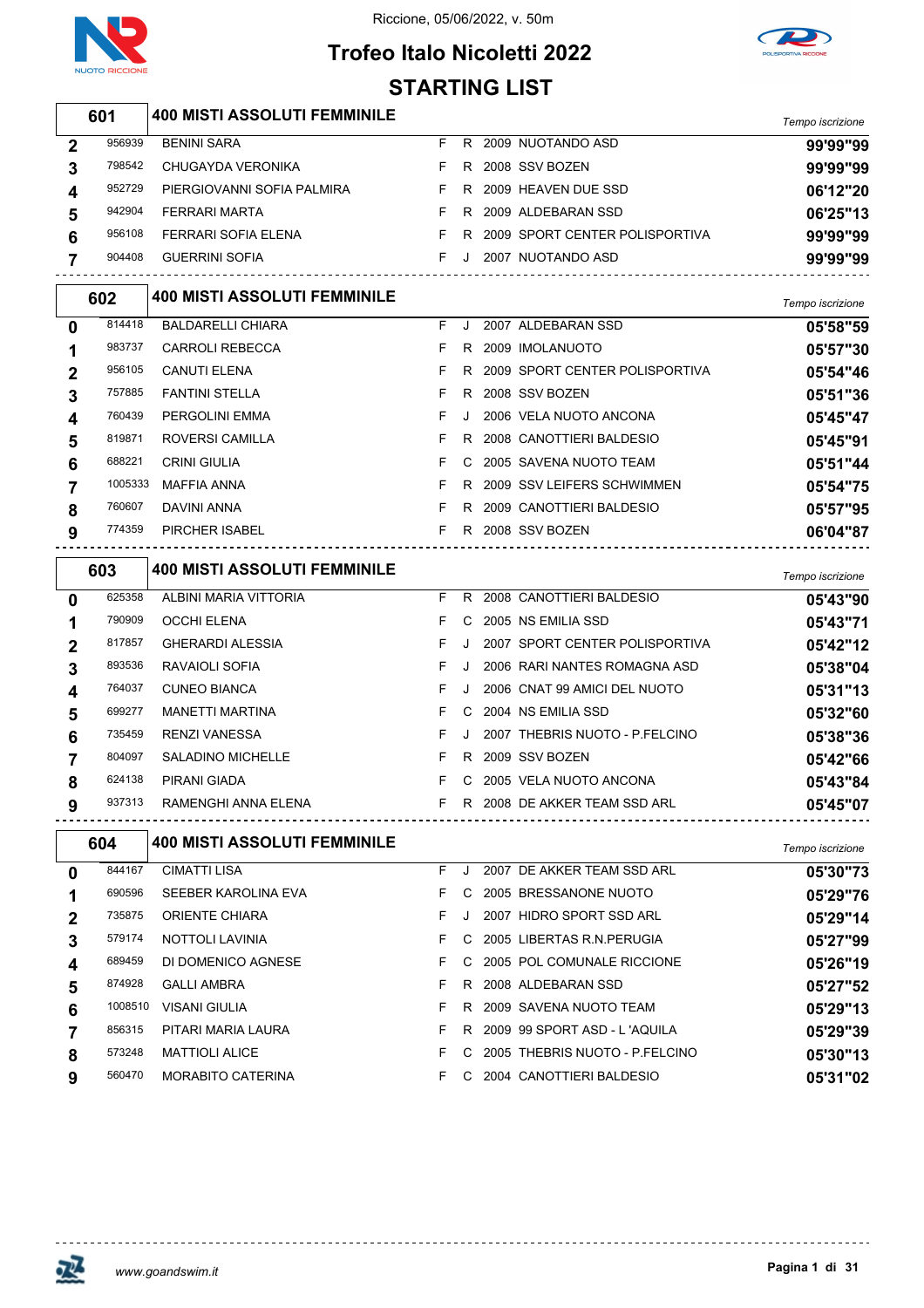



## **Trofeo Italo Nicoletti 2022 STARTING LIST**

|   | 605     | <b>400 MISTI ASSOLUTI FEMMINILE</b>        |    |          |            |                                    |                  |
|---|---------|--------------------------------------------|----|----------|------------|------------------------------------|------------------|
|   |         |                                            |    |          |            |                                    | Tempo iscrizione |
| 0 | 504374  | <b>TOMMASSINI ERICA</b>                    | F  | J        |            | 2006 SPORT VILLAGE SSD             | 05'20"61         |
| 1 | 474883  | <b>BURCHIANI EVA</b>                       | F  | S        |            | 2003 VELA NUOTO ANCONA             | 05'19"09         |
| 2 | 770770  | <b>STINZIANI CAMILLA</b>                   | F  | J        |            | 2006 H2O SPORT CSD                 | 05'13"84         |
| 3 | 26898   | <b>MONALDI MARTINA</b>                     | F  | S        |            | 2000 IL GABBIANO SSD LADISPOLI     | 05'12"76         |
| 4 | 638524  | PINARELLI ALICE                            | F  | C        |            | 2005 SSD STILELIBERO - PREGANZ     | 05'10"94         |
| 5 | 758601  | <b>MALTONI ANDREA</b>                      | F  | J        |            | 2006 NUOTO CLUB 2000 FAENZA        | 05'11"25         |
| 6 | 752674  | <b>CECCHINI NICOLE</b>                     | F  | С        |            | 2005 POL COMUNALE RICCIONE         | 05'13"74         |
| 7 | 917412  | <b>COLAPIETRO DALILA</b>                   | F  | R        |            | 2009 NUOTATORI PUGLIESI ASD        | 05'16"46         |
| 8 | 825454  | <b>CAMPIONI CHIARA</b>                     | F  | J        |            | 2006 CN UISP - BOLOGNA             | 05'19"66         |
| 9 | 879002  | PASTI ANASTASIA                            | F. |          |            | R 2008 CUS FERRARA ASD             | 05'20"73         |
|   | 606     | 200 STILE LIBERO ASSOLUTI FEMMINILE        |    |          |            |                                    | Tempo iscrizione |
| 1 | 944840  | LUSUARDI SOFIA                             | F  | R        |            | 2009 NS EMILIA SSD                 | 99'99"99         |
| 2 | 854926  | <b>BATTISTA MARISA</b>                     | F  | R        | 2009 SDS   |                                    | 03'28"50         |
| 3 | 1115527 | PIERACCI GIOIA                             | F  | Π.       |            | 2007 CNAT 99 AMICI DEL NUOTO       | 03'02"71         |
| 4 | 952850  | <b>MANCINI MATILDE</b>                     | F  | R        |            | 2009 CNAT 99 AMICI DEL NUOTO       | 02'56"08         |
| 5 | 884061  | <b>BUSON GIULIA MARIA</b>                  | F  | R        |            | 2008 MIOCLUB SSD                   | 02'56"97         |
| 6 | 704277  | <b>ARCO LUCREZIA</b>                       | F  | C        |            | 2004 ACCADEMIA NUOTO MARINO        | 03'23"90         |
| 7 | 952964  | PARIGI ELEONORA                            | F. |          |            | R 2009 CNAT 99 AMICI DEL NUOTO     | 03'28"76         |
|   |         |                                            |    |          |            |                                    |                  |
|   | 607     | 200 STILE LIBERO ASSOLUTI FEMMINILE        |    |          |            |                                    | Tempo iscrizione |
| 0 | 1043793 | <b>MARCONE SARA</b>                        | F  | R        |            | 2009 ACCADEMIA NUOTO MARINO        | 02'52"62         |
| 1 | 959270  | <b>CENTILLO SVEVA</b>                      | F  | R        |            | 2009 H2O SPORT CSD                 | 02'46"02         |
| 2 | 579172  | <b>MENCARONI GIULIA</b>                    | F  | <b>.</b> |            | 2007 LIBERTAS R.N. PERUGIA         | 02'44"38         |
| 3 | 969352  | SANTANGELO LUDOVICA                        | F  | R        |            | 2009 DE AKKER TEAM SSD ARL         | 02'43"70         |
| 4 | 801904  | <b>GIULIANI AURORA</b>                     | F  | R        |            | 2009 ASD DIMENSIONE NUOTO L'AQUILA | 02'43"61         |
| 5 | 906452  | <b>ISOPPI SARA</b>                         | F  | R        |            | 2009 THEBRIS NUOTO - P.FELCINO     | 02'43"65         |
| 6 | 847817  | <b>FANCIANO GRETA</b>                      | F  | R        |            | 2009 NUOTATORI PUGLIESI ASD        | 02'44"30         |
| 7 | 1020351 | ORRINO MATILDE MARIA                       | F  | R        |            | 2009 EMMEDUE SSD                   | 02'45"94         |
| 8 | 848177  | <b>GRILLI SOFIA</b>                        |    |          |            | F R 2008 THEBRIS NUOTO - P.FELCINO | 02'48"47         |
| 9 |         | 1009963 TUDOR MONICA ROXANA                |    |          |            | F R 2009 DE AKKER TEAM SSD ARL     | 02'55"67         |
|   | 608     | <b>200 STILE LIBERO ASSOLUTI FEMMINILE</b> |    |          |            |                                    | Tempo iscrizione |
| 0 |         | 1091498 GARZIA GIADA QUINTINA              |    |          |            | F R 2008 NUOTATORI PUGLIESI ASD    | 02'42"59         |
| 1 | 942904  | FERRARI MARTA                              | F. |          |            | R 2009 ALDEBARAN SSD               | 02'42"36         |
| 2 | 867944  | <b>BARBIERI ROSALIE</b>                    | F. |          |            | R 2009 HIDRO SPORT SSD ARL         | 02'41"96         |
| 3 | 888395  | <b>MONTALDI GIORGIA</b>                    | F. |          |            | R 2008 SWEET TEAM MODENA ASD       | 02'41"57         |
| 4 | 1149722 | <b>FRANCESCONE SOFIA</b>                   | F  | J        | 2006 SDS   |                                    | 02'41"49         |
| 5 | 956108  | FERRARI SOFIA ELENA                        | F. |          |            | R 2009 SPORT CENTER POLISPORTIVA   | 02'41"55         |
| 6 | 799733  | <b>CERRI FRANCESCA</b>                     | F. |          |            | R 2009 HIDRO SPORT SSD ARL         | 02'41"88         |
| 7 | 662312  | DI FILIPPO SOFIA                           | F. |          | J 2007 SDS |                                    | 02'41"99         |
| 8 | 924199  | <b>FARINA MICHELA</b>                      | F. |          | R 2009 SDS |                                    | 02'42"40         |
| 9 | 959266  | <b>MASTROMONACO LARA</b>                   |    |          |            | F R 2009 H2O SPORT CSD             | 02'43"05         |

<u>--------------</u>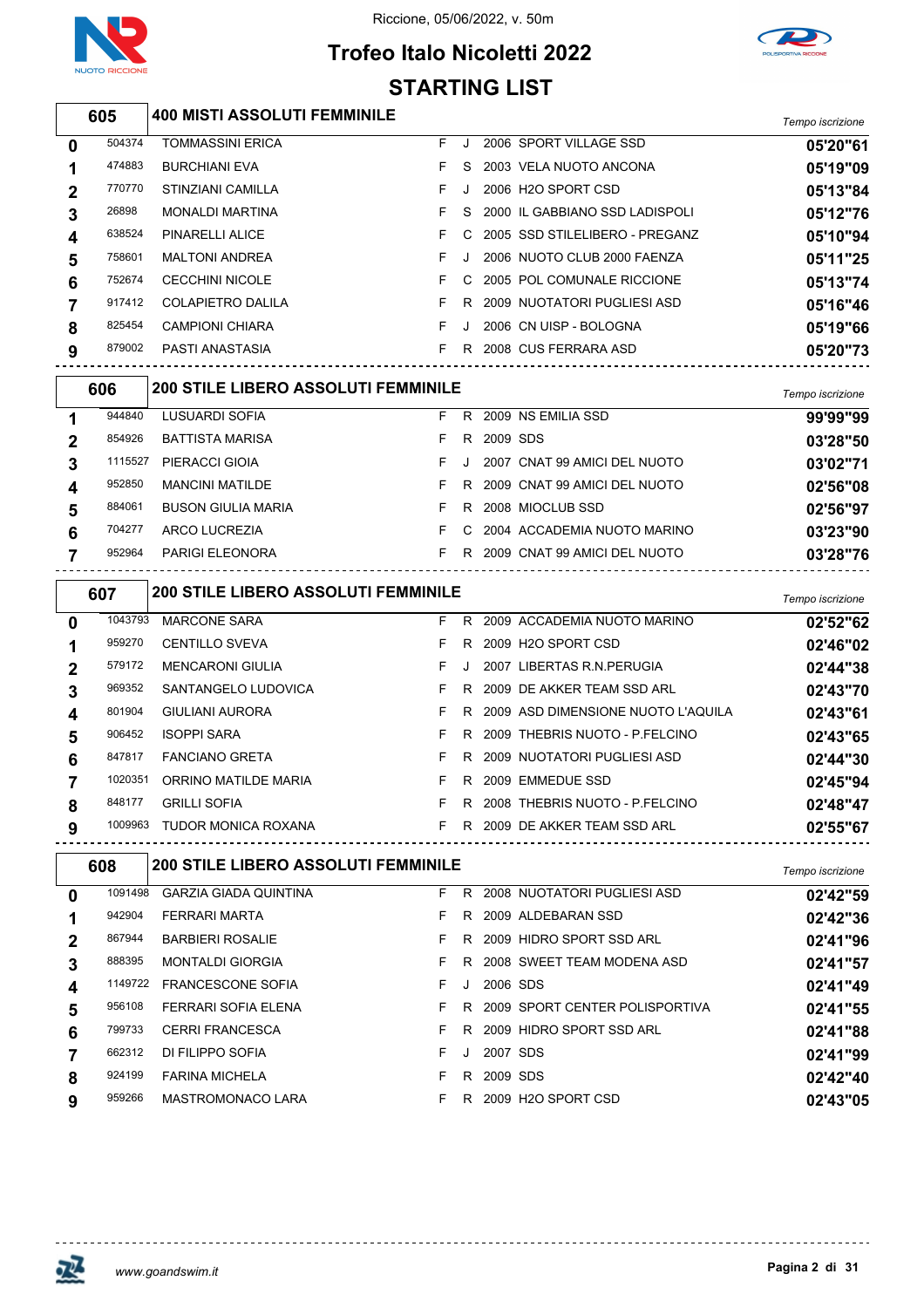

## **Trofeo Italo Nicoletti 2022 STARTING LIST**



## *Tempo iscrizione* **200 STILE LIBERO ASSOLUTI FEMMINILE**

| 0              | 945828  | <b>BIANCHI BEATRICE</b> | F. | R  | 2009 SKY LINE NUOTO - C.PUSTER | 02'40"28 |
|----------------|---------|-------------------------|----|----|--------------------------------|----------|
|                | 1009413 | URBINI GIULIA           |    |    | R 2009 RARI NANTES ROMAGNA ASD | 02'39"31 |
| $\overline{2}$ | 1013314 | <b>DUBBINI GRETA</b>    |    |    | R 2009 CN UISP - BOLOGNA       | 02'38"97 |
| 3              | 832497  | CHIARELLI VALERIA       |    | R. | 2008 ACCADEMIA NUOTO MARINO    | 02'37"86 |
| 4              | 820611  | PARESCHI ILARIA         |    |    | C 2004 SWEET TEAM MODENA ASD   | 02'37"70 |
| 5              | 776019  | <b>GALANTE GRETA</b>    |    | R. | 2008 SSV LEIFERS SCHWIMMEN     | 02'37"85 |
| 6              | 1068822 | MAZZA VALENTINA         |    |    | R 2009 TECRI NUOTO - CORNAREDO | 02'38"16 |
|                | 1014226 | LONGO SILVIA            |    |    | R 2009 NUOTATORI PUGLIESI ASD  | 02'39"29 |
| 8              | 1071146 | <b>CAVALIERI EVA</b>    |    | R  | 2009 ACCADEMIA NUOTO MARINO    | 02'39"54 |
| 9              | 933223  | <b>GADDINI MATILDE</b>  |    | R. | 2009 NUOTO CLUB GIULIANOVA ASD | 02'40"88 |
|                |         |                         |    |    |                                |          |

|             | 610     | <b>200 STILE LIBERO ASSOLUTI FEMMINILE</b> |    |         |                                  | Tempo iscrizione |
|-------------|---------|--------------------------------------------|----|---------|----------------------------------|------------------|
| $\mathbf 0$ | 959268  | <b>CENTILLO LUCREZIA</b>                   | F. | R       | 2009 H2O SPORT CSD               | 02'37"35         |
|             | 730474  | COFINI ARIANNA                             | F. |         | R 2008 PINGUINO NUOTO - AVEZZANO | 02'37"02         |
| $\mathbf 2$ | 1076106 | <b>SEMINARA CHIARA</b>                     | F. | R.      | 2008 AOSTA NUOTO                 | 02'36"05         |
| 3           | 796810  | DI RENZO ELEONORA                          | F. | R.      | 2009 PINGUINO NUOTO - AVEZZANO   | 02'35"99         |
| 4           | 945215  | RINALDI NATALIA                            | F. | R.      | 2009 EQUIPE SPORTIVA SRL SSD     | 02'35"48         |
| 5           | 710812  | <b>SALVATI STELLA</b>                      | F. | R.      | 2008 CLUB L 'AQUILA NUOTO        | 02'35"82         |
| 6           | 760424  | BALZANI AGATA MARIA                        | F. | . J.    | 2007 VELA NUOTO ANCONA           | 02'36"02         |
|             | 877011  | EL KHOLDI BOSHRA                           | F. | R.      | 2008 IMOLANUOTO                  | 02'36"97         |
| 8           | 847490  | <b>MARINUCCI GIULIA</b>                    | F  | $\cdot$ | 2007 CLUB L 'AQUILA NUOTO        | 02'37"32         |
| 9           | 912838  | SALVADORE BEATRICE                         | F. | R.      | 2008 MIOCLUB SSD                 | 02'37"55         |

| 611    |                        |         |    |                                            |    | Tempo iscrizione                                                                                                                                                                                                                                                           |
|--------|------------------------|---------|----|--------------------------------------------|----|----------------------------------------------------------------------------------------------------------------------------------------------------------------------------------------------------------------------------------------------------------------------------|
| 874929 | <b>CAMBRINI VIOLA</b>  | F.      | R. |                                            |    | 02'34"71                                                                                                                                                                                                                                                                   |
| 793655 | LOCONSOLE ALESSIA      | F.      | R. |                                            |    | 02'33"82                                                                                                                                                                                                                                                                   |
|        | RIZZO GINEVRA          | F.      | R. |                                            |    | 02'33"09                                                                                                                                                                                                                                                                   |
| 829006 | LEONORI VANESSA        | F.      |    |                                            |    | 02'32"65                                                                                                                                                                                                                                                                   |
| 752950 | CARLONI MARIA ELENA    | F.      |    |                                            |    | 02'32"36                                                                                                                                                                                                                                                                   |
| 652137 | <b>BELEGNI ELENA</b>   | F.      | C. |                                            |    | 02'32"53                                                                                                                                                                                                                                                                   |
| 829335 | <b>GUECCIA LINDA</b>   | F.      | R. |                                            |    | 02'33"00                                                                                                                                                                                                                                                                   |
| 730955 | ANGELI GEMMA           | F.      |    |                                            |    | 02'33"36                                                                                                                                                                                                                                                                   |
| 927352 | <b>PARISSE CAMILLA</b> | F.      | R  |                                            |    | 02'34"53                                                                                                                                                                                                                                                                   |
| 989240 | JANATI AYA             | F.      | R  |                                            |    | 02'34"71                                                                                                                                                                                                                                                                   |
|        |                        | 1014102 |    | <b>200 STILE LIBERO ASSOLUTI FEMMINILE</b> | R. | 2008 ALDEBARAN SSD<br>2009 MEDITERRANEO SPORT SSD<br>2009 CN UISP - BOLOGNA<br>2008 BLUGALLERY TEAM ASD<br>2006 ALDEBARAN SSD<br>2005 VELA NUOTO ANCONA<br>2009 NUOTO PIOMBINO<br>2007 CNAT 99 AMICI DEL NUOTO<br>2009 99 SPORT ASD - L'AQUILA<br>2009 CANOTTIERI BALDESIO |

| 612         |         |                         | <b>200 STILE LIBERO ASSOLUTI FEMMINILE</b> |    |  |                                   |          |  |  |  |
|-------------|---------|-------------------------|--------------------------------------------|----|--|-----------------------------------|----------|--|--|--|
| $\bf{0}$    | 776760  | <b>PANICO VANESSA</b>   | F.                                         | R  |  | 2008 THEBRIS NUOTO - P FELCINO    | 02'31"94 |  |  |  |
|             | 769832  | <b>RUBINO GIORGIA</b>   | F.                                         | R. |  | 2008 PRIMAVERA CAMPUS APRILIA SSD | 02'31"18 |  |  |  |
| $\mathbf 2$ | 910221  | <b>GROSSI EMMA</b>      | F.                                         | R. |  | 2008 POL COMUNALE RICCIONE        | 02'30"71 |  |  |  |
| 3           | 942645  | <b>ACHILLI NICOL</b>    | F.                                         |    |  | 2007 POL COMUNALE RICCIONE        | 02'30"50 |  |  |  |
| 4           | 819868  | <b>MONTAGNI AMANDA</b>  | F.                                         | R. |  | 2009 CANOTTIERI BALDESIO          | 02'30"26 |  |  |  |
| 5           | 940832  | <b>BUGATTI CHIARA</b>   | F.                                         | R. |  | 2009 MIOCLUB SSD                  | 02'30"28 |  |  |  |
| 6           | 946856  | <b>FAIRTLOUGH EMILY</b> | F.                                         | R. |  | 2009 MIOCLUB SSD                  | 02'30"70 |  |  |  |
|             | 952834  | <b>CECCARELLI SOFIA</b> |                                            | R. |  | 2009 CNAT 99 AMICI DEL NUOTO      | 02'30"94 |  |  |  |
| 8           | 1160705 | ALESSANDRINI FRANCESCA  | F.                                         |    |  | 2006 SPORT CENTER POLISPORTIVA    | 02'31"72 |  |  |  |
| 9           | 715135  | LANZA FLAVIA            |                                            | R  |  | 2008 MEDITERRANEO SPORT SSD       | 02'31"97 |  |  |  |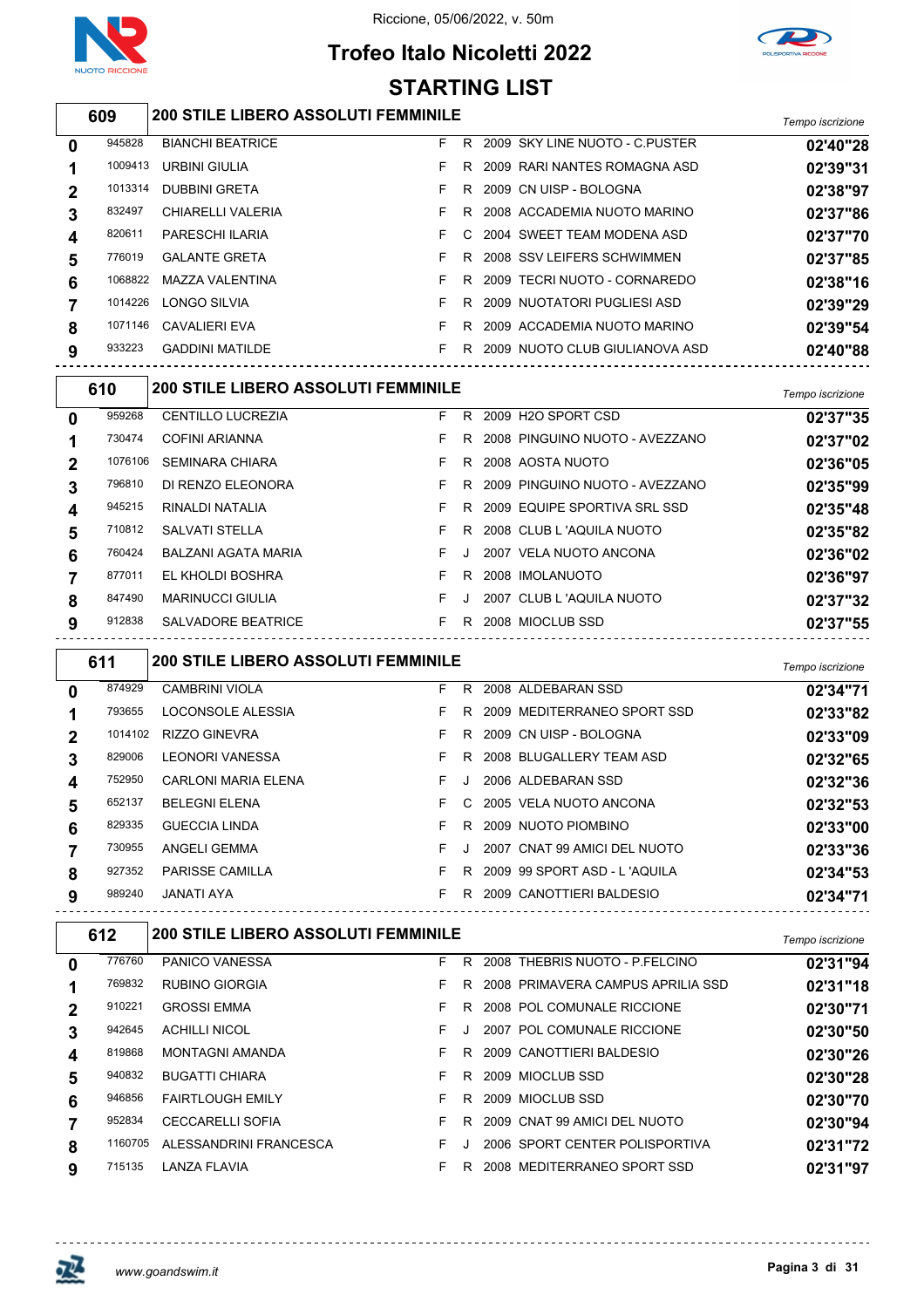

## **Trofeo Italo Nicoletti 2022 STARTING LIST**



## *Tempo iscrizione* **200 STILE LIBERO ASSOLUTI FEMMINILE**

| 0 | 963576  | PATRIARCA VALENTINA      | F. | R  | 2009 HEAVEN DUE SSD          | 02'30"17 |
|---|---------|--------------------------|----|----|------------------------------|----------|
|   | 644025  | <b>SERAFINI CAMILLA</b>  |    |    | 2007 SPORT VILLAGE SSD       | 02'29"71 |
|   | 1013624 | ANASTASI IRIS            |    |    | R 2009 CN UISP - BOLOGNA     | 02'29"65 |
|   | 732101  | DI SCIASCIO LUCREZIA     |    | R. | 2008 S.G.T. SPORT SSD        | 02'29"28 |
| 4 | 915915  | SFERRA MADDALENA         |    | R. | 2009 HIDRO SPORT SSD ARL     | 02'29"22 |
| 5 | 947132  | <b>STEVANIN BEATRICE</b> |    | R  | 2009 CENTRO NUOTO ROSA 'SSD  | 02'29"25 |
| 6 | 1011228 | <b>ZAMAGNI SOFIA</b>     |    |    | 2007 RARI NANTES ROMAGNA ASD | 02'29"53 |
|   | 1014611 | <b>FOSCHI SARA</b>       |    | R  | 2009 CANOTTIERI TEVERE REMO  | 02'29"67 |
| 8 | 885795  | <b>MULATERI GAIA</b>     |    | R  | 2008 PRESIDENT BOLOGNA       | 02'29"80 |
| 9 | 639474  | <b>VAI ARIANNA</b>       |    | C. | 2005 CANOTTIERI BALDESIO     | 02'30"23 |
|   |         |                          |    |    |                              |          |

|             | 614     | <b>200 STILE LIBERO ASSOLUTI FEMMINILE</b> |    |    |                               | Tempo iscrizione |
|-------------|---------|--------------------------------------------|----|----|-------------------------------|------------------|
| $\mathbf 0$ | 730969  | <b>VADINI AURORA</b>                       | F. | R. | 2008 CENTRO NUOTO CEPAGATTI   | 02'29"19         |
|             | 1006080 | <b>BONGIOVANNI EMMA</b>                    | F. | R. | 2009 ROBUR ET FIDES - VARESE  | 02'29"00         |
| 2           | 1120259 | <b>BERNARDINELLI CHIARA</b>                | F. | R. | 2008 TECRI NUOTO - CORNAREDO  | 02'28"64         |
| 3           | 989023  | DANDREA ELENA                              | F. |    | 2006 NUOTATORI TRENTINI       | 02'28"61         |
| 4           | 948448  | <b>MONTEBUGNOLI LAURA</b>                  | F. | R. | 2009 SAVENA NUOTO TEAM        | 02'27"97         |
| 5           | 944582  | <b>FORESTI MARTINA</b>                     | F. |    | 2007 NUOTO CL.AZZURRA 91 - BO | 02'28"02         |
| 6           | 979072  | DI TORO ANGELA                             | F. | R  | 2008 EMMEDUE SSD              | 02'28"63         |
|             | 1004631 | RAVENNA PAOLA                              | F. | R  | 2008 PRESIDENT BOLOGNA        | 02'29"00         |
| 8           | 776688  | CORADAZZI LINDA                            | F. | C. | 2005 CNAT 99 AMICI DEL NUOTO  | 02'29"16         |
| 9           | 987265  | SANTELLA ELEONORA                          | F. |    | 2006 EMMEDUE SSD              | 02'29"21         |

|             | 615     | <b>200 STILE LIBERO ASSOLUTI FEMMINILE</b> |    |         |          |                                   | Tempo iscrizione |
|-------------|---------|--------------------------------------------|----|---------|----------|-----------------------------------|------------------|
| 0           | 816692  | <b>CORSI ELEONORA</b>                      | F  | Л.      |          | 2007 ACCADEMIA NUOTO MARINO       | 02'27"69         |
|             | 724459  | <b>LAPENTA VALERIA</b>                     | F  | S.      |          | 2003 PRIMAVERA CAMPUS APRILIA SSD | 02'27"66         |
| $\mathbf 2$ | 1013327 | <b>MASI CLARA</b>                          | F  | R.      |          | 2009 CN UISP - BOLOGNA            | 02'27"36         |
| 3           | 784544  | <b>LOLLI SERENA</b>                        | F  | R.      |          | 2008 VELA NUOTO ANCONA            | 02'27"30         |
| 4           | 958137  | GIUSTI DORIS                               | F  | R.      |          | 2008 SSV LEIFERS SCHWIMMEN        | 02'27"11         |
| 5           | 774745  | <b>MANCINI SILVIA</b>                      | F  | R.      |          | 2008 JUVENTUS NUOTO - ROMA        | 02'27"26         |
| 6           | 785769  | <b>BANFI ANGELICA IRIS</b>                 | F  | $\cdot$ | 2007 SDS |                                   | 02'27"34         |
|             | 867927  | LA BARBERA GIULIA                          | F  | J       | 2007     | <b>HIDRO SPORT SSD ARL</b>        | 02'27"53         |
| 8           | 620589  | ROBERTI ELISA                              | F  | R.      |          | 2008 SPORT VILLAGE SSD            | 02'27"69         |
| 9           | 793660  | <b>SCHIAVONE LUISIANA</b>                  | F. | C.      |          | 2005 MEDITERRANEO SPORT SSD       | 02'27"91         |

| 616    |                           | Tempo iscrizione   |    |                                            |          |
|--------|---------------------------|--------------------|----|--------------------------------------------|----------|
| 924093 | <b>ANTONICELLI SONIA</b>  | F.                 | R  | 2009 NEW OLIMPIC SSD                       | 02'26"90 |
| 889069 | <b>ODDI CHIARA</b>        | F.                 |    | 2007 IL GABBIANO SSD LADISPOLI             | 02'26"80 |
| 516358 | CARTA FRANCESCA           | F.                 | C. | 2004 LIBERTAS R.N. PERUGIA                 | 02'26"56 |
| 734082 | STEFANELLI MIRIAM         | F.                 | C. | 2005 EMMEDUE SSD                           | 02'26"33 |
| 856149 | CARRIERO GIULIA           | F.                 | R. | 2009 OLIMPIONICA SSD                       | 02'26"08 |
| 946770 | DALL'OLIO SERENA          | F.                 | R  | 2008 IMOLANUOTO                            | 02'26"21 |
|        | <b>MASELLI MARGHERITA</b> | F.                 | R  | 2009 PRESIDENT BOLOGNA                     | 02'26"44 |
|        | CODELUPPI MATILDE         | F.                 | R. | 2008 EQUIPE SPORTIVA SRL SSD               | 02'26"72 |
| 696927 | MIONE LUDOVICA            | F                  | R  | 2009 PINGUINO NUOTO - AVEZZANO             | 02'26"81 |
| 882133 | <b>BELLUCCI FRANCESCA</b> | F.                 | R  | 2009 HIDRO SPORT SSD ARL                   | 02'26"92 |
|        |                           | 1008045<br>1009260 |    | <b>200 STILE LIBERO ASSOLUTI FEMMINILE</b> |          |

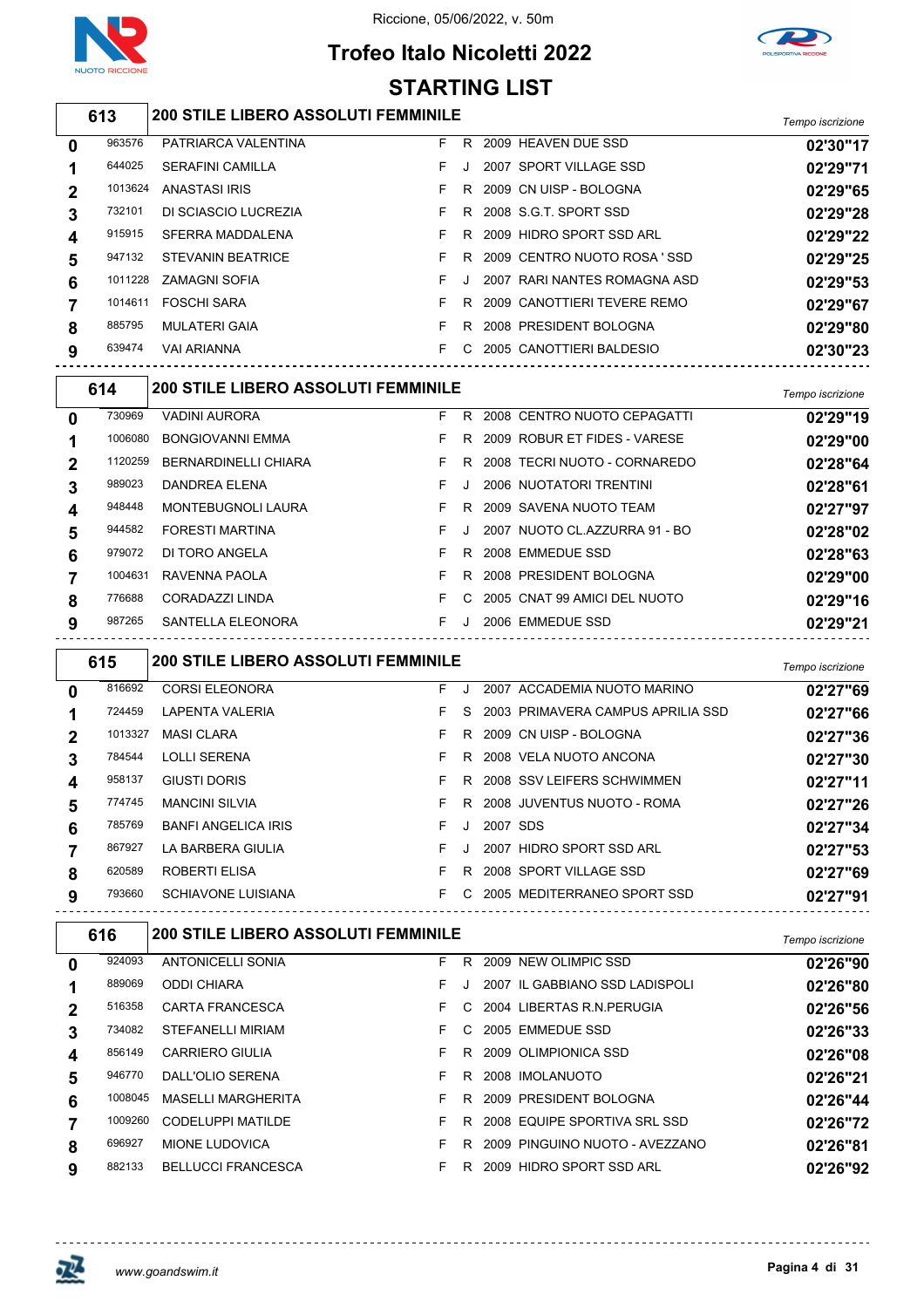

## **Trofeo Italo Nicoletti 2022 STARTING LIST**



## *Tempo iscrizione* **200 STILE LIBERO ASSOLUTI FEMMINILE**

| 0              | 972100  | <b>AGLIETTI SOFIA</b>     | F. |    |          | 2007 LIBERTAS R.N. PERUGIA         | 02'25"73 |
|----------------|---------|---------------------------|----|----|----------|------------------------------------|----------|
|                | 1075889 | <b>MANCINI ELENA</b>      |    |    |          | R 2009 S.G.T. SPORT SSD            | 02'25"71 |
| $\overline{2}$ | 945766  | <b>CAMORANI FEDERICA</b>  |    | R. |          | 2008 G.S. FORLI' NUOTO ASD         | 02'25"48 |
| 3              | 821323  | <b>SCIANGOLA SUSANNA</b>  |    |    |          | 2006 CENTRO NUOTO CEPAGATTI        | 02'25"00 |
| 4              | 1006387 | <b>RUBINI CECILIA</b>     |    | R. |          | 2009 CANOTTIERI BALDESIO           | 02'24"91 |
| 5              | 722816  | SPENNATO SASHA ALESSANDRA | F. | C. |          | 2004 NUOTATORI PUGLIESI ASD        | 02'24"97 |
| 6              | 801556  | NARDUCCI SOFIA            | F. | R. | 2008 SDS |                                    | 02'25"27 |
|                | 730030  | <b>COSTA ALICE</b>        |    | R. |          | 2008 ASD DIMENSIONE NUOTO L'AQUILA | 02'25"50 |
| 8              | 605159  | <b>FRISO CLAUDIA</b>      |    |    |          | 2006 LIBERTAS R.N. PERUGIA         | 02'25"72 |
| 9              | 536883  | CUMBOLOTTI ALICE          |    | C. |          | 2005 EMMEDUE SSD                   | 02'25"99 |
|                |         |                           |    |    |          |                                    |          |

|             | 618     | <b>200 STILE LIBERO ASSOLUTI FEMMINILE</b> |    |    |                                | Tempo iscrizione |
|-------------|---------|--------------------------------------------|----|----|--------------------------------|------------------|
| 0           | 820257  | ALDINI ALICE SOFIA                         | F. |    | 2006 AOSTA NUOTO               | 02'24"83         |
|             | 1016537 | CIANFROCCA GIORGIA                         | F. | R. | 2009 ACCADEMIA NUOTO MARINO    | 02'24"71         |
| $\mathbf 2$ | 841256  | CASAROTTI ILARIA                           | F. |    | 2007 TECRI NUOTO - CORNAREDO   | 02'24"56         |
| 3           | 716620  | <b>CENCI ILARIA</b>                        | F. | R. | 2008 THEBRIS NUOTO - P.FELCINO | 02'24"54         |
| 4           | 857713  | <b>MATTIOLI EMMA</b>                       | F. |    | 2007 S.G.T. SPORT SSD          | 02'24"42         |
| 5           | 498969  | <b>BURATTINI ROSSELLA</b>                  | F. |    | S 2002 G.S. FORLI' NUOTO ASD   | 02'24"43         |
| 6           | 968745  | <b>REGGIANI GINEVRA</b>                    | F. | R. | 2008 DE AKKER TEAM SSD ARL     | 02'24"55         |
|             | 846257  | DE PADOVA GIORGIA                          | F. | R. | 2008 S.G.T. SPORT SSD          | 02'24"59         |
| 8           | 795115  | <b>COLELLI MARTA</b>                       | F. | R. | 2008 OLIMPIONICA SSD           | 02'24"72         |
| 9           | 857029  | CICCONE KEYSHIA MONIQUE                    | F. | R. | 2009 SDS                       | 02'24"87         |
|             |         |                                            |    |    |                                |                  |

| 619      |        | <b>200 STILE LIBERO ASSOLUTI FEMMINILE</b> | Tempo iscrizione |    |          |                              |          |
|----------|--------|--------------------------------------------|------------------|----|----------|------------------------------|----------|
| $\bf{0}$ | 757871 | <b>DURIGAN ANNA</b>                        | F.               | R. |          | 2009 SSV BOZEN               | 02'24"00 |
|          | 775682 | DE CASTRO ALICE                            | F.               |    |          | 2007 SSV BOZEN               | 02'23"97 |
|          | 840046 | <b>PROJETTI ALICE</b>                      | F.               | R  |          | 2008 CANOTTIERI TEVERE REMO  | 02'23"92 |
| 3        | 912260 | DE CIECHI MARTINA                          | F.               |    |          | 2006 TECRI NUOTO - CORNAREDO | 02'23"81 |
| 4        | 930797 | <b>BATTINI LUCIA</b>                       | F.               |    |          | 2006 EQUIPE SPORTIVA SRL SSD | 02'23"68 |
| 5        | 784983 | PARRA FEDERICA                             | F.               |    |          | 2007 LIBERTAS R.N. PERUGIA   | 02'23"79 |
| 6        | 667496 | DRAGONETTI SERENA                          | F.               |    | 2006 SDS |                              | 02'23"85 |
|          | 945531 | <b>LENZI ARIANNA</b>                       | F.               | R. |          | 2009 PRESIDENT BOLOGNA       | 02'23"95 |
| 8        | 773542 | <b>PISCITELLI FRANCESCA</b>                | F.               | R  |          | 2008 ATLANTIDE NUOTO ASD     | 02'24"00 |
| 9        | 920199 | <b>FAVALE ALESSIA</b>                      | F.               | R  |          | 2009 MEDITERRANEO SPORT SSD  | 02'24"00 |

| 620      |         | <b>200 STILE LIBERO ASSOLUTI FEMMINILE</b> | Tempo iscrizione |    |                                |          |
|----------|---------|--------------------------------------------|------------------|----|--------------------------------|----------|
| $\bf{0}$ | 629073  | <b>MAZZA MATILDE</b>                       | F.               | C. | 2004 CANOTTIERI TEVERE REMO    | 02'23"40 |
|          | 663331  | MASTROCOLA MARTA                           | F.               | R  | 2008 CENTRO NUOTO CEPAGATTI    | 02'23"29 |
| 2        | 649865  | SAMMARTANO FRIDA MARIA                     | F.               | C. | 2005 THEBRIS NUOTO - P FELCINO | 02'23"22 |
| 3        | 879801  | <b>BOARI ASIA</b>                          |                  | R. | 2008 SAVENA NUOTO TEAM         | 02'23"13 |
| 4        | 768899  | <b>VEZZALI ANTONIA PENELOPE</b>            | F.               | R. | 2009 RARI NANTES ALA           | 02'22"97 |
| 5        | 756787  | MASTROFRANCESCO GAIA                       | F.               |    | 2006 TECRI NUOTO - CORNAREDO   | 02'23"08 |
| 6        | 829789  | <b>MANENTI CAMILLA</b>                     | F.               | R  | 2008 TECRI NUOTO - CORNAREDO   | 02'23"19 |
|          | 691707  | PEDRAZZINI CECILIA                         | F.               |    | 2007 TECRI NUOTO - CORNAREDO   | 02'23"27 |
| 8        | 1004627 | <b>PIANTA EMMA</b>                         | F                |    | 2007 NUOTO CL.AZZURRA 91 - BO  | 02'23"37 |
| 9        | 502411  | FILIAGGI ANNALUNA                          | F.               |    | 2007 SPORT VILLAGE SSD         | 02'23"67 |

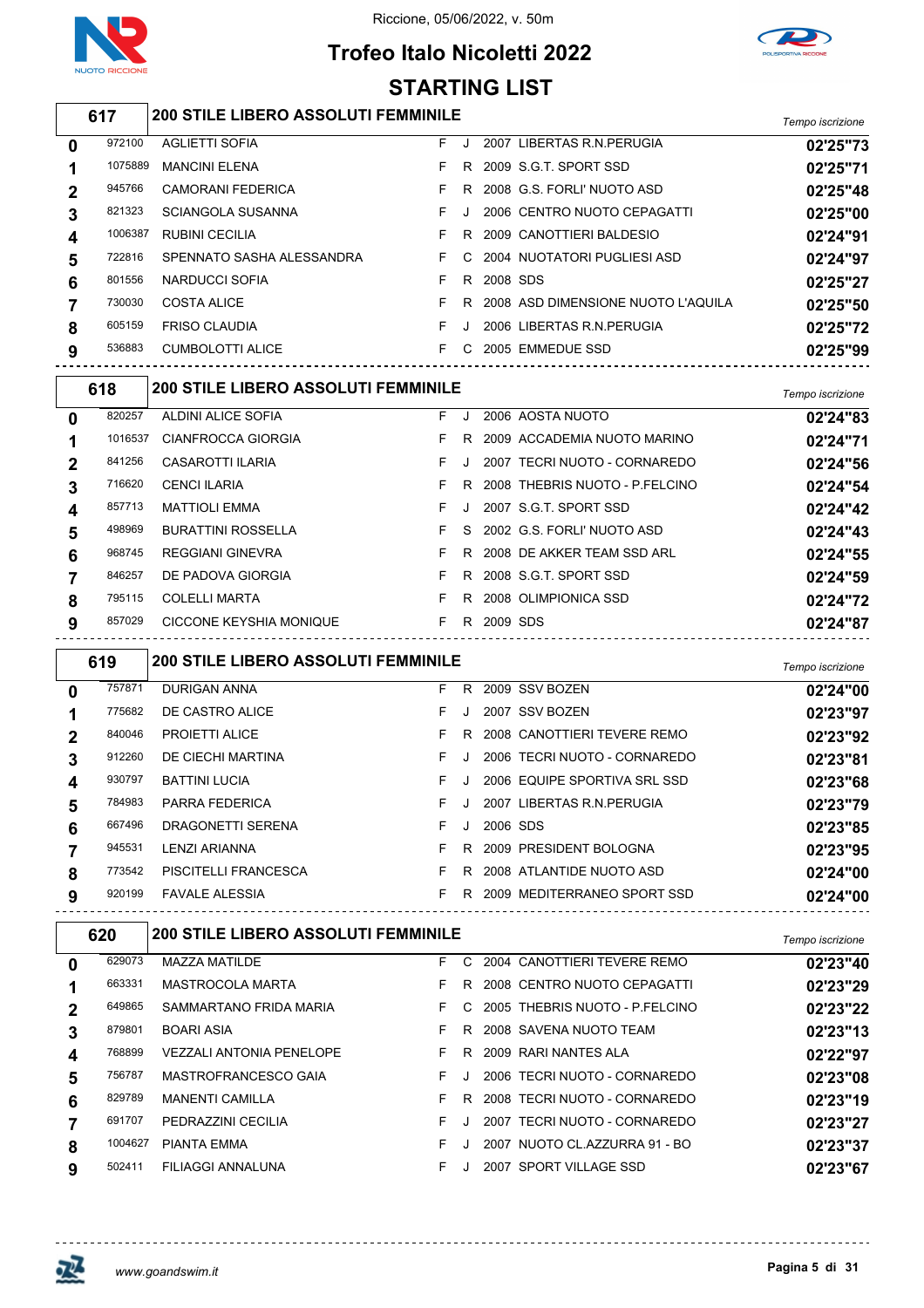

## **Trofeo Italo Nicoletti 2022 STARTING LIST**



## *Tempo iscrizione* **200 STILE LIBERO ASSOLUTI FEMMINILE**

|             |         |                          |    |         |                              | 1.91119910011210110 |
|-------------|---------|--------------------------|----|---------|------------------------------|---------------------|
| $\mathbf 0$ | 1009283 | RINALDI EMMA             | F. | R       | 2009 EQUIPE SPORTIVA SRL SSD | 02'22"78            |
| 1           | 833878  | CATAPANO MATILDE         | F. | J.      | 2007 HEAVEN DUE SSD          | 02'22"64            |
| $\mathbf 2$ | 1022212 | MODA REBECCA             | F. | $\cdot$ | 2007 HEAVEN DUE SSD          | 02'22"52            |
| 3           | 775393  | ORAZI SOFIA              |    | R.      | 2009 VELA NUOTO ANCONA       | 02'22"46            |
| 4           | 910627  | <b>BELLOTTI VITTORIA</b> |    | R       | 2008 NUOTATORI TRENTINI      | 02'22"19            |
| 5           | 884094  | <b>BASSANI CHIARA</b>    |    | R       | 2008 ROBUR ET FIDES - VARESE | 02'22"42            |
| 6           | 881375  | NADINI FEDERICA          |    | R       | 2008 DE AKKER TEAM SSD ARL   | 02'22"50            |
|             | 771922  | NOCITA VALENTINA         | F. | $\cdot$ | 2007 S.G.T. SPORT SSD        | 02'22"61            |
| 8           | 1074102 | CONFORTI VALENTINA       |    | R       | 2009 NUOTO PIOMBINO          | 02'22"66            |
| 9           | 760425  | BARRACO ANNA             | F. | J       | 2007 VELA NUOTO ANCONA       | 02'22"80            |

|                  | 622    | <b>200 STILE LIBERO ASSOLUTI FEMMINILE</b> |    |    |                              |          |  |  |  |
|------------------|--------|--------------------------------------------|----|----|------------------------------|----------|--|--|--|
| $\bf{0}$         | 686737 | <b>FRANCHI VIRGINIA</b>                    | F. | C. | 2005 POL COMUNALE RICCIONE   | 02'21"82 |  |  |  |
|                  | 657521 | <b>VINTI SOFIA</b>                         | F. | C. | 2005 LIBERTAS R.N. PERUGIA   | 02'21"78 |  |  |  |
| 2                | 765016 | <b>VEGGETTI MICHELA</b>                    | F. |    | 2006 IMOLANUOTO              | 02'21"69 |  |  |  |
| 3                | 689459 | DI DOMENICO AGNESE                         | F. |    | C 2005 POL COMUNALE RICCIONE | 02'21"61 |  |  |  |
| $\boldsymbol{4}$ | 853879 | <b>CAPUTO FEDERICA</b>                     | F. |    | 2006 HEAVEN DUE SSD          | 02'21"44 |  |  |  |
| 5                | 941616 | LOMASTRO ALICE FABRIZIA CARLOTTA           | F. | R. | 2009 HIDRO SPORT SSD ARL     | 02'21"49 |  |  |  |
| 6                | 947114 | PIOLA AURORA                               | F. | R  | 2008 CN UISP - BOLOGNA       | 02'21"63 |  |  |  |
|                  | 889304 | <b>BOTTONI EVA</b>                         | F. | R  | 2008 HEAVEN DUE SSD          | 02'21"76 |  |  |  |
| 8                | 942636 | <b>RENZI SOFIA</b>                         | F. | R. | 2009 POL COMUNALE RICCIONE   | 02'21"80 |  |  |  |
| 9                | 718178 | ECO SWAMI                                  | F. | R  | 2008 CN UISP - BOLOGNA       | 02'21"88 |  |  |  |

|   | 623     | <b>200 STILE LIBERO ASSOLUTI FEMMINILE</b> | Tempo iscrizione               |                                            |
|---|---------|--------------------------------------------|--------------------------------|--------------------------------------------|
| 0 | 819426  | <b>CERRI FRANCESCA</b>                     | F.                             | 2007 POL COMUNALE RICCIONE<br>02'21"35     |
|   | 942635  | <b>GENERALI NICE</b>                       | F.<br>R.                       | 2008 POL COMUNALE RICCIONE<br>02'21"09     |
| 2 | 887863  | PISCITELLI CAMILLA                         | F.<br>R.                       | 2008 ATLANTIDE NUOTO ASD<br>02'21"00       |
| 3 | 820561  | <b>SPIRITO LIVIA</b>                       | 2006 SSV BOZEN<br>F.           | 02'20"99                                   |
| 4 | 874927  | <b>DELMONTE ASIA</b>                       | F.<br>R.                       | 2008 POL COMUNALE RICCIONE<br>02'20"68     |
| 5 | 1002937 | ROLLI AGATA                                | F.<br>R.                       | 2009 DE AKKER TEAM SSD ARL<br>02'20"79     |
| 6 | 972028  | <b>MILANO MAIRA</b>                        | F.<br>R                        | 2009 NUOTATORI PUGLIESI ASD<br>02'20"99    |
|   | 694569  | <b>SCHIANCHI GIULIA</b>                    | F.<br>C.                       | 2005 SPORT CENTER POLISPORTIVA<br>02'21"09 |
| 8 | 629991  | <b>MORO FEDERICA</b>                       | F.<br>2006 CANOTTIERI BALDESIO | 02'21"26                                   |
| 9 | 1009183 | CALCAMUGGI MARINA                          | F.<br>R                        | 2009 EQUIPE SPORTIVA SRL SSD<br>02'21"43   |
|   |         |                                            |                                |                                            |

|             | 624     | <b>200 STILE LIBERO ASSOLUTI FEMMINILE</b> | Tempo iscrizione |    |      |                                |          |
|-------------|---------|--------------------------------------------|------------------|----|------|--------------------------------|----------|
| $\bf{0}$    | 625063  | <b>SUARDI GRETA</b>                        | F.               |    |      | 2007 CANOTTIERI BALDESIO       | 02'20"58 |
|             | 840549  | <b>PANTALEONI DESIREE</b>                  | F.               | R. |      | 2008 THEBRIS NUOTO - P FELCINO | 02'20"43 |
| $\mathbf 2$ | 797463  | DI GIOVANNI BENEDETTA                      | F.               | R. |      | 2009 CENTRO NUOTO CEPAGATTI    | 02'20"23 |
| 3           | 913360  | RUBINACCI ANNA                             | F.               |    |      | 2007 NUOTO CL.AZZURRA 91 - BO  | 02'19"95 |
| 4           | 623510  | <b>FURONE GIULIA</b>                       | F.               | C. |      | 2004 HEAVEN DUE SSD            | 02'19"61 |
| 5           | 505507  | <b>CRISTICCHIA ALESSIA</b>                 | F.               | S. |      | 2003 VELA NUOTO ANCONA         | 02'19"74 |
| 6           | 1076182 | ALLEGRETTI CECILIA                         | F.               | R. |      | 2008 H2O SPORT CSD             | 02'20"19 |
|             | 876328  | DALLA TEZZA MATILDA                        | F.               | R. |      | 2008 MIOCLUB SSD               | 02'20"29 |
| 8           | 887341  | <b>BARBERI GIULIA</b>                      | F                |    | 2007 | CN UISP - BOLOGNA              | 02'20"52 |
| 9           | 945773  | <b>MORGAGNI GIULIA</b>                     | F.               | R  |      | 2008 RARI NANTES ROMAGNA ASD   | 02'20"65 |

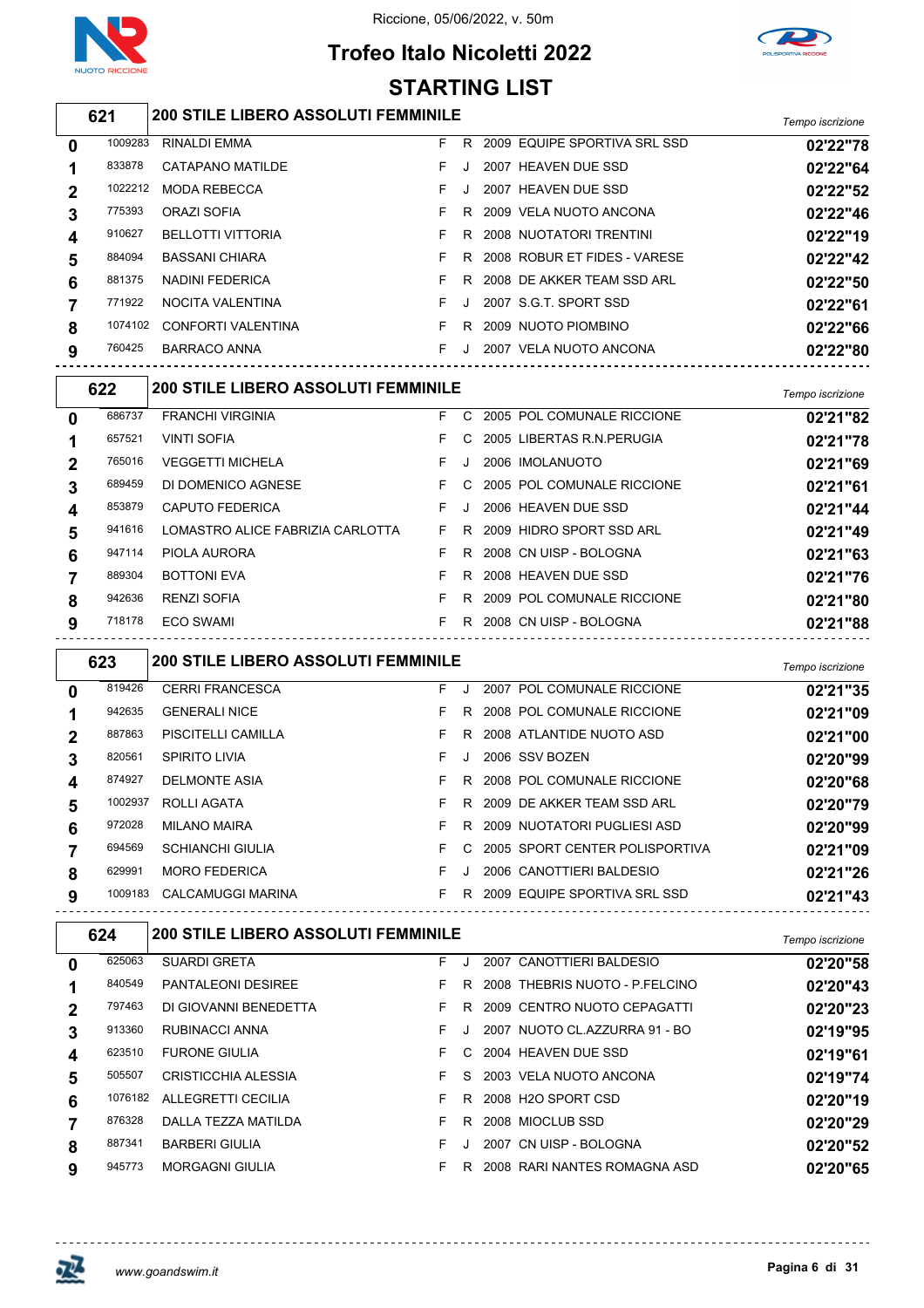

## **Trofeo Italo Nicoletti 2022 STARTING LIST**



## *Tempo iscrizione* **200 STILE LIBERO ASSOLUTI FEMMINILE**

| $\bf{0}$    | 618794 | COZZINI CATERINA        | F. | R       | 2008 SPORT VILLAGE SSD       | 02'19"58 |
|-------------|--------|-------------------------|----|---------|------------------------------|----------|
|             | 956016 | <b>GAMBA ANNA</b>       |    | R       | 2009 GS SWIMMING VICENZA     | 02'19"29 |
| $\mathbf 2$ | 877939 | <b>BORTOLINI GRETA</b>  |    | R       | 2008 SWEET TEAM MODENA ASD   | 02'19"16 |
| 3           | 878359 | <b>BUCCI GIORGIA</b>    | F. | J.      | 2006 NUOTANDO ASD            | 02'19"00 |
| 4           | 819383 | <b>LIPPO BENEDETTA</b>  | F. | $\cdot$ | 2007 POL COMUNALE RICCIONE   | 02'18"92 |
| 5           | 867977 | DI RIDOLFO MIRIAM       |    | R       | 2009 HIDRO SPORT SSD ARL     | 02'18"95 |
| 6           | 718964 | <b>BORGOGNA CHIARA</b>  | F. | J.      | 2006 BLUGALLERY TEAM ASD     | 02'19"06 |
|             | 706802 | PATRIZI LUDOVICA        |    | J       | 2006 HEAVEN DUE SSD          | 02'19"21 |
| 8           | 829785 | <b>MANCUSO SARA</b>     |    | R       | 2008 TECRI NUOTO - CORNAREDO | 02'19"41 |
| 9           | 924830 | <b>LARCINESE CHIARA</b> | F. | R       | 2008 99 SPORT ASD - L'AQUILA | 02'19"59 |
|             |        |                         |    |         |                              |          |

|             | 626    |                           | <b>200 STILE LIBERO ASSOLUTI FEMMINILE</b> |    |  |                                |          |  |  |  |
|-------------|--------|---------------------------|--------------------------------------------|----|--|--------------------------------|----------|--|--|--|
| 0           | 623164 | <b>BELLAVIGNA DILETTA</b> | F.                                         | C. |  | 2005 VELA NUOTO ANCONA         | 02'18"70 |  |  |  |
|             | 825641 | DANIELI ASIA              | F.                                         | R. |  | 2008 SSV LEIFERS SCHWIMMEN     | 02'18"60 |  |  |  |
| $\mathbf 2$ | 763778 | LOSIGGIO SOFIA            | F.                                         | R  |  | 2008 TEAM VENETO ASD           | 02'18"30 |  |  |  |
| 3           | 503133 | <b>MARCOLINI ARIANNA</b>  | F.                                         |    |  | 2006 SPORT VILLAGE SSD         | 02'18"17 |  |  |  |
| 4           | 804954 | CAVINA SOFIA              | F.                                         | R. |  | 2008 H2O SPORT CSD             | 02'18"09 |  |  |  |
| 5           | 773643 | <b>WSZOLEK SONIA</b>      | F.                                         |    |  | C 2004 HEAVEN DUE SSD          | 02'18"12 |  |  |  |
| 6           | 776775 | <b>BAZZURRI AURORA</b>    | F.                                         | R  |  | 2008 THEBRIS NUOTO - P FELCINO | 02'18"28 |  |  |  |
|             | 515448 | <b>MENICONI SOFIA</b>     | F.                                         | C. |  | 2005 THEBRIS NUOTO - P FELCINO | 02'18"33 |  |  |  |
| 8           | 838214 | <b>CONTILIANO ALICE</b>   | F.                                         |    |  | 2007 DE AKKER TEAM SSD ARL     | 02'18"68 |  |  |  |
| 9           | 875923 | <b>PISCOPO GRETA</b>      | F.                                         | R. |  | 2008 SPORT CENTER POLISPORTIVA | 02'18"86 |  |  |  |

|              | 627     | <b>200 STILE LIBERO ASSOLUTI FEMMINILE</b> |    |           |                                | Tempo iscrizione |
|--------------|---------|--------------------------------------------|----|-----------|--------------------------------|------------------|
| $\mathbf{0}$ | 689046  | <b>VEGGETTI FRANCESCA</b>                  | F. | C.        | 2005 IMOLANUOTO                | 02'17"97         |
|              | 766976  | <b>TRENTIN REBECCA</b>                     | F. | C.        | 2005 GS SWIMMING VICENZA       | 02'17"61         |
| $\mathbf 2$  | 470063  | MASTRANGELO VINCENZA                       | F. |           | S 2003 HIDRO SPORT SSD ARL     | 02'17"37         |
| 3            | 1013587 | COBZARU RAFAELA                            | F. | R         | 2009 IL GABBIANO SSD LADISPOLI | 02'17"21         |
| 4            | 753745  | <b>GABANELLA ELENA</b>                     | F. |           | C 2005 SSV BOZEN               | 02'17"17         |
| 5            | 874928  | <b>GALLI AMBRA</b>                         | F. | R.        | 2008 ALDEBARAN SSD             | 02'17"18         |
| 6            | 824846  | DORFMANN VALENTINA                         | F. | $\cdot$   | 2006 BRESSANONE NUOTO          | 02'17"27         |
|              | 827715  | TUDOR ROBERTA IOANA                        | F. | $\cdot$ . | 2006 CN UISP - BOLOGNA         | 02'17"38         |
| 8            | 817733  | <b>CROTTI NICOLE</b>                       | F. | J         | 2006 SSV LEIFERS SCHWIMMEN     | 02'17"95         |
| 9            | 759312  | <b>MORO SOFIA</b>                          | F. | $\cdot$   | 2007 CANOTTIERI BALDESIO       | 02'18"07         |

|             | 628     | <b>200 STILE LIBERO ASSOLUTI FEMMINILE</b> | Tempo iscrizione |         |                                |          |
|-------------|---------|--------------------------------------------|------------------|---------|--------------------------------|----------|
| $\mathbf 0$ | 548243  | <b>GALLI MARIA GIOVANNA</b>                | F.               | J       | 2006 SDS                       | 02'16"90 |
|             | 846256  | DANESE GIULIA                              |                  |         | R 2008 S.G.T. SPORT SSD        | 02'16"70 |
| 2           | 1020353 | ORRINO SOFIA NICOLE                        |                  | R       | 2009 EMMEDUE SSD               | 02'16"48 |
| 3           | 1074101 | <b>BUCCI SARA</b>                          |                  | R       | 2008 NUOTO PIOMBINO            | 02'16"21 |
| 4           | 663667  | DI BIASE FEDERICA                          |                  | C.      | 2005 HEAVEN DUE SSD            | 02'16"15 |
| 5           | 579158  | <b>COLLAUTO ELENA</b>                      |                  |         | 2006 LIBERTAS R.N. PERUGIA     | 02'16"19 |
| 6           | 825237  | <b>RUBIU MARTINA</b>                       | F.               | $\cdot$ | 2006 CNAT 99 AMICI DEL NUOTO   | 02'16"21 |
|             | 595815  | <b>BADIOLI CAMILLA</b>                     |                  | C.      | 2005 VELA NUOTO ANCONA         | 02'16"62 |
| 8           | 652395  | <b>MARCONI ALESSIA</b>                     |                  | R.      | 2009 PINGUINO NUOTO - AVEZZANO | 02'16"88 |
| 9           | 763208  | <b>MAHUTOVA TIMEA</b>                      |                  |         | 2006 BRESSANONE NUOTO          | 02'17"05 |

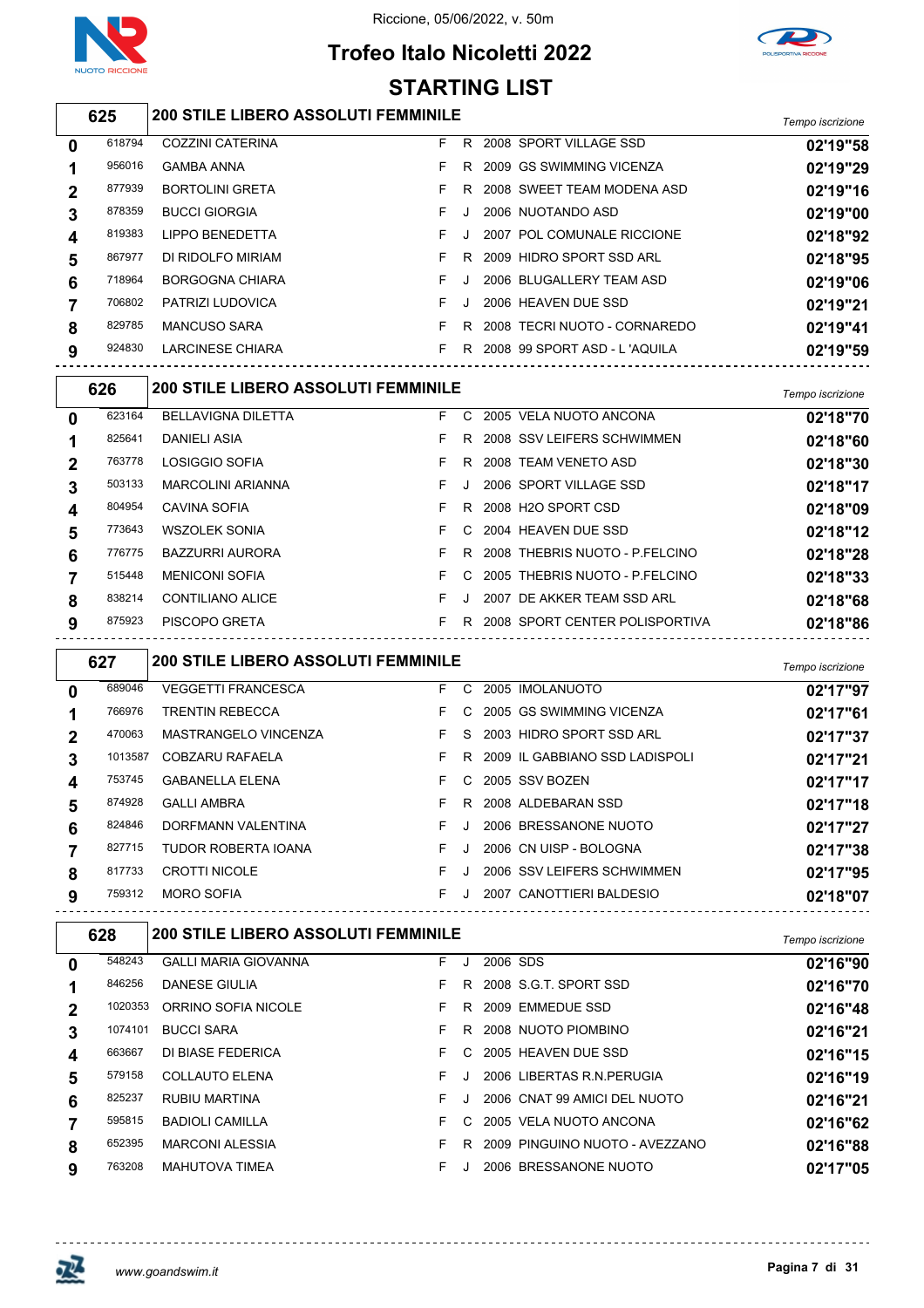

## **Trofeo Italo Nicoletti 2022 STARTING LIST**



## *Tempo iscrizione* **200 STILE LIBERO ASSOLUTI FEMMINILE**

| $\bf{0}$    | 693763 | <b>RIZZI AURORA</b>         | F. | C. | 2005 CANOTTIERI TEVERE REMO    | 02'15"90 |
|-------------|--------|-----------------------------|----|----|--------------------------------|----------|
|             | 845761 | <b>SPENNATO MAHILA</b>      |    | R. | 2009 NUOTATORI PUGLIESI ASD    | 02'15"85 |
| $\mathbf 2$ | 887285 | <b>FIORUCCI SERENA</b>      |    | R. | 2008 CNAT 99 AMICI DEL NUOTO   | 02'15"67 |
| 3           | 827123 | <b>GARDISAN AURORA</b>      |    | C. | 2005 ARCA TEAM ASD             | 02'15"50 |
| 4           | 646330 | DALLAFIOR CHIARA            |    |    | 2007 NUOTATORI TRENTINI        | 02'14"97 |
| 5           | 586697 | PERUZZO ELENA               |    |    | C 2004 CENTRO NUOTO ROSA 'SSD  | 02'15"01 |
| 6           | 663325 | STARINIERI MATILDE          |    | J  | 2007 CLUB AQUATICO PESCARA SSD | 02'15"60 |
|             | 831476 | <b>GIULIANINI LUCIA</b>     |    |    | C 2005 G.S. FORLI' NUOTO ASD   | 02'15"71 |
| 8           | 888712 | PESSINA MARIASOLE           |    | R  | 2008 SSV BOZEN                 | 02'15"87 |
| 9           | 657543 | <b>MARINELLI MARGHERITA</b> |    |    | 2006 LIBERTAS R.N. PERUGIA     | 02'16"07 |
|             |        |                             |    |    |                                |          |

|          | 630     | <b>200 STILE LIBERO ASSOLUTI FEMMINILE</b> |    |         |                              | Tempo iscrizione |
|----------|---------|--------------------------------------------|----|---------|------------------------------|------------------|
| $\bf{0}$ | 1056183 | DE FRANCESCO ILARIA                        | F. | R       | 2009 EQUIPE SPORTIVA SRL SSD | 02'14"72         |
|          | 782682  | <b>PRINCIPI LUCIA</b>                      | F  |         | 2007 NANDI ARS LORETO        | 02'14"69         |
|          | 795849  | LUCCHESI CATERINA                          | F  |         | 2007 MEDITERRANEO SPORT SSD  | 02'14"29         |
| 3        | 853112  | <b>VALENTI GAIA CRISTINA</b>               | F  | R.      | 2008 AOSTA NUOTO             | 02'14"15         |
| 4        | 576930  | CINGOLANI GIULIA                           | F. | C.      | 2004 VELA NUOTO ANCONA       | 02'13"98         |
| 5        | 661523  | SPERANZA REBECCA                           | F  | $\cdot$ | 2007 CENTRO NUOTO CEPAGATTI  | 02'14"02         |
| 6        | 706794  | <b>MARIANI ARIANNA</b>                     | F. | S.      | 2003 HEAVEN DUE SSD          | 02'14"16         |
|          | 876887  | <b>SCARDOVI LINDA</b>                      | F. | J       | 2007 IMOLANUOTO              | 02'14"40         |
| 8        | 731777  | <b>ZANON CECILIA</b>                       | F  |         | 2007 TEAM VENETO ASD         | 02'14"70         |
| 9        | 652132  | ANIMALI AURORA                             | F. | C.      | 2005 VELA NUOTO ANCONA       | 02'14"85         |

|          | 631     | <b>200 STILE LIBERO ASSOLUTI FEMMINILE</b> |    |    |                              | Tempo iscrizione |
|----------|---------|--------------------------------------------|----|----|------------------------------|------------------|
| $\bf{0}$ | 893587  | <b>BELPERIO GIUSY</b>                      | F  | R  | 2008 RARI NANTES ROMAGNA ASD | 02'13"94         |
|          | 732095  | D'AGOSTINO CATERINA                        | F. | R. | 2008 CENTRO NUOTO CEPAGATTI  | 02'13"80         |
|          | 889305  | <b>CATALINI SARA</b>                       | F. |    | 2007 HEAVEN DUE SSD          | 02'13"70         |
| 3        | 497205  | ANTENUCCI SABRINA                          | F. | C. | 2005 H2O SPORT CSD           | 02'13"43         |
| 4        | 694647  | <b>VAI GIORGIA</b>                         | F. |    | 2007 CANOTTIERI BALDESIO     | 02'13"29         |
| 5        | 996141  | <b>SARTORE DESIREE</b>                     | F  | R. | 2008 TEAM VENETO ASD         | 02'13"31         |
| 6        | 1010072 | ALLORI ARIANNA                             | F. | R. | 2009 CN UISP - BOLOGNA       | 02'13"58         |
|          | 790106  | <b>ZANON SOFIA</b>                         | F  | R. | 2008 TEAM VENETO ASD         | 02'13"72         |
| 8        | 710023  | <b>MARCON SILVIA</b>                       | F  |    | 2006 TEAM NUOTO TRENTO ASD   | 02'13"90         |
| 9        | 569213  | <b>IACOMONI FABIANA</b>                    | F  |    | 2006 BUONCONSIGLIO NUOTO     | 02'13"98         |

|              | 632    | <b>200 STILE LIBERO ASSOLUTI FEMMINILE</b> |    |    |                                 | Tempo iscrizione |
|--------------|--------|--------------------------------------------|----|----|---------------------------------|------------------|
| 0            | 889292 | <b>BOIANI MARTINA</b>                      | F. |    | 2007 CN UISP - BOLOGNA          | 02'13"09         |
|              | 106930 | <b>BIANCHI ILARIA</b>                      | F. | S. | 1990 NUOTO CL.AZZURRA 91 - BO   | 02'13"00         |
| $\mathbf{2}$ | 825463 | SILLETTI SOPHIA AURORA                     | F. |    | 2006 NUOTO CL.AZZURRA 91 - BO   | 02'12"75         |
| 3            | 822128 | <b>CROCCO GIULIA</b>                       | F. |    | 2006 SWIM PROJECT VENAFRO ASD   | 02'12"58         |
| 4            | 524901 | LEONARDI MARGHERITA                        | F. | C. | 2004 TEAM NUOTO TRENTO ASD      | 02'12"43         |
| 5            | 752674 | <b>CECCHINI NICOLE</b>                     | F. | C. | 2005 POL COMUNALE RICCIONE      | 02'12"54         |
| 6            | 827736 | SANMARTINI ASIA                            | F. |    | 2006 DE AKKER TEAM SSD ARL      | 02'12"67         |
|              | 823536 | <b>BACHER DENA</b>                         | F  |    | <b>BRESSANONE NUOTO</b><br>2007 | 02'12"99         |
| 8            | 409950 | PEDRAZZINI MARTA                           | F  | S. | 2002 TECRI NUOTO - CORNAREDO    | 02'13"01         |
| 9            | 548248 | <b>SCIMIA SOFIA</b>                        | F. | C. | 2005 SDS                        | 02'13"10         |

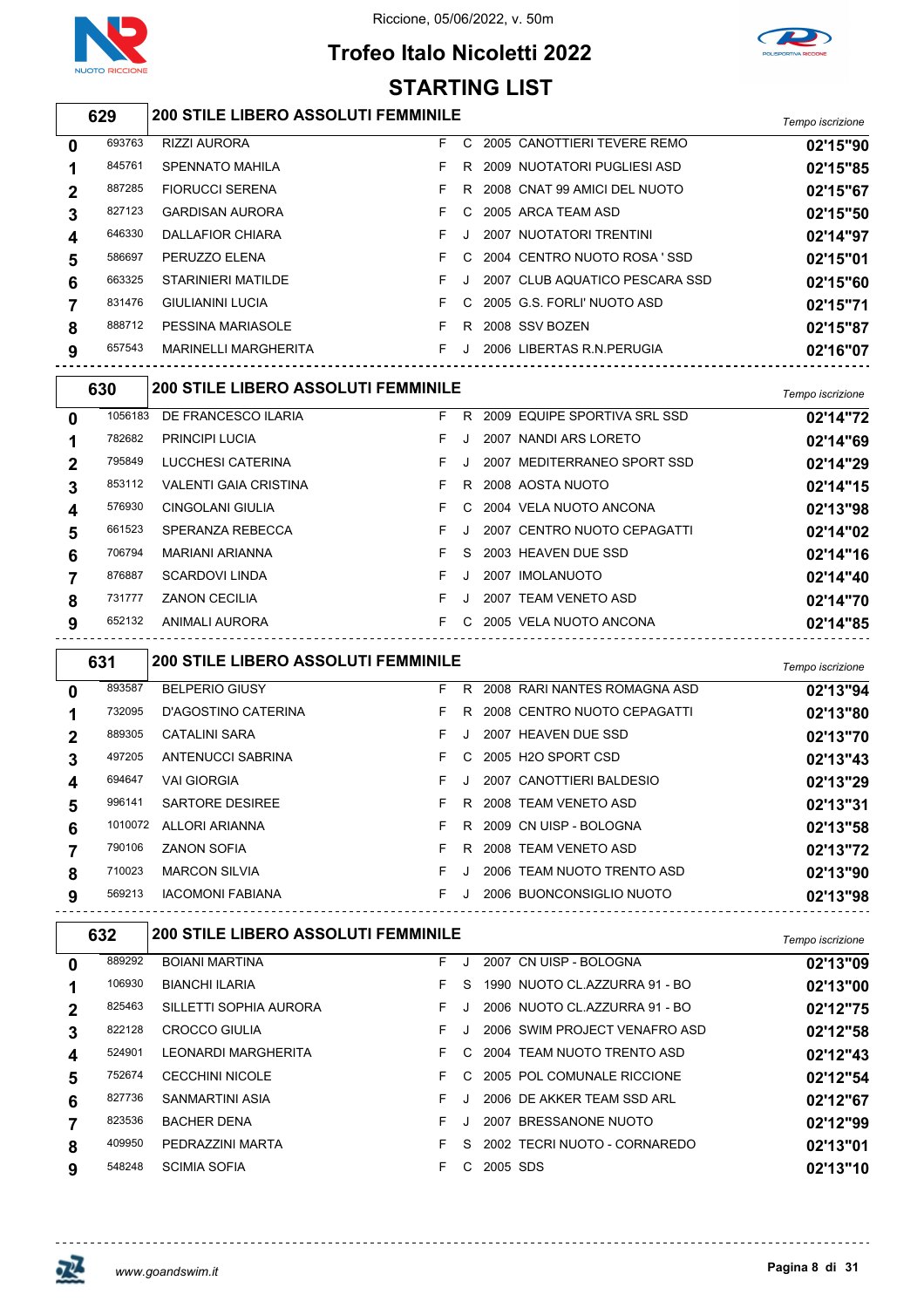

## **Trofeo Italo Nicoletti 2022 STARTING LIST**



## *Tempo iscrizione* **200 STILE LIBERO ASSOLUTI FEMMINILE**

| $\bf{0}$    | 727905 | ROSSANO SOFIA          | F. | R.      | 2008 H2O SPORT CSD             | 02'12"24 |
|-------------|--------|------------------------|----|---------|--------------------------------|----------|
|             | 786604 | PRIA LUDOVICA          |    | C.      | 2005 TECRI NUOTO - CORNAREDO   | 02'11"94 |
| $\mathbf 2$ | 753748 | ORTLER SAMANTHA        |    | J       | 2006 SSV BOZEN                 | 02'11"72 |
| 3           | 818189 | CAPORALETTI CATERINA   |    |         | R 2009 VELA NUOTO ANCONA       | 02'11"44 |
| 4           | 581273 | <b>CAGNONI LAVINIA</b> |    |         | C 2005 SPOLETO NUOTO           | 02'11"33 |
| 5           | 728322 | STEVANATO CRISTIANA    | F. | $\cdot$ | 2007 TEAM VENETO ASD           | 02'11"44 |
| 6           | 663317 | <b>TARANTO GIULIA</b>  |    |         | 2007 CENTRO NUOTO CEPAGATTI    | 02'11"60 |
|             | 592069 | MAZZA ELENA            |    | J.      | 2006 CLUB AQUATICO PESCARA SSD | 02'11"82 |
| 8           | 820806 | SPITALER HANNAH        |    | J.      | 2006 SSV BOZEN                 | 02'12"20 |
| 9           | 533310 | LIPARI CHIARA ENYA     |    | C.      | 2004 THEBRIS NUOTO - P.FELCINO | 02'12"42 |
|             |        |                        |    |         |                                |          |

| Tempo iscrizione |
|------------------|
| 02'11"12         |
| 02'10"87         |
| 02'10"54         |
| 02'10"01         |
| 02'09"87         |
| 02'09"93         |
| 02'10"29         |
| 02'10"59         |
| 02'11"01         |
| 02'11"16         |
|                  |

|          | 635    | <b>200 STILE LIBERO ASSOLUTI FEMMINILE</b> |    |         |                               | Tempo iscrizione |
|----------|--------|--------------------------------------------|----|---------|-------------------------------|------------------|
| $\bf{0}$ | 635312 | <b>PETRINI FEDERICA</b>                    | F  | J       | 2006 NANDI ARS LORETO         | 02'08"84         |
|          | 717443 | <b>LEVAN GIORGIA</b>                       | F. | C.      | 2005 JUVENTUS NUOTO - ROMA    | 02'08"10         |
|          | 620040 | <b>BRUNETTI LINDA</b>                      | F  | S.      | 2003 DE AKKER TEAM SSD ARL    | 02'06"54         |
| 3        | 507027 | MIARI FULCIS ALESSANDRA                    | F  | S.      | 2001 NUOTO CL.AZZURRA 91 - BO | 02'05"17         |
| 4        | 446783 | <b>BIASIBETTI HELENA</b>                   | F. | S.      | 2002 NUOTO CL.AZZURRA 91 - BO | 02'02"30         |
| 5        | 687018 | DECATALDO GIULIA                           | F  | S.      | 2002 TECRI NUOTO - CORNAREDO  | 02'04"21         |
| 6        | 494631 | <b>WEGER SABRINA</b>                       | F  | S.      | 2001 SSV BOZEN                | 02'05"72         |
|          | 816232 | TAGLIABUE SOFIA ANNA TERESA                | F. |         | 2007 MIOCLUB SSD              | 02'07"36         |
| 8        | 705827 | <b>TRAPASSO VALENTINA</b>                  | F  | C.      | 2004 SSV BOZEN                | 02'08"35         |
| 9        | 691710 | <b>GUANZATI FLAMINIA</b>                   | F. | $\cdot$ | 2006 TECRI NUOTO - CORNAREDO  | 02'09"41         |

|              | 636    | <b>200 STILE LIBERO ASSOLUTI FEMMINILE</b> |    |    |                                | Tempo iscrizione |
|--------------|--------|--------------------------------------------|----|----|--------------------------------|------------------|
| $\mathbf{0}$ | 651844 | <b>MARCONI SERENA</b>                      | F. |    | 2006 NANDI ARS LORETO          | 02'08"78         |
|              | 179775 | <b>BATTISTONI MARTINA</b>                  | F. | S. | 1996 NS MARCHE SSD             | 02'07"61         |
| $\mathbf 2$  | 618478 | <b>BILOTTA MARIANNA</b>                    | F. |    | 2006 CANOTTIERI TEVERE REMO    | 02'06"46         |
| 3            | 439110 | <b>BALDESSARI LETIZIA</b>                  | F. | S. | 2003 TEAM NUOTO TRENTO ASD     | 02'04"92         |
| 4            | 551786 | <b>MORINI SOFIA</b>                        | F. | S. | 2003 NUOTO CL.AZZURRA 91 - BO  | 02'01"46         |
| 5            | 817165 | QUAGGIO VERONICA                           | F. |    | 2006 G.P. NUOTO MIRA           | 02'04"07         |
| 6            | 530569 | <b>LONATI MARTINA</b>                      | F. |    | C 2004 H2O SPORT CSD           | 02'05"51         |
|              | 615535 | COCCONCELLI BEATRICE                       | F. |    | C 2004 NUOTO CLAZZURRA 91 - BO | 02'07"03         |
| 8            | 589435 | LOSAPIO GIULIA                             | F. | S. | 2003 TECRI NUOTO - CORNAREDO   | 02'08"29         |
| 9            | 698205 | <b>BACCI GRETA</b>                         | F. | C. | 2005 ROBUR ET FIDES - VARESE   | 02'09"18         |

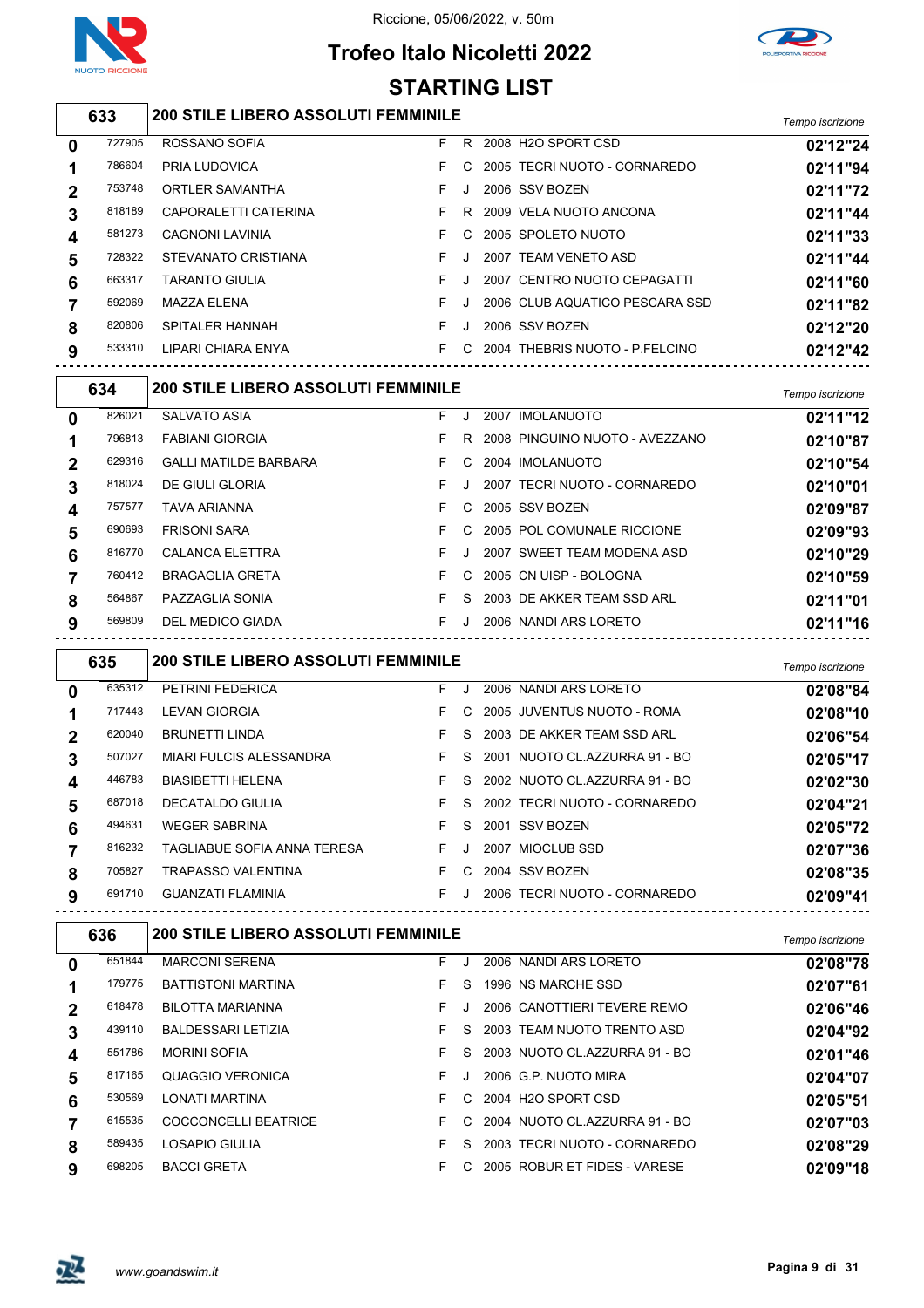

#### Riccione, 05/06/2022, v. 50m



## **Trofeo Italo Nicoletti 2022 STARTING LIST**

#### *Tempo iscrizione* **200 STILE LIBERO ASSOLUTI FEMMINILE** TOMMASSINI ERICA F J 2006 SPORT VILLAGE SSD **02'08"66** 830829 CERBINI ELETTRA **F** C 2005 THEBRIS NUOTO - P.FELCINO **02'07"41**

| 830037 | <b>VELOCE GEMMA</b>   |    | 2007 RINASCITA TEAM ROMAGNA     | 02'06"09 |
|--------|-----------------------|----|---------------------------------|----------|
| 653674 | PORCARI ANNA          |    | 2006 TEAM VENETO ASD            | 02'04"50 |
| 161160 | <b>VERONA GIULIA</b>  | S. | 1999 IMOLANUOTO                 | 02'00"56 |
| 688231 | ZAMBELLI GIULIA       |    | C 2005 NUOTO CL.AZZURRA 91 - BO | 02'03"32 |
| 660355 | <b>MARIN IRENE</b>    |    | 2006 TEAM VENETO ASD            | 02'05"36 |
| 817575 | SAMA CHIARA           |    | 2007 RINASCITA TEAM ROMAGNA     | 02'06"87 |
| 759495 | <b>MARISALDI SARA</b> |    | 2006 CN UISP - BOLOGNA          | 02'08"16 |
| 720078 | <b>BURATO IRENE</b>   |    | 2007 TEAM VENETO ASD            | 02'09"10 |
|        |                       |    |                                 |          |

|             | 638     | 50 DORSO ASSOLUTI FEMMINILE |    |    |                                   | Tempo iscrizione |
|-------------|---------|-----------------------------|----|----|-----------------------------------|------------------|
| 0           | 795849  | LUCCHESI CATERINA           | F. |    | 2007 MEDITERRANEO SPORT SSD       | 99'99"99         |
| 1           | 1013551 | DI RAIMONDO MARTINA         | F  | R. | 2009 NS MARCHE SSD                | 99'99"99         |
| $\mathbf 2$ | 717443  | LEVAN GIORGIA               | F. | C. | 2005 JUVENTUS NUOTO - ROMA        | 99'99"99         |
| 3           | 1115527 | PIERACCI GIOIA              | F. | J  | 2007 CNAT 99 AMICI DEL NUOTO      | 99'99"99         |
| 4           | 1156154 | <b>BOTTA VITTORIA</b>       | F. | R. | 2008 PHOENIX ASD                  | 99'99"99         |
| 5           | 1043682 | MAIOLATESI CHIARA           | F. | R  | 2008 ACCADEMIA NUOTO MARINO       | 99'99"99         |
| 6           | 1009283 | <b>RINALDI EMMA</b>         | F. | R  | 2009 EQUIPE SPORTIVA SRL SSD      | 99'99"99         |
|             | 834375  | SANTOVITO ARIANNA           | F. | R  | 2008 PRIMAVERA CAMPUS APRILIA SSD | 99'99"99         |
| 8           | 1092883 | NICCACCI SARA               | F  | R  | 2009 LIBERTAS R.N. PERUGIA        | 99'99"99         |
|             |         |                             |    |    |                                   |                  |

|   | 639     | <b>50 DORSO ASSOLUTI FEMMINILE</b> |    |    |                                 | Tempo iscrizione |
|---|---------|------------------------------------|----|----|---------------------------------|------------------|
| 0 | 1102339 | <b>BOLOGNESI DIANA</b>             | F. | R. | 2009 AMICI NUOTO ROMAGNA ASD    | 99'99"99         |
|   | 1118383 | <b>TINARI FEDERICA</b>             | F. | R  | 2008 H <sub>2</sub> O SPORT CSD | 99'99"99         |
| 2 | 1128963 | <b>MORI LUCREZIA</b>               | F. | R. | 2008 HEAVEN DUE SSD             | 99'99"99         |
| 3 | 1101743 | MAZZOTTI MARIALAURA                | F. | R. | 2008 NUOTANDO ASD               | 99'99"99         |
| 4 | 722816  | SPENNATO SASHA ALESSANDRA          | F. | C. | 2004 NUOTATORI PUGLIESI ASD     | 99'99"99         |
| 5 | 947322  | <b>BELLUZZO MARTINA</b>            | F. | R  | 2008 ROBUR ET FIDES - VARESE    | 99'99"99         |
| 6 | 955305  | <b>DUJANY GIADA</b>                | F. | R  | 2008 AOSTA NUOTO                | 99'99"99         |
|   | 887191  | <b>MAZZA MARIA</b>                 | F. | R  | 2008 CANOTTIERI TEVERE REMO     | 99'99"99         |
| 8 | 689459  | DI DOMENICO AGNESE                 | F. | C. | 2005 POL COMUNALE RICCIONE      | 99'99"99         |
| 9 | 179981  | <b>MARINANGELI LUDOVICA</b>        | F  | S. | 1997 VELA NUOTO ANCONA          | 99'99"99         |
|   |         |                                    |    |    |                                 |                  |

# *Tempo iscrizione* **50 DORSO ASSOLUTI FEMMINILE**

| 0              | 1145003 | <b>NORA ELISA</b>         | F. | R.  | 2009 JUVENTUS NUOTO - ROMA     | 99'99"99 |
|----------------|---------|---------------------------|----|-----|--------------------------------|----------|
|                | 958844  | <b>BLASETTI BENEDETTA</b> | F. | R   | 2009 ACCADEMIA NUOTO MARINO    | 99'99"99 |
| $\overline{2}$ | 1009736 | <b>BOLDRINI GIULIA</b>    | F. | R.  | 2009 NUOTANDO ASD              | 99'99"99 |
| 3              | 912015  | <b>MARROCU DENISE</b>     |    | R – | 2008 AOSTA NUOTO               | 00'50"65 |
| 4              | 952850  | <b>MANCINI MATILDE</b>    |    |     | R 2009 CNAT 99 AMICI DEL NUOTO | 00'49"18 |
| 5              | 945215  | RINALDI NATALIA           | F. | R.  | 2009 EQUIPE SPORTIVA SRL SSD   | 00'49"81 |
| 6              | 855613  | <b>COLTRINARI RACHELE</b> | F. | R.  | 2009 JUVENTUS NUOTO - ROMA     | 00'52"85 |
|                | 696927  | MIONE LUDOVICA            | F. | - R | 2009 PINGUINO NUOTO - AVEZZANO | 99'99"99 |
| 8              | 825463  | SILLETTI SOPHIA AURORA    | F. |     | 2006 NUOTO CL.AZZURRA 91 - BO  | 99'99"99 |
| 9              | 756492  | <b>BACILLI SARA</b>       |    |     | 2006 MIOCLUB SSD               | 99'99"99 |
|                |         |                           |    |     |                                |          |

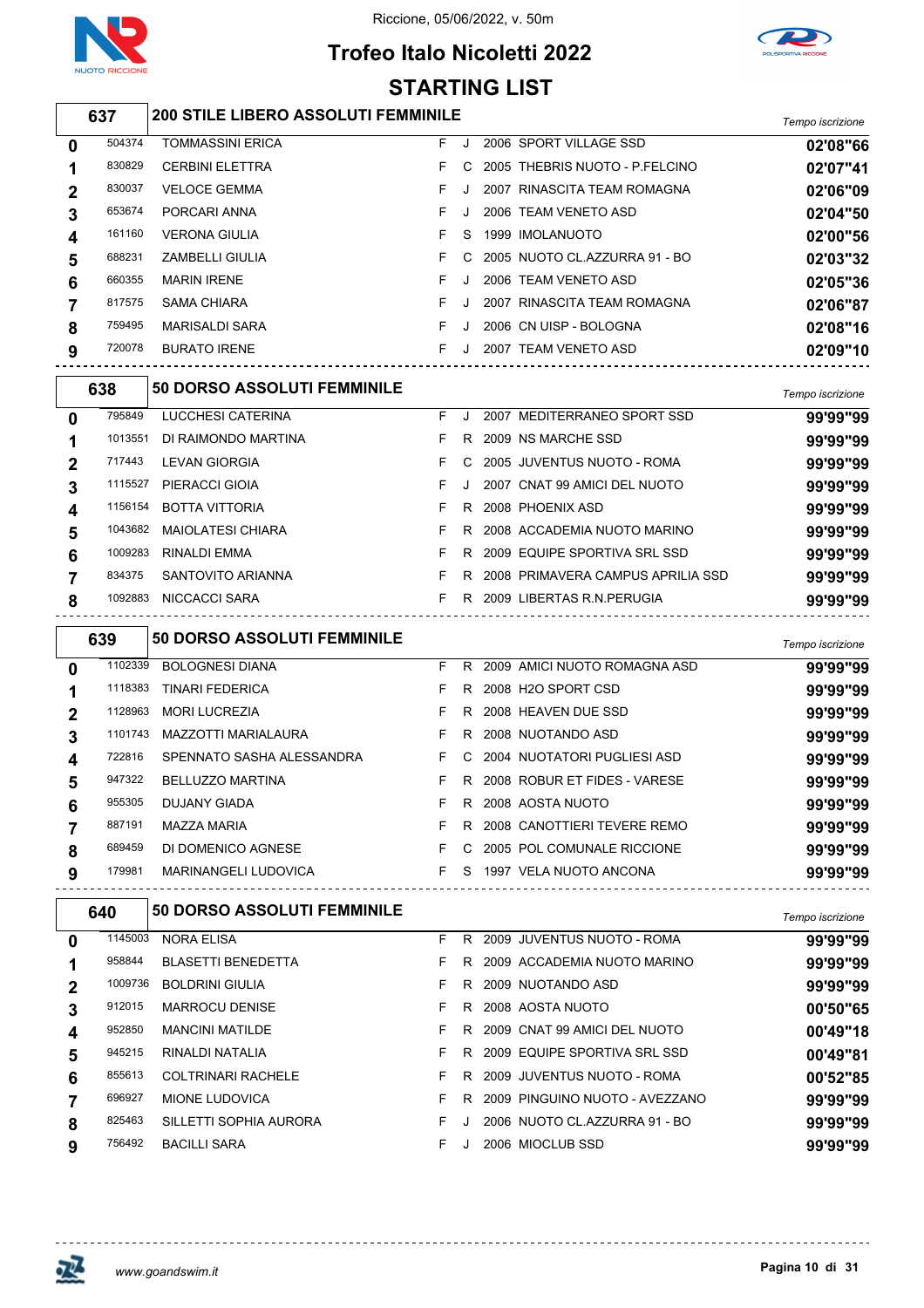





|                |         |                                    |    |              | <b>STARTING LIST</b>                |                  |
|----------------|---------|------------------------------------|----|--------------|-------------------------------------|------------------|
|                | 641     | 50 DORSO ASSOLUTI FEMMINILE        |    |              |                                     | Tempo iscrizione |
| 0              | 959266  | MASTROMONACO LARA                  | F  |              | R 2009 H2O SPORT CSD                | 00'47"29         |
| 1              | 959270  | <b>CENTILLO SVEVA</b>              | F. |              | R 2009 H2O SPORT CSD                | 00'45"95         |
| $\overline{2}$ | 814408  | <b>FERRANTE IRENE</b>              | F. |              | R 2008 PRIMAVERA CAMPUS APRILIA SSD | 00'44"95         |
| 3              | 926485  | MAZZONE OLGA                       | F  |              | R 2009 CLUB AQUATICO PESCARA SSD    | 00'44"06         |
| 4              | 952834  | <b>CECCARELLI SOFIA</b>            | F  |              | R 2009 CNAT 99 AMICI DEL NUOTO      | 00'43"35         |
| 5              | 900237  | <b>GIGLI ELISABETTA</b>            | F. | $\mathbf{J}$ | 2007 SPORT VILLAGE SSD              | 00'43"49         |
| 6              | 906452  | <b>ISOPPI SARA</b>                 | F. |              | R 2009 THEBRIS NUOTO - P.FELCINO    | 00'44"52         |
| 7              | 847502  | D'AGOSTINO MARIA BEATRICE          | F  |              | R 2008 NUOTO CLUB GIULIANOVA ASD    | 00'45"30         |
| 8              | 760424  | <b>BALZANI AGATA MARIA</b>         | F  | J            | 2007 VELA NUOTO ANCONA              | 00'46"71         |
| 9              | 963584  | <b>PRATTICO' GIULIA</b>            |    |              | F R 2008 HEAVEN DUE SSD             | 00'48"25         |
|                | 642     | <b>50 DORSO ASSOLUTI FEMMINILE</b> |    |              |                                     | Tempo iscrizione |
| 0              | 1017122 | <b>CANUTI SARA</b>                 | F. |              | R 2009 SPORT CENTER POLISPORTIVA    | 00'43"00         |
| 1              | 785951  | <b>TESTINO MARTINA</b>             | F. |              | J 2007 NUOTATORI PUGLIESI ASD       | 00'42"36         |
| $\mathbf{2}$   | 796810  | DI RENZO ELEONORA                  | F. |              | R 2009 PINGUINO NUOTO - AVEZZANO    | 00'42"33         |
| 3              | 915915  | <b>SFERRA MADDALENA</b>            | F. |              | R 2009 HIDRO SPORT SSD ARL          | 00'41"29         |
| 4              | 880741  | TANSINI VANY KHANH VAN             | F. |              | R 2009 SKY LINE NUOTO - C PUSTER    | 00'40"68         |
| 5              | 819449  | <b>MOLINARI SOFIA</b>              | F. | $\cdot$      | 2007 ACCADEMIA NUOTO MARINO         | 00'40"81         |
| 6              | 663325  | STARINIERI MATILDE                 | F  | J            | 2007 CLUB AQUATICO PESCARA SSD      | 00'42"05         |
| 7              | 628420  | <b>CERIONI CAMILLA</b>             | F. | J            | 2006 SPORT VILLAGE SSD              | 00'42"34         |
| 8              | 786126  | <b>VIOLA ELISABETTA</b>            | F. | J            | 2006 POL COMUNALE RICCIONE          | 00'42"38         |
| 9              | 844986  | <b>MARGUTTI SARA</b>               |    |              | F R 2009 LIBERTAS R.N.PERUGIA       | 00'43"32         |
|                | 643     | 50 DORSO ASSOLUTI FEMMINILE        |    |              |                                     | Tempo iscrizione |
| 0              | 885782  | SUBASCIAKI CHIARA                  |    |              | F R 2008 PRESIDENT BOLOGNA          | 00'40"42         |

| <b>U</b>     | 000102  | SUDASUIANI UNIARA       |    |    | R ZUUQ PRESIDENI BULUGNA      | <u>00'40''42</u> |
|--------------|---------|-------------------------|----|----|-------------------------------|------------------|
| 1            | 470063  | MASTRANGELO VINCENZA    |    |    | F S 2003 HIDRO SPORT SSD ARL  | 00'40"19         |
| $\mathbf{2}$ | 1049682 | URBANO ASIA ANTONIA     |    |    | F R 2009 H2O SPORT CSD        | 00'40"14         |
| 3            | 1075205 | <b>VENTRELLA SOFIA</b>  | F. | R. | 2009 H2O SPORT CSD            | 00'39"75         |
| 4            | 867944  | <b>BARBIERI ROSALIE</b> | F. | R. | 2009 HIDRO SPORT SSD ARL      | 00'39"67         |
| 5            | 904899  | <b>PULITI GIULIA</b>    |    |    | F R 2009 HEAVEN DUE SSD       | 00'39"75         |
| 6            | 1005355 | <b>POJER SILVIA</b>     | F. |    | R 2009 SSV LEIFERS SCHWIMMEN  | 00'39"93         |
|              | 944605  | <b>MANGIONE ELETTRA</b> | F. | J. | 2007 NUOTO CL.AZZURRA 91 - BO | 00'40"18         |
| 8            | 536077  | PIETROSANTI MELANIE     | F. |    | S 2002 SSV LEIFERS SCHWIMMEN  | 00'40"38         |
| 9            | 790106  | <b>ZANON SOFIA</b>      | F. |    | R 2008 TEAM VENETO ASD        | 00'40"50         |
|              |         |                         |    |    |                               |                  |

|              | 644     | <b>50 DORSO ASSOLUTI FEMMINILE</b> |    |    |                                 | Tempo iscrizione |
|--------------|---------|------------------------------------|----|----|---------------------------------|------------------|
| $\mathbf{0}$ | 910219  | SABBIONI AGNESE                    | F. | R. | 2008 POL COMUNALE RICCIONE      | 00'39"36         |
|              | 853112  | <b>VALENTI GAIA CRISTINA</b>       | F. | R. | 2008 AOSTA NUOTO                | 00'39"25         |
| $\mathbf 2$  | 787063  | DI CLEMENTE ALICE                  | F. |    | 2007 NUOTO CLUB GIULIANOVA ASD  | 00'38"93         |
| 3            | 776760  | <b>PANICO VANESSA</b>              | F. | R. | 2008 THEBRIS NUOTO - P FELCINO  | 00'38"44         |
| 4            | 639240  | CATTADORI MATILDE                  | F. | C. | 2005 CANOTTIERI BALDESIO        | 00'38"40         |
| 5            | 829006  | LEONORI VANESSA                    | F  | R. | 2008 BLUGALLERY TEAM ASD        | 00'38"42         |
| 6            | 644025  | <b>SERAFINI CAMILLA</b>            | F. |    | 2007 SPORT VILLAGE SSD          | 00'38"62         |
|              | 1002932 | <b>GALEAZZI BEATRICE</b>           | F  | R  | 2009 IMOLANUOTO                 | 00'39"01         |
| 8            | 708120  | GIULIANO ARIANNA                   | F  |    | 2006 H <sub>2</sub> O SPORT CSD | 00'39"28         |
| 9            | 942645  | <b>ACHILLI NICOL</b>               | F. |    | 2007 POL COMUNALE RICCIONE      | 00'39"40         |

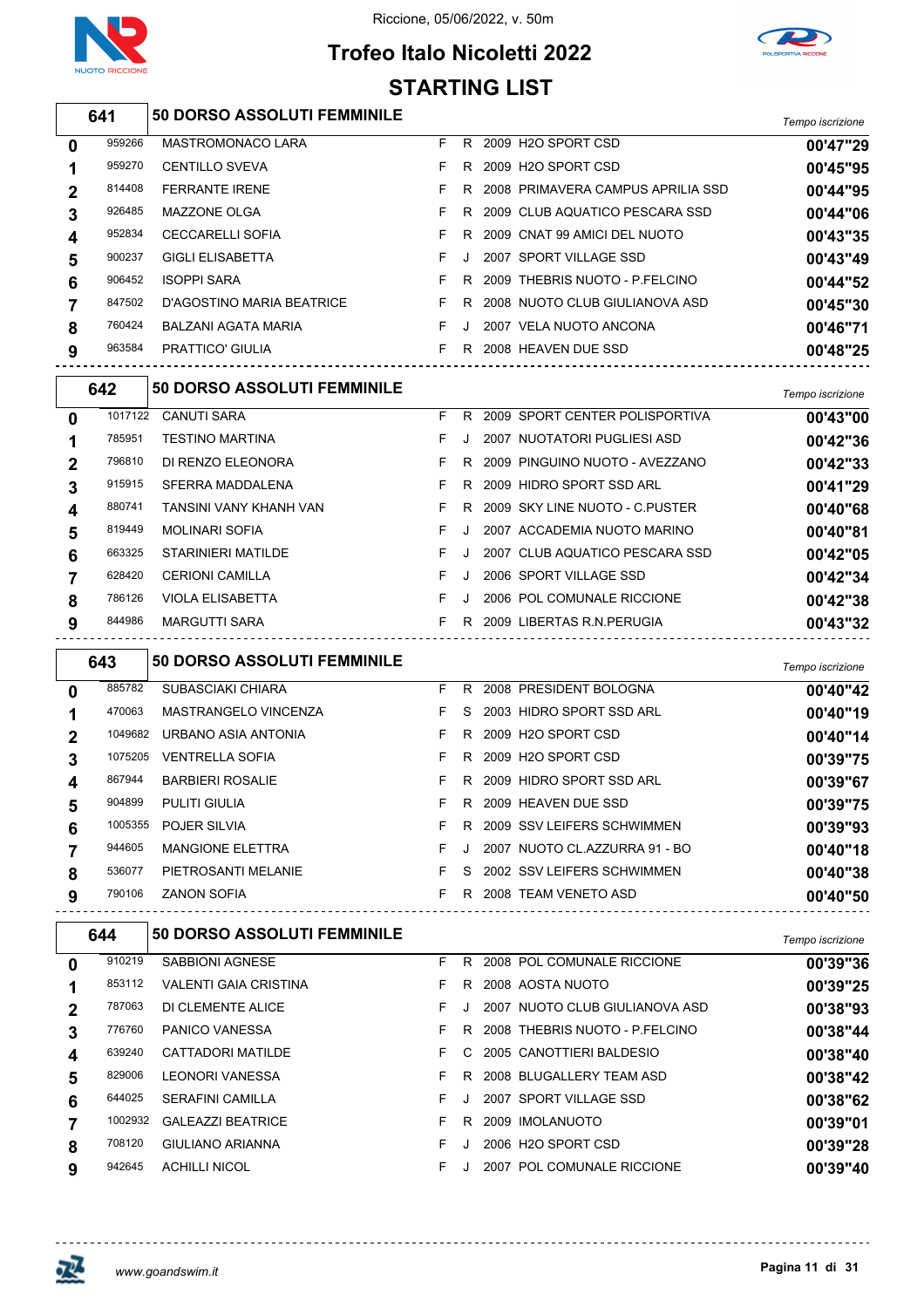





#### *Tempo iscrizione* **50 DORSO ASSOLUTI FEMMINILE** MAZZA ELENA F J 2006 CLUB AQUATICO PESCARA SSD **00'38"10** GALANTE GRETA F R 2008 SSV LEIFERS SCHWIMMEN **00'37"58** BELFIORI GINEVRA F C 2005 SPORT VILLAGE SSD **00'37"45** DI CHIELLO EMILY F C 2005 VELA NUOTO ANCONA **00'37"25** GABRIELLI GIORGIA PIA F R 2008 H2O SPORT CSD **00'37"11** RICCI LUDOVICA F R 2009 HEAVEN DUE SSD **00'37"20** BELEGNI ELENA F C 2005 VELA NUOTO ANCONA **00'37"25** DI SCIASCIO LUCREZIA F R 2008 S.G.T. SPORT SSD **00'37"56** GIUSTI DORIS F R 2008 SSV LEIFERS SCHWIMMEN **00'38"05** CIOCIANU AMBRA NADINE F J 2006 SPORT VILLAGE SSD **00'38"17**

|   | 646    | <b>50 DORSO ASSOLUTI FEMMINILE</b> |    |    |                                      | Tempo iscrizione |
|---|--------|------------------------------------|----|----|--------------------------------------|------------------|
| 0 | 665978 | DIFINO ANGELICA                    | F. |    | MEDITERRANEO SPORT SSD<br>2007       | 00'36"88         |
|   | 851881 | <b>SILLI VITTORIA</b>              | F. | R. | 2008 CENTRO NUOTO CEPAGATTI          | 00'36"79         |
|   | 585394 | <b>FACCIA ALICE</b>                | F. |    | C 2005 ASD DIMENSIONE NUOTO L'AQUILA | 00'36"73         |
| 3 | 877338 | <b>MANZONI GIORGIA</b>             | F. | C. | 2005 SWEET TEAM MODENA ASD           | 00'36"68         |
| 4 | 816692 | <b>CORSI ELEONORA</b>              | F. |    | 2007 ACCADEMIA NUOTO MARINO          | 00'36"63         |
| 5 | 469676 | <b>MESTRONI FRANCESCA</b>          | F. | C. | 2004 ARCA TEAM ASD                   | 00'36"68         |
| 6 | 912013 | <b>FOTI ELISA</b>                  | F. |    | 2006 AOSTA NUOTO                     | 00'36"72         |
|   | 942641 | <b>ROSSI BEATRICE</b>              | F  | R. | 2009 POL COMUNALE RICCIONE           | 00'36"74         |
| 8 | 688278 | <b>FRACASSO NAELA</b>              | F. | C. | 2004 ROBUR ET FIDES - VARESE         | 00'36"86         |
| 9 | 620589 | ROBERTI ELISA                      | F  | R  | 2008 SPORT VILLAGE SSD               | 00'36"94         |

|              | 647     | <b>50 DORSO ASSOLUTI FEMMINILE</b> |    |         |                                | Tempo iscrizione |
|--------------|---------|------------------------------------|----|---------|--------------------------------|------------------|
| 0            | 1119888 | DE BIASE VIVIANA                   | F. | J       | 2007 ROBUR ET FIDES - VARESE   | 00'36"50         |
| 1            | 949996  | <b>RUGGIERO GIULIA</b>             | F  | R       | 2009 NS EMILIA SSD             | 00'36"39         |
| $\mathbf{2}$ | 820561  | <b>SPIRITO LIVIA</b>               | F  | J.      | 2006 SSV BOZEN                 | 00'36"04         |
| 3            | 775393  | ORAZI SOFIA                        | F. | R       | 2009 VELA NUOTO ANCONA         | 00'35"99         |
| 4            | 814418  | <b>BALDARELLI CHIARA</b>           | F. | J.      | 2007 ALDEBARAN SSD             | 00'35"91         |
| 5            | 700488  | DI MICHELE ROCIO DANIELA           | F. | C.      | 2005 CENTRO NUOTO CEPAGATTI    | 00'35"97         |
| 6            | 868564  | DE LENA KAROLA                     | F  | $\cdot$ | 2007 H2O SPORT CSD             | 00'36"00         |
|              | 872452  | <b>FARAGLIA MATILDE</b>            | F. | R       | 2009 DE AKKER TEAM SSD ARL     | 00'36"30         |
| 8            | 941426  | CAPOBIANCO SARA                    | F. | R       | 2008 PRESIDENT BOLOGNA         | 00'36"40         |
| 9            | 760390  | <b>BERGAMASCHI REBECCA</b>         | F  | J.      | 2006 SKY LINE NUOTO - C PUSTER | 00'36"53         |

|   | 648    | 50 DORSO ASSOLUTI FEMMINILE |    |    |                                 | Tempo iscrizione |
|---|--------|-----------------------------|----|----|---------------------------------|------------------|
| 0 | 784522 | <b>BOTTIGLIA SOFIA</b>      | F. |    | 2006 SPORT VILLAGE SSD          | 00'35"86         |
|   | 663667 | DI BIASE FEDERICA           | F. | C. | 2005 HEAVEN DUE SSD             | 00'35"75         |
| 2 | 889310 | <b>CETTO CLARISSA</b>       | F. | R. | 2008 HEAVEN DUE SSD             | 00'35"73         |
| 3 | 649866 | SANTOCCHIA GIADA            | F. |    | 2006 THEBRIS NUOTO - P.FELCINO  | 00'35"68         |
| 4 | 673948 | <b>MANCINI SOFIA</b>        | F. |    | 2006 H <sub>2</sub> O SPORT CSD | 00'35"57         |
| 5 | 459458 | AMADORI ANITA               | F. |    | 2006 NUOTANDO ASD               | 00'35"59         |
| 6 | 804097 | <b>SALADINO MICHELLE</b>    | F  | R. | 2009 SSV BOZEN                  | 00'35"68         |
|   | 776430 | DI MITO VALENTINA           | F. | R. | 2008 NUOTATORI PUGLIESI ASD     | 00'35"75         |
| 8 | 762823 | PACCUSSE KATIA              | F. | C. | 2005 RINASCITA TEAM ROMAGNA     | 00'35"79         |
| 9 | 717413 | <b>VACCARINI BEATRICE</b>   | F. |    | 2006 VELA NUOTO ANCONA          | 00'35"89         |
|   |        |                             |    |    |                                 |                  |

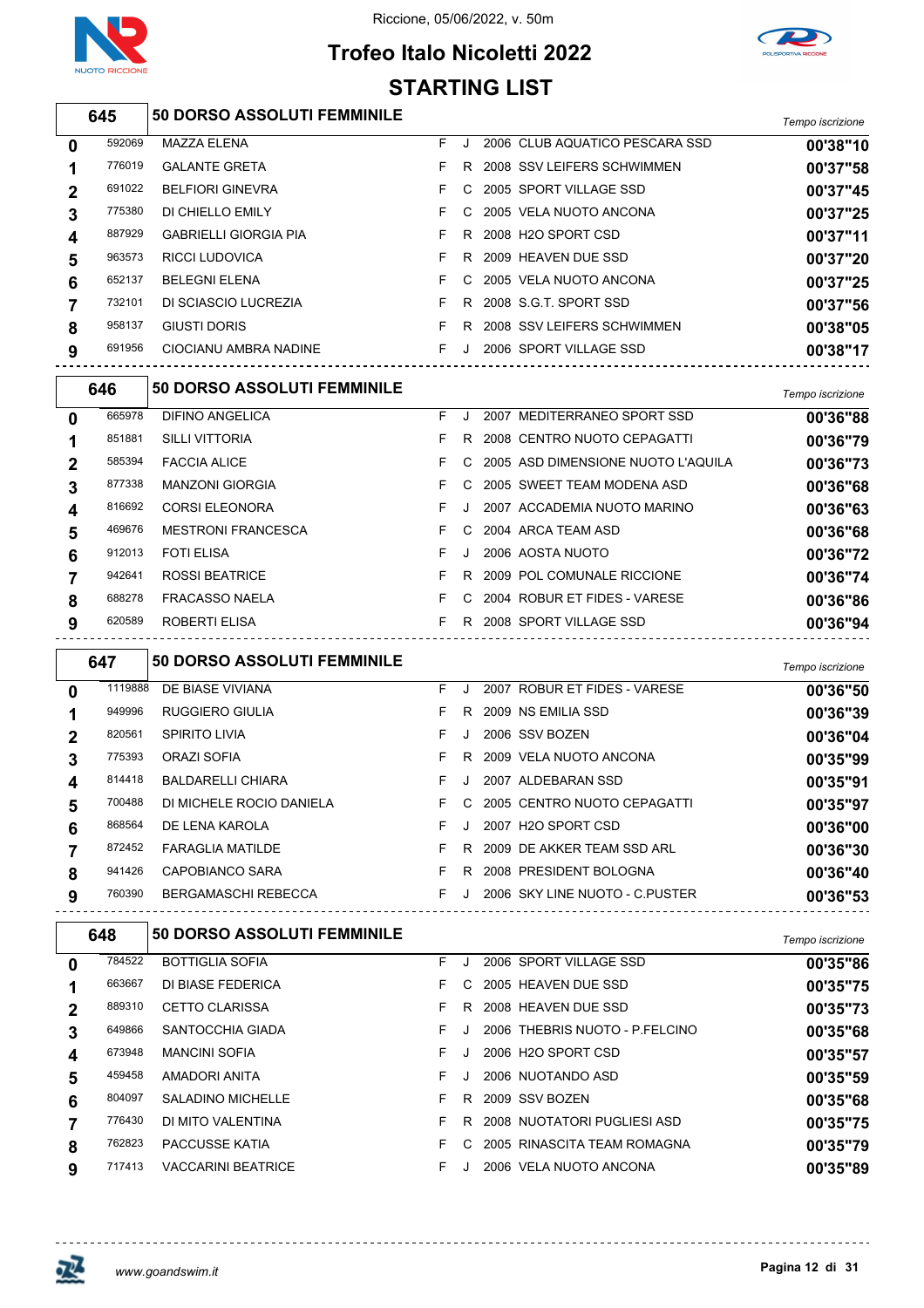

## **Trofeo Italo Nicoletti 2022 STARTING LIST**



|                  | 649     | <b>50 DORSO ASSOLUTI FEMMINILE</b> |    |    |                                | Tempo iscrizione |
|------------------|---------|------------------------------------|----|----|--------------------------------|------------------|
| 0                | 775682  | DE CASTRO ALICE                    | F. | J  | 2007 SSV BOZEN                 | 00'35"55         |
|                  | 1068755 | <b>FANTONI CHIARA</b>              | F. |    | C 2005 ROBUR ET FIDES - VARESE | 00'35"53         |
| $\mathbf{2}$     | 881375  | NADINI FEDERICA                    | F. | R  | 2008 DE AKKER TEAM SSD ARL     | 00'35"49         |
| 3                | 958126  | <b>TONELLI GRETA</b>               | F. | R. | 2008 SSV LEIFERS SCHWIMMEN     | 00'35"34         |
| $\boldsymbol{4}$ | 912257  | DE CIECHI ALESSANDRA               | F. |    | 2006 TECRI NUOTO - CORNAREDO   | 00'35"30         |
| 5                | 919595  | <b>TREVISI EMMA</b>                | F. | J. | 2007 NUOTATORI PUGLIESI ASD    | 00'35"32         |
| 6                | 924522  | POLAZZI MARTINA                    | F. |    | R 2008 POL COMUNALE RICCIONE   | 00'35"48         |
|                  | 942635  | <b>GENERALI NICE</b>               | F. | R  | 2008 POL COMUNALE RICCIONE     | 00'35"50         |
| 8                | 771007  | PEDICINI ELISABETTA                | F. | R. | 2008 ATLANTIDE NUOTO ASD       | 00'35"54         |
| 9                | 956085  | <b>ZANETTI GAIA</b>                | F. | R. | 2008 CN UISP - BOLOGNA         | 00'35"56         |

|             | 650    | <b>50 DORSO ASSOLUTI FEMMINILE</b> |    |    |          |                              | Tempo iscrizione |
|-------------|--------|------------------------------------|----|----|----------|------------------------------|------------------|
| $\mathbf 0$ | 730978 | <b>TRABUCCO GIULIA</b>             | F. | R. |          | 2008 CENTRO NUOTO CEPAGATTI  | 00'35"23         |
|             | 876706 | <b>BUSSI ILARIA</b>                | F. | R  |          | 2008 IMOLANUOTO              | 00'35"10         |
| $\mathbf 2$ | 828630 | <b>BIANCO SARA</b>                 | F. |    |          | 2007 RARI NANTES ROMAGNA ASD | 00'35"08         |
| 3           | 877009 | LORENZI MARTINA                    | F. | R. |          | 2008 POL COMUNALE RICCIONE   | 00'35"02         |
| 4           | 877939 | <b>BORTOLINI GRETA</b>             | F. | R. |          | 2008 SWEET TEAM MODENA ASD   | 00'34"92         |
| 5           | 830009 | DE CAROLIS ANNA                    | F. |    |          | 2007 RARI NANTES ROMAGNA ASD | 00'34"99         |
| 6           | 801556 | NARDUCCI SOFIA                     | F. | R. | 2008 SDS |                              | 00'35"05         |
| 7           | 825641 | DANIELI ASIA                       | F. | R. |          | 2008 SSV LEIFERS SCHWIMMEN   | 00'35"10         |
| 8           | 941425 | <b>CHATRIAN MICOL</b>              | F. | R. |          | 2008 DE AKKER TEAM SSD ARL   | 00'35"12         |
| 9           | 784738 | MANDOLFO GIULIANA                  | F. | R. |          | 2009 NUOTATORI PUGLIESI ASD  | 00'35"25         |

|              | 651    | <b>50 DORSO ASSOLUTI FEMMINILE</b> |    |         |                                | Tempo iscrizione |
|--------------|--------|------------------------------------|----|---------|--------------------------------|------------------|
| 0            | 817733 | <b>CROTTI NICOLE</b>               | F. | J       | 2006 SSV LEIFERS SCHWIMMEN     | 00'34"79         |
|              | 757310 | URSOMANNO SOFIA                    | F. | J.      | 2006 SPORT CENTER POLISPORTIVA | 00'34"71         |
| $\mathbf{2}$ | 893760 | <b>BRONZETTI MARGHERITA</b>        | F. | J.      | 2007 RARI NANTES ROMAGNA ASD   | 00'34"70         |
| 3            | 695882 | ROSSI AIDA MARTINA                 | F. |         | C 2005 ROBUR ET FIDES - VARESE | 00'34"59         |
| 4            | 565550 | SAMMARCO ARIANNA                   | F. | C.      | 2005 SSV BOZEN                 | 00'34"54         |
| 5            | 709153 | <b>APPIGNANESI RACHELE</b>         | F. | $\cdot$ | 2006 PALLANUOTO TOLENTINO ASD  | 00'34"54         |
| 6            | 891126 | POCOVNICU BIANCA LARISSA           |    |         | F R 2008 SAVENA NUOTO TEAM     | 00'34"60         |
|              | 829969 | <b>PUCCIARELLI GIORGIA</b>         | F. | C.      | 2005 PALLANUOTO TOLENTINO ASD  | 00'34"71         |
| 8            | 572756 | <b>GIANGREGORIO GIULIA</b>         | F. | C.      | 2005 MEDITERRANEO SPORT SSD    | 00'34"75         |
| 9            | 977229 | <b>METAJ ALESSIA</b>               | F. |         | R 2008 CN UISP - BOLOGNA       | 00'34"86         |

| 652    | <b>50 DORSO ASSOLUTI FEMMINILE</b> |    |         |    | Tempo iscrizione                                                                                                                                                                                                                                                                      |
|--------|------------------------------------|----|---------|----|---------------------------------------------------------------------------------------------------------------------------------------------------------------------------------------------------------------------------------------------------------------------------------------|
| 829232 | <b>CRITELLI MARTINA</b>            | F. |         |    | 00'34"42                                                                                                                                                                                                                                                                              |
| 852280 | <b>VITULLO GLORIA</b>              | F. | $\cdot$ |    | 00'34"39                                                                                                                                                                                                                                                                              |
| 893539 | PEDULLI MARTINA                    | F. | C.      |    | 00'34"37                                                                                                                                                                                                                                                                              |
| 927130 | AMMOSCATO GIULIA                   | F. | J.      |    | 00'34"32                                                                                                                                                                                                                                                                              |
| 912116 | ROCCHI GINEVRA                     | F. | $\cdot$ |    | 00'34"23                                                                                                                                                                                                                                                                              |
| 727923 | <b>SARACENI SARA</b>               | F. | R.      |    | 00'34"26                                                                                                                                                                                                                                                                              |
| 679141 | <b>RAIMONDI ESTER</b>              | F. | C.      |    | 00'34"32                                                                                                                                                                                                                                                                              |
| 787059 | <b>COLLALTI FRANCESCA</b>          | F. | R.      |    | 00'34"37                                                                                                                                                                                                                                                                              |
| 528520 | LATINI GIULIA                      | F  |         |    | 00'34"39                                                                                                                                                                                                                                                                              |
| 552147 | <b>MORONI ISABELLA</b>             | F. | S.      |    | 00'34"43                                                                                                                                                                                                                                                                              |
|        |                                    |    |         | C. | 2007 SSV BOZEN<br>2007 CLUB AQUATICO PESCARA SSD<br>2004 RARI NANTES ROMAGNA ASD<br>2007 TECRI NUOTO - CORNAREDO<br>2007 NUOTANDO ASD<br>2008 H2O SPORT CSD<br>2005 CANOTTIERI BALDESIO<br>2009 NUOTO CLUB GIULIANOVA ASD<br>2004 VELA NUOTO ANCONA<br>2003 SKY LINE NUOTO - C PUSTER |

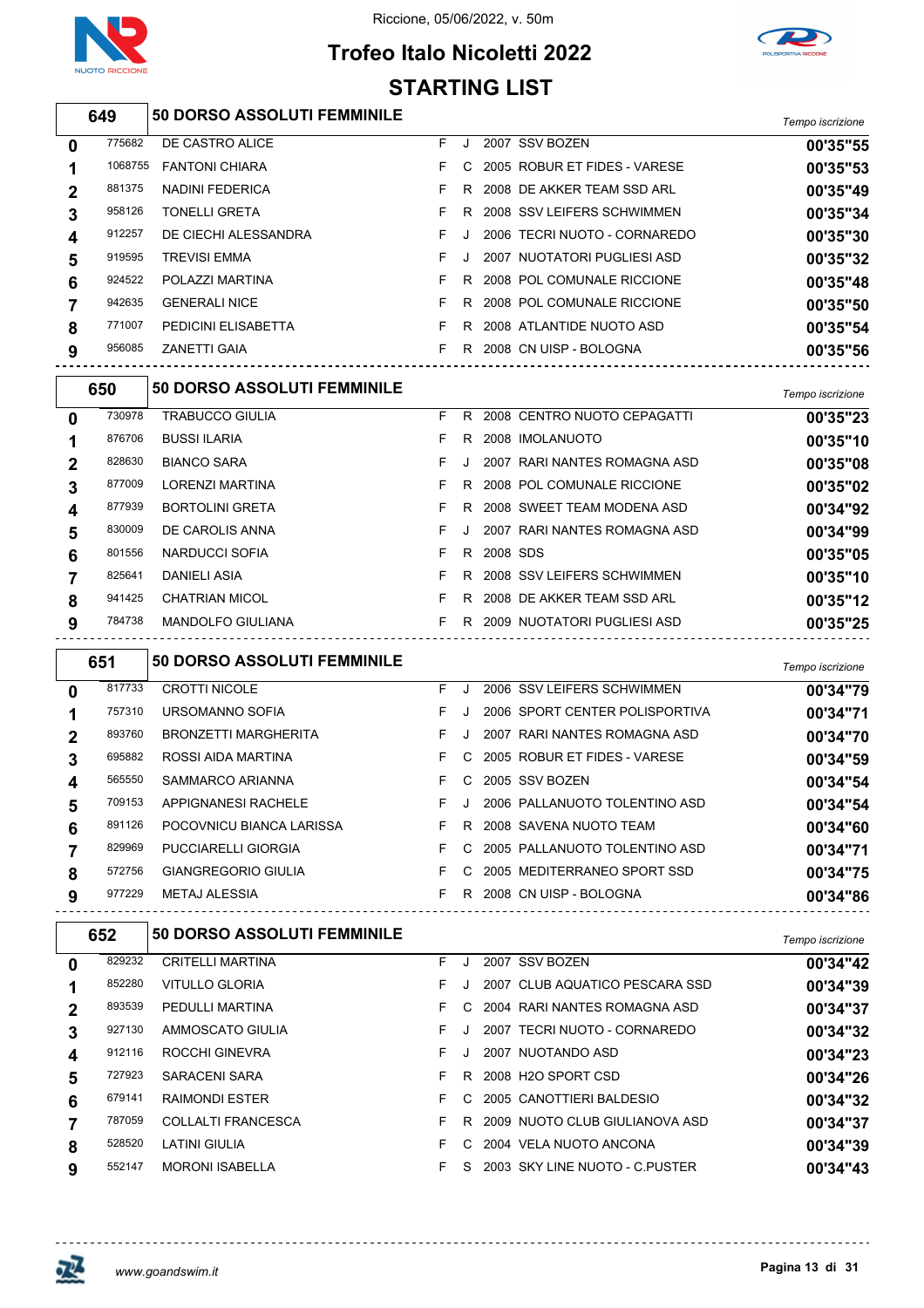



## **Trofeo Italo Nicoletti 2022 STARTING LIST**

| 653 | <b>50 DORSO ASSOLUTI FEMMINILE</b> | Tempo iscrizione |
|-----|------------------------------------|------------------|
|     |                                    |                  |

|        |                            |    |    |  | <b>UNIVATION</b>                                                                                                                                                                                                                                                                  |
|--------|----------------------------|----|----|--|-----------------------------------------------------------------------------------------------------------------------------------------------------------------------------------------------------------------------------------------------------------------------------------|
| 505507 | <b>CRISTICCHIA ALESSIA</b> | F. | S. |  | 00'34"15                                                                                                                                                                                                                                                                          |
| 515448 | <b>MENICONI SOFIA</b>      |    | C. |  | 00'34"09                                                                                                                                                                                                                                                                          |
| 947095 | <b>BURNELLI MARTINA</b>    |    | R. |  | 00'33"99                                                                                                                                                                                                                                                                          |
| 970704 | <b>IANNINI GINEVRA</b>     |    | S. |  | 00'33"96                                                                                                                                                                                                                                                                          |
| 815500 | DALL'OLIO MATILDE          |    |    |  | 00'33"92                                                                                                                                                                                                                                                                          |
| 826571 | CUOZZO GIULIA              |    |    |  | 00'33"93                                                                                                                                                                                                                                                                          |
| 969475 | <b>GUGLIELMO SOFIA</b>     |    | J. |  | 00'33"97                                                                                                                                                                                                                                                                          |
| 959203 | <b>TROTTO SARA</b>         |    | R. |  | 00'34"03                                                                                                                                                                                                                                                                          |
| 790904 | <b>VOLPE ERIKA</b>         |    | C. |  | 00'34"11                                                                                                                                                                                                                                                                          |
| 705234 | FERNANDO FRANCESCA         |    | C. |  | 00'34"18                                                                                                                                                                                                                                                                          |
|        |                            |    |    |  | 2003 VELA NUOTO ANCONA<br>2005 THEBRIS NUOTO - P.FELCINO<br>2008 CN UISP - BOLOGNA<br>2003 ASD DIMENSIONE NUOTO L'AQUILA<br>2006 NUOTO CL.AZZURRA 91 - BO<br>2007 HEAVEN DUE SSD<br>2007 NUOTATORI PUGLIESI ASD<br>2008 NUOTANDO ASD<br>2004 NS EMILIA SSD<br>2005 HEAVEN DUE SSD |

|              | 654     | <b>50 DORSO ASSOLUTI FEMMINILE</b> |    |    |          |                                   | Tempo iscrizione |
|--------------|---------|------------------------------------|----|----|----------|-----------------------------------|------------------|
| $\mathbf{0}$ | 1102127 | <b>ESPOSITO LIDIA</b>              | F. | C. |          | 2004 AMICI NUOTO ROMAGNA ASD      | 00'33"90         |
|              | 796384  | <b>CAPONE BEATRICE</b>             | F. |    |          | 2006 CENTRO NUOTO CEPAGATTI       | 00'33"66         |
| $\mathbf 2$  | 887931  | RICCIUTI ELIANA GIULIA             | F. | R. |          | 2008 H2O SPORT CSD                | 00'33"66         |
| 3            | 520481  | DE BENEDICTIS ELENA                | F. | C. | 2005 SDS |                                   | 00'33"57         |
| 4            | 801466  | PICCIANO GIORGIA                   | F. |    |          | 2006 HIDRO SPORT SSD ARL          | 00'33"50         |
| 5            | 881485  | <b>MENAPACE VALERIA</b>            | F. | R. |          | 2008 SSV BOZEN                    | 00'33"52         |
| 6            | 894623  | <b>BUDANO BEATRICE</b>             | F. |    |          | C 2005 CLUB AQUATICO PESCARA SSD  | 00'33"59         |
|              | 657696  | DEZI CHIARA ANTONIA                | F. | C. |          | 2005 NUOTO CLUB GIULIANOVA ASD    | 00'33"66         |
| 8            | 735911  | NICODEMO IRENE                     | F. | C. |          | 2005 HIDRO SPORT SSD ARL          | 00'33"69         |
| 9            | 526354  | DI FELICE MARTA                    | F. | C. |          | 2004 PRIMAVERA CAMPUS APRILIA SSD | 00'33"91         |
|              |         |                                    |    |    |          |                                   |                  |

|                | 655    | <b>50 DORSO ASSOLUTI FEMMINILE</b> |    |    |                                | Tempo iscrizione |
|----------------|--------|------------------------------------|----|----|--------------------------------|------------------|
| 0              | 817101 | <b>TARRONI ALESSIA</b>             | F. |    | 2007 RINASCITA TEAM ROMAGNA    | 00'33"46         |
|                | 591236 | CAPRIA ARIANNA                     | F  | S. | 2003 H2O SPORT CSD             | 00'33"40         |
| $\overline{2}$ | 595815 | <b>BADIOLI CAMILLA</b>             | F. | C. | 2005 VELA NUOTO ANCONA         | 00'33"27         |
| 3              | 801470 | <b>TESTA CHIARA</b>                | F. |    | 2007 HIDRO SPORT SSD ARL       | 00'33"05         |
| 4              | 773300 | <b>EMANUELE COSTANZA</b>           | F  | S. | 2002 LUISS SSD                 | 00'32"99         |
| 5              | 758695 | <b>SCALINI NICOLE</b>              | F. |    | 2006 IMOLANUOTO                | 00'33"00         |
| 6              | 724043 | <b>ZUCCONI VIRGINIA</b>            | F  |    | 2007 NUOTO CLUB GIULIANOVA ASD | 00'33"24         |
|                | 784212 | <b>CIUCCIOMEI EMMA</b>             | F. |    | 2006 SPORT VILLAGE SSD         | 00'33"40         |
| 8              | 716620 | <b>CENCI ILARIA</b>                | F  | R  | 2008 THEBRIS NUOTO - P.FELCINO | 00'33"42         |
| 9              | 917412 | <b>COLAPIETRO DALILA</b>           | F. | R  | 2009 NUOTATORI PUGLIESI ASD    | 00'33"49         |

| 656    | <b>50 DORSO ASSOLUTI FEMMINILE</b> |    |    |                                 | Tempo iscrizione |
|--------|------------------------------------|----|----|---------------------------------|------------------|
| 800271 | CHIARIOTTI ROBERTA                 | F. |    | 2006 SPORT VILLAGE SSD          | 00'32"92         |
| 520698 | <b>BRUGNONI GINEVRA MARIA</b>      | F. | C. | 2005 LIBERTAS R.N. PERUGIA      | 00'32"81         |
| 904857 | DI TONNO YLENIA                    | F. |    | 2007 SSV LEIFERS SCHWIMMEN      | 00'32"70         |
| 822139 | <b>CESTARI MATILDE</b>             | F. | J  | 2007 HEAVEN DUE SSD             | 00'32"61         |
| 755625 | <b>GRAZIOLI CHIARA</b>             | F. |    | 2006 SKY LINE NUOTO - C PUSTER  | 00'32"50         |
| 674070 | ANTENUCCI CHIARA                   | F. |    | 2006 H <sub>2</sub> O SPORT CSD | 00'32"53         |
| 622474 | <b>LOUVIN NICOLE</b>               | F  |    | 2006 AOSTA NUOTO                | 00'32"66         |
| 689588 | <b>FAVALE NOEMI</b>                | F  |    | 2006 G.P. NUOTO MIRA            | 00'32"73         |
| 946464 | <b>BRUSCHI ADELE</b>               | F  | S. | 2003 SKY LINE NUOTO - C PUSTER  | 00'32"89         |
| 735970 | <b>PALLANTE SOFIA</b>              | F. |    | 2006 EMMEDUE SSD                | 00'32"94         |
|        |                                    |    |    |                                 |                  |

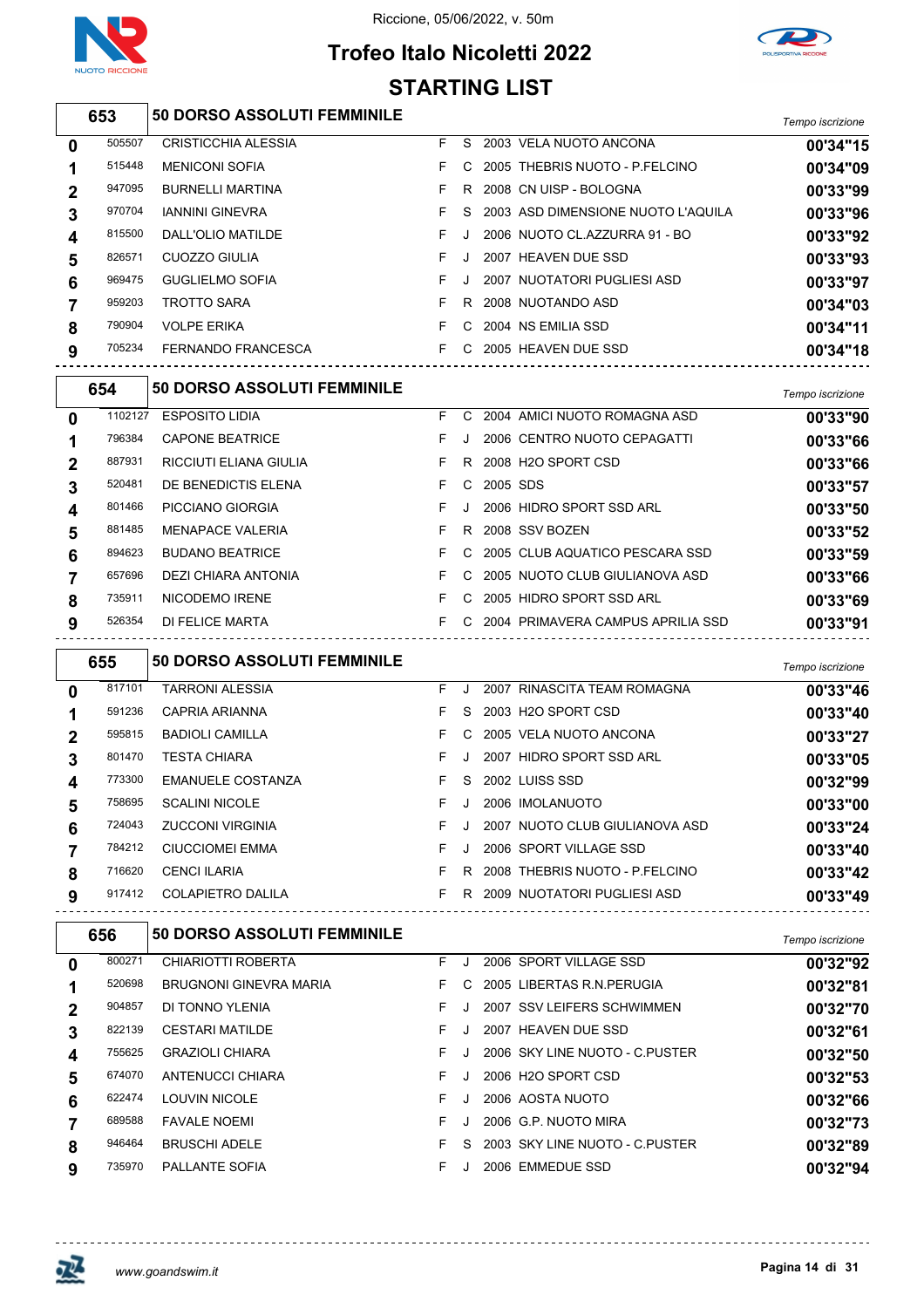



## **Trofeo Italo Nicoletti 2022** STARTING LIST

|                  |        |                                    |    |              | STARTING LIST |                                      |                  |
|------------------|--------|------------------------------------|----|--------------|---------------|--------------------------------------|------------------|
|                  | 657    | 50 DORSO ASSOLUTI FEMMINILE        |    |              |               |                                      | Tempo iscrizione |
| $\boldsymbol{0}$ | 629062 | SARACENO SOFIA                     | F. |              |               | C 2004 CANOTTIERI TEVERE REMO        | 00'32"42         |
| 1                | 649804 | <b>BONI ELEONORA</b>               | F  | J            |               | 2006 NUOTO CLUB GIULIANOVA ASD       | 00'32"39         |
| $\mathbf 2$      | 850040 | <b>SIRRI CATERINA</b>              | F  | J            |               | 2007 RARI NANTES ROMAGNA ASD         | 00'32"27         |
| $\mathbf 3$      | 679065 | <b>BADIOLI VALENTINA</b>           | F  | C            |               | 2005 SPORT VILLAGE SSD               | 00'32"20         |
| 4                | 759395 | <b>GELLI VALENTINA</b>             | F  | J            |               | 2007 RINASCITA TEAM ROMAGNA          | 00'32"18         |
| 5                | 785953 | <b>TESTINO ILARIA</b>              | F  | J            |               | 2007 NUOTATORI PUGLIESI ASD          | 00'32"18         |
| 6                | 869380 | <b>FORLANI ANNA</b>                | F  | J            |               | 2006 CUS FERRARA ASD                 | 00'32"22         |
| 7                | 770681 | <b>TONOLINI LINDA</b>              | F  | J            |               | 2006 PHOENIX ASD                     | 00'32"32         |
| 8                | 758810 | <b>FRANCO CECILIA</b>              | F. | J            |               | 2006 ROBUR ET FIDES - VARESE         | 00'32"42         |
| 9                | 913357 | PRUNESTI' SOFIA                    | F. | J            |               | 2007 NUOTO CL.AZZURRA 91 - BO        | 00'32"48         |
|                  | 658    | <b>50 DORSO ASSOLUTI FEMMINILE</b> |    |              |               |                                      | Tempo iscrizione |
| $\mathbf 0$      | 657688 | <b>STANCHIERI ANGELICA</b>         | F. | J            |               | 2006 NUOTO CLUB GIULIANOVA ASD       | 00'32"07         |
| 1                | 465961 | GUANZATI DOMIZIANA                 | F. | S.           |               | 2002 TECRI NUOTO - CORNAREDO         | 00'32"06         |
| $\boldsymbol{2}$ | 695933 | <b>GIROTTI ERICA</b>               | F  | C            |               | 2005 NUOTO CL.AZZURRA 91 - BO        | 00'31"98         |
| 3                | 585040 | <b>ROSSI DESIREE CHIARA</b>        | F. | S.           |               | 2003 EQUIPE SPORTIVA SRL SSD         | 00'31"92         |
| 4                | 642762 | SOLITO ALMA                        | F  | $\mathbf{J}$ |               | 2006 MEDITERRANEO SPORT SSD          | 00'31"86         |
| 5                | 770957 | ROSSANO MARIKA                     | F  | C            |               | 2005 CN UISP - BOLOGNA               | 00'31"87         |
| 6                | 597342 | PALMUCCI SOFIA                     | F  | C            |               | 2005 SPORT VILLAGE SSD               | 00'31"95         |
| 7                | 652132 | ANIMALI AURORA                     | F  | C            |               | 2005 VELA NUOTO ANCONA               | 00'31"98         |
| 8                | 404723 | BUTTAZZONI MARTINA                 | F. | -S           |               | 2000 PALLANUOTO TRIESTE              | 00'32"06         |
| 9                | 866469 | AMBLER AGATA MARIA                 |    |              |               | F S 2001 TEAM VENETO ASD             | 00'32"09         |
|                  | 659    | <b>50 DORSO ASSOLUTI FEMMINILE</b> |    |              |               |                                      | Tempo iscrizione |
| $\mathbf 0$      | 22140  | LUTECKA CLAUDIA                    | F. |              |               | S 1997 JUVENTUS NUOTO - ROMA         | 00'31"85         |
| 1                | 697515 | CASTORI CLOTILDE                   | F. |              |               | C 2005 LIB NUOTO RAVENNA             | 00'31"81         |
| 2                | 663317 | <b>TARANTO GIULIA</b>              | F  | J            |               | 2007 CENTRO NUOTO CEPAGATTI          | 00'31"77         |
| 3                | 585396 | RANIERI CAMILLA                    | F. |              |               | C 2004 ASD DIMENSIONE NUOTO L'AQUILA | 00'31"76         |
| 4                | 885344 | <b>MOTTA ALICE</b>                 |    | F J          |               | 2006 JUVENTUS NUOTO - ROMA           | 00'31"69         |
| 5                | 817723 | CARLINI FRANCESCA                  | F. |              |               | J 2006 SSV LEIFERS SCHWIMMEN         | 00'31"74         |
| 6                | 548243 | GALLI MARIA GIOVANNA               | F. |              | J 2006 SDS    |                                      | 00'31"76         |
| 7                | 702686 | FERRARI VALENTINA                  |    |              |               | F J 2006 FERRARANUOTO ASD            | 00'31"81         |
| 8                | 727905 | ROSSANO SOFIA                      |    |              |               | F R 2008 H2O SPORT CSD               | 00'31"82         |
| 9                | 416608 | FRANCIOTTI DOMITILLA               |    |              |               | F S 2000 CLUB AQUATICO PESCARA SSD   | 00'31"85         |
|                  | 660    | <b>50 DORSO ASSOLUTI FEMMINILE</b> |    |              |               |                                      | Tempo iscrizione |

|              |        |                               |    |         |                             | . 7.1.0 0.10 0.000 0.000 |
|--------------|--------|-------------------------------|----|---------|-----------------------------|--------------------------|
| 0            | 623952 | <b>BERTUCCIOLI MARGHERITA</b> | F. |         | 2007 POL COMUNALE RICCIONE  | 00'31"56                 |
| 1            | 861284 | COLALILLO SARA                |    | R       | 2008 HIDRO SPORT SSD ARL    | 00'31"44                 |
| $\mathbf{2}$ | 560986 | <b>FRISONI VANESSA</b>        |    | S.      | 2003 POL COMUNALE RICCIONE  | 00'31"44                 |
| 3            | 752431 | DE MOZZI SOFIA                |    | $\cdot$ | 2006 TEAM VENETO ASD        | 00'31"37                 |
| 4            | 484185 | ROSSANO CLAUDIA               |    | C.      | 2004 H2O SPORT CSD          | 00'31"33                 |
| 5            | 556806 | <b>GALEOTTI ALICE</b>         |    | S.      | 2003 IMOLANUOTO             | 00'31"34                 |
| 6            | 67972  | <b>BOCCALON NICOLE</b>        |    | S.      | 1998 ARCA TEAM ASD          | 00'31"41                 |
|              | 758601 | <b>MALTONI ANDREA</b>         |    |         | 2006 NUOTO CLUB 2000 FAENZA | 00'31"44                 |
| 8            | 720076 | ADDA MATILDA                  |    |         | 2007 TEAM VENETO ASD        | 00'31"47                 |
| 9            | 720078 | <b>BURATO IRENE</b>           |    |         | 2007 TEAM VENETO ASD        | 00'31"66                 |
|              |        |                               |    |         |                             |                          |



 $\sim$   $\sim$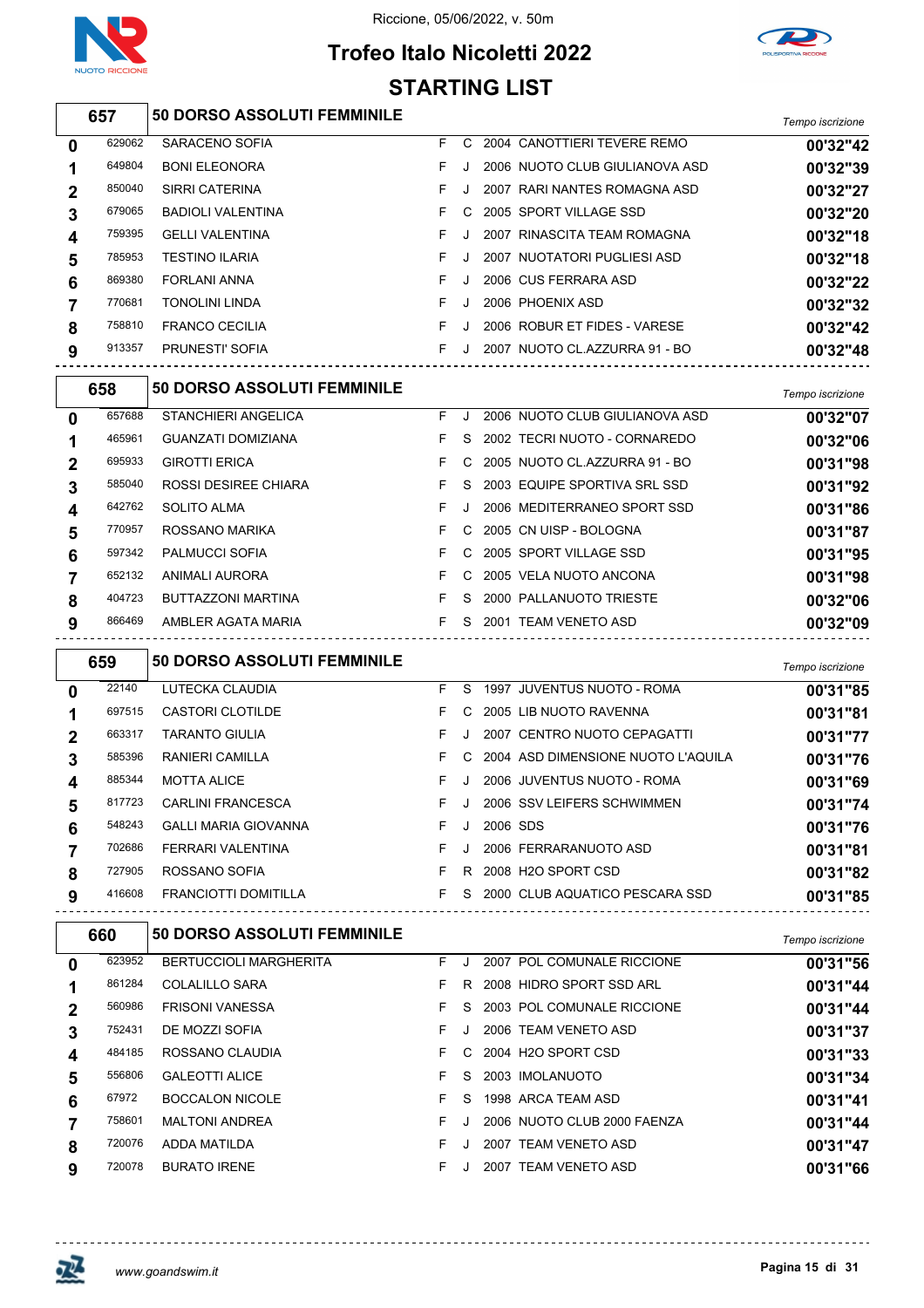

# **Trofeo Italo Nicoletti 2022**

Riccione, 05/06/2022, v. 50m



# **STARTING LIST**

| 661 | <b>50 DORSO ASSOLUTI FEMMINILE</b> | Tempo iscrizione |
|-----|------------------------------------|------------------|
|-----|------------------------------------|------------------|

| 0            | 753740 | <b>RUIZ SARA</b>           | F. |    | 2006 SSV BOZEN                | 00'31"18 |
|--------------|--------|----------------------------|----|----|-------------------------------|----------|
| 1            | 843143 | DI CESARE VITTORIA AZZURRA | F. | R. | 2008 S.G.T. SPORT SSD         | 00'30"97 |
| $\mathbf{2}$ | 827375 | <b>VACCHI BEATRICE</b>     |    |    | 2006 CN UISP - BOLOGNA        | 00'30"43 |
| 3            | 443198 | REBUSCO GIULIA             |    | S. | 2001 NUOTO CL.AZZURRA 91 - BO | 00'29"84 |
| 4            | 498719 | <b>MONTANARI VERONICA</b>  |    | S. | 2002 VELA NUOTO ANCONA        | 00'29"27 |
| 5            | 671746 | <b>GATTAFONI CHIARA</b>    |    | C. | 2004 CANOTTIERI TEVERE REMO   | 00'29"45 |
| 6            | 712897 | <b>RUBINO GIORGIA</b>      |    |    | 2006 NUOTATORI PUGLIESI ASD   | 00'30"12 |
| 7            | 691710 | <b>GUANZATI FLAMINIA</b>   |    |    | 2006 TECRI NUOTO - CORNAREDO  | 00'30"67 |
| 8            | 457268 | POERIO COSTANZA            |    | S. | 2002 HEAVEN DUE SSD           | 00'31"10 |
| 9            | 650729 | <b>GORI ANGELICA</b>       |    |    | 2007 SPOLETO NUOTO            | 00'31"29 |
|              |        |                            |    |    |                               |          |

|             | 662    | <b>50 DORSO ASSOLUTI FEMMINILE</b> |    |    |                               | Tempo iscrizione |
|-------------|--------|------------------------------------|----|----|-------------------------------|------------------|
| $\mathbf 0$ | 536885 | DI IORIO FRANCESCA                 | F. | C. | 2004 EMMEDUE SSD              | 00'31"17         |
|             | 714011 | LORENZONI SOFIA                    | F. | C. | 2005 IMOLANUOTO               | 00'30"89         |
| $\mathbf 2$ | 602470 | CHABAT LUNA MARIA                  | F. | C. | 2005 LIBERTAS R.N. PERUGIA    | 00'30"31         |
| 3           | 803032 | FERRI ARIANNA                      | F. |    | 2006 VELA NUOTO ANCONA        | 00'29"61         |
| 4           | 395178 | LAQUINTANA SONIA                   | F. | S. | 2001 NUOTO CL.AZZURRA 91 - BO | 00'28"50         |
| 5           | 616336 | <b>FONTANA CHIARA</b>              | F. | C. | 2004 NUOTO CL.AZZURRA 91 - BO | 00'29"45         |
| 6           | 653680 | <b>SCOMPARIN EMMA</b>              | F. |    | 2006 TEAM VENETO ASD          | 00'30"05         |
|             | 632293 | <b>BELFIORI LINDA</b>              | F. | C. | 2004 SPORT VILLAGE SSD        | 00'30"52         |
| 8           | 824350 | <b>PALUMBO GAIA</b>                | F  |    | 2007 SPOLETO NUOTO            | 00'31"08         |
| 9           | 830037 | <b>VELOCE GEMMA</b>                | F. |    | 2007 RINASCITA TEAM ROMAGNA   | 00'31"29         |

|                | 663    | <b>50 DORSO ASSOLUTI FEMMINILE</b> |    |    |                                   | Tempo iscrizione |
|----------------|--------|------------------------------------|----|----|-----------------------------------|------------------|
| 0              | 673658 | SANGREGORIO BENEDETTA              | F. | C. | 2005 HIDRO SPORT SSD ARL          | 00'31"11         |
|                | 701451 | CALZOLARI ALICE                    | F. | C. | 2004 DE AKKER TEAM SSD ARL        | 00'30"69         |
| $\overline{2}$ | 698268 | <b>BRAVACCINI GAIA</b>             | F. | S. | 2001 FERRARANUOTO ASD             | 00'30"15         |
| 3              | 826023 | <b>GUIDOTTI ARIANNA</b>            | F. | J. | 2006 IMOLANUOTO                   | 00'29"53         |
| 4              | 521990 | COCCONCELLI COSTANZA               | F. | S. | 2002 NUOTO CL.AZZURRA 91 - BO     | 00'27"92         |
| 5              | 689332 | SALVATO SOFIA                      | F. | C. | 2005 IMOLANUOTO                   | 00'29"30         |
| 6              | 757577 | TAVA ARIANNA                       | F. | C. | 2005 SSV BOZEN                    | 00'29"84         |
|                | 419081 | CAGNIZZI MARTINA                   | F. | S. | 2002 PRIMAVERA CAMPUS APRILIA SSD | 00'30"45         |
| 8              | 467225 | <b>BUSANA MARTINA</b>              | F. | S. | 2002 G.P. NUOTO MIRA              | 00'31"01         |
| 9              | 616797 | ONGARO GRETA                       | F. | C. | 2004 CN UISP - BOLOGNA            | 00'31"20         |

| 664    | 200 RANA ASSOLUTI FEMMINILE |    |    |                              | Tempo iscrizione |
|--------|-----------------------------|----|----|------------------------------|------------------|
| 927466 | <b>CANTALUPI CHIARA</b>     |    | R  | 2008 SWEET TEAM MODENA ASD   | 99'99"99         |
| 560986 | <b>FRISONI VANESSA</b>      |    | S. | 2003 POL COMUNALE RICCIONE   | 99'99"99         |
| 887524 | MENNA GAIA                  |    | R. | 2009 H2O SPORT CSD           | 04'09"30         |
| 888467 | CASALINI ANNA               |    |    | 2006 EQUIPE SPORTIVA SRL SSD | 99'99"99         |
| 893539 | <b>PEDULLI MARTINA</b>      | ь. |    | 2004 RARI NANTES ROMAGNA ASD | 99'99"99         |



<u> - - - - - - - - - - - -</u>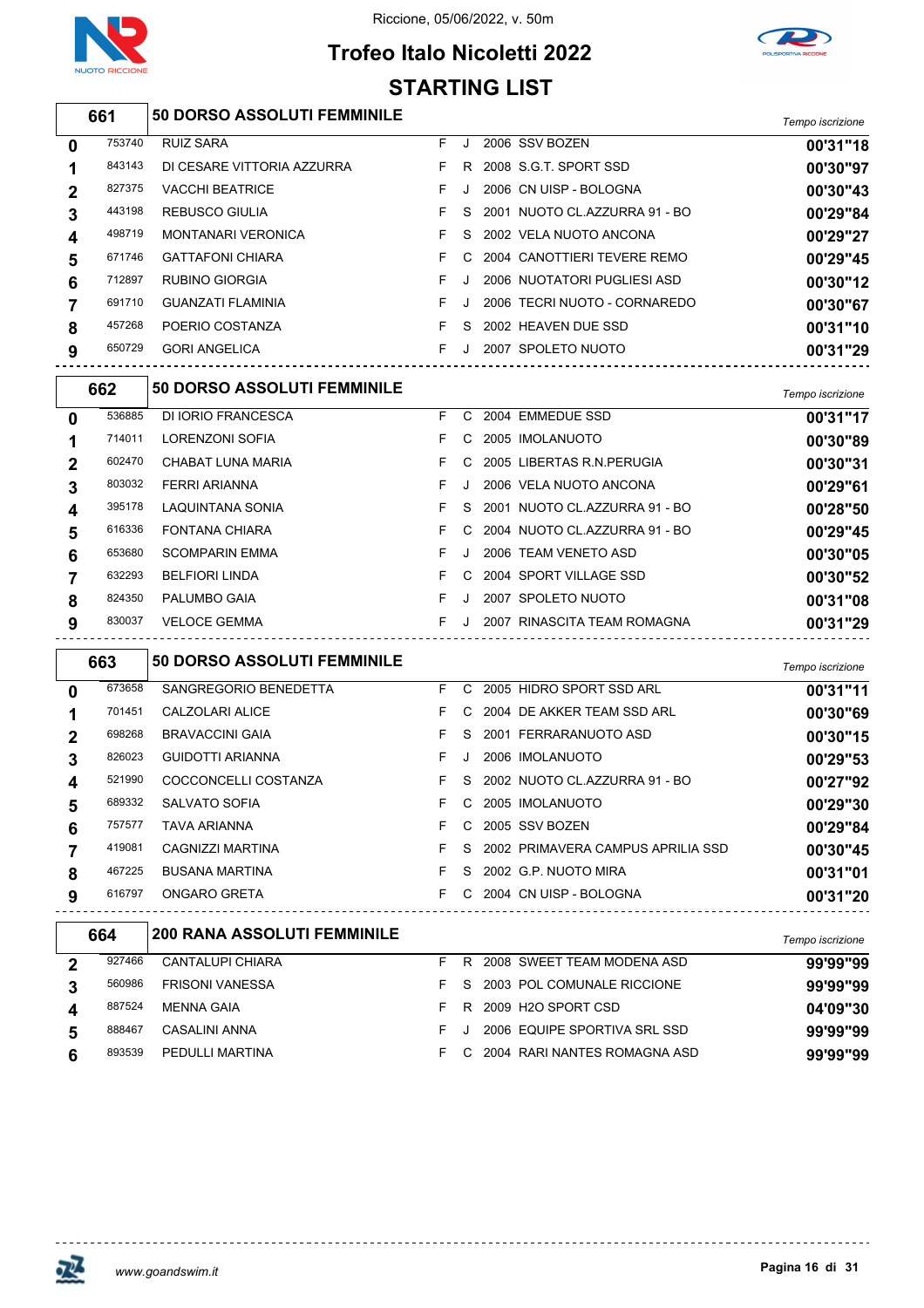

## **Trofeo Italo Nicoletti 2022 STARTING LIST**



## *Tempo iscrizione* **200 RANA ASSOLUTI FEMMINILE**

| 0           | 1013025 | <b>VARANELLI MATILDE</b>          | F. | R. |          | 2009 H <sub>2</sub> O SPORT CSD | 03'38"90 |
|-------------|---------|-----------------------------------|----|----|----------|---------------------------------|----------|
|             | 848177  | <b>GRILLI SOFIA</b>               |    | R. |          | 2008 THEBRIS NUOTO - P.FELCINO  | 03'35"78 |
| $\mathbf 2$ | 900237  | <b>GIGLI ELISABETTA</b>           | F. | л. |          | 2007 SPORT VILLAGE SSD          | 03'30"30 |
| 3           | 1043793 | <b>MARCONE SARA</b>               |    | R. |          | 2009 ACCADEMIA NUOTO MARINO     | 03'25"60 |
| 4           | 946858  | RUBINACCIO REBECCA                |    | R. |          | 2009 MIOCLUB SSD                | 03'23"66 |
| 5           | 987032  | <b>MUCCINO ISABELLA</b>           |    | R  |          | 2008 HIDRO SPORT SSD ARL        | 03'24"88 |
| 6           | 579172  | <b>MENCARONI GIULIA</b>           |    | J. |          | 2007 LIBERTAS R.N. PERUGIA      | 03'29"86 |
|             | 921714  | <b>MAIORANI GIULIA</b>            | F. | R  |          | 2009 NUOTO CLUB GIULIANOVA ASD  | 03'32"67 |
| 8           | 1005353 | PIREDDA SARA                      |    | R. |          | 2009 SSV LEIFERS SCHWIMMEN      | 03'36"37 |
| 9           | 846745  | <b>FABRIZIO MATILDA FRANCESCA</b> |    | R  | 2009 SDS |                                 | 03'51"78 |
|             |         |                                   |    |    |          |                                 |          |

|              | 666     | <b>200 RANA ASSOLUTI FEMMINILE</b> |    |    |                                | Tempo iscrizione |
|--------------|---------|------------------------------------|----|----|--------------------------------|------------------|
| $\mathbf{0}$ | 847496  | DI FEBO ELISA                      | F. | -R | 2009 NUOTO CLUB GIULIANOVA ASD | 03'21"88         |
|              | 829343  | <b>GURIERI VANESSA</b>             | F. | R. | 2009 NUOTO PIOMBINO            | 03'19"84         |
| $\mathbf{2}$ | 1017122 | CANUTI SARA                        | F. | R. | 2009 SPORT CENTER POLISPORTIVA | 03'18"40         |
| 3            | 1016537 | CIANFROCCA GIORGIA                 | F. | R  | 2009 ACCADEMIA NUOTO MARINO    | 03'15"26         |
| 4            | 1120474 | <b>TASSI SOFIA</b>                 | F. |    | 2007 TECRI NUOTO - CORNAREDO   | 03'14"32         |
| 5            | 1120455 | <b>FURLAN BEATRICE</b>             | F. | R. | 2008 TECRI NUOTO - CORNAREDO   | 03'14"99         |
| 6            | 1012873 | VIZZARRI ROSSELLA                  | F. | R. | 2009 H2O SPORT CSD             | 03'17"92         |
|              | 949982  | <b>BARTOLINI ALESSIA</b>           | F. | R. | 2009 NS EMILIA SSD             | 03'18"81         |
| 8            | 963594  | <b>BABBANINI CAMILLA</b>           | F. | R. | 2008 HEAVEN DUE SSD            | 03'20"30         |
| 9            | 874929  | <b>CAMBRINI VIOLA</b>              | F. | R  | 2008 ALDEBARAN SSD             | 03'23"16         |

|   | 667     | <b>200 RANA ASSOLUTI FEMMINILE</b> |    |           |          |                              | Tempo iscrizione |
|---|---------|------------------------------------|----|-----------|----------|------------------------------|------------------|
| 0 | 877011  | EL KHOLDI BOSHRA                   | F. | R.        |          | 2008 IMOLANUOTO              | 03'13"67         |
|   | 982048  | <b>MARCANTONIO GRETA</b>           | F. | R.        |          | 2009 OLIMPIONICA SSD         | 03'13"20         |
| 2 | 947184  | <b>SACCHI ALESSANDRA</b>           | F. | R.        |          | 2009 TECRI NUOTO - CORNAREDO | 03'11"68         |
| 3 | 1013326 | <b>PACINI ALICE</b>                | F. | R.        |          | 2009 CN UISP - BOLOGNA       | 03'10"30         |
| 4 | 774359  | PIRCHER ISABEL                     | F. | R.        |          | 2008 SSV BOZEN               | 03'09"32         |
| 5 | 893568  | <b>BARZANTI GIULIA</b>             | F. | $\cdot$ . |          | 2007 RARI NANTES ROMAGNA ASD | 03'09"63         |
| 6 | 1010066 | ZIONI MIRIAM                       | F. |           |          | R 2009 CN UISP - BOLOGNA     | 03'11"49         |
|   | 887519  | <b>CARUSI ELENA</b>                | F. | R.        |          | 2009 H2O SPORT CSD           | 03'12"80         |
| 8 | 1010061 | <b>BONFIGLIOLI GINEVRA</b>         | F. | R.        |          | 2009 DE AKKER TEAM SSD ARL   | 03'13"47         |
| 9 | 1100005 | <b>CIFELLI DONATELLA</b>           | F. | R.        | 2008 SDS |                              | 03'14"07         |

| 668    |                          |                                               |    |          | Tempo iscrizione                                                                                                                                                                                                                              |
|--------|--------------------------|-----------------------------------------------|----|----------|-----------------------------------------------------------------------------------------------------------------------------------------------------------------------------------------------------------------------------------------------|
| 783283 | <b>GALLI ANNA</b>        | F.                                            | R  |          | 03'08"36                                                                                                                                                                                                                                      |
| 856156 | DI COSMO MATILDE         | F.                                            | R. |          | 03'07"72                                                                                                                                                                                                                                      |
|        | PASSARELLA FEDERICA      | F.                                            | R. |          | 03'07"05                                                                                                                                                                                                                                      |
| 944973 | PEER JULIA               | F.                                            | R. |          | 03'06"43                                                                                                                                                                                                                                      |
| 829338 | <b>TORCHIONI MATILDE</b> | F.                                            |    |          | 03'05"93                                                                                                                                                                                                                                      |
| 928593 | <b>MATTIVI NORA</b>      | F.                                            | R. |          | 03'06"05                                                                                                                                                                                                                                      |
| 955626 | <b>MAGLI NICOLE</b>      | F.                                            |    |          | 03'07"00                                                                                                                                                                                                                                      |
| 956223 | CRUDU TEODORA ELENA      | F.                                            | R  |          | 03'07"28                                                                                                                                                                                                                                      |
| 802150 | <b>MARGIOTTA MAIRA</b>   |                                               | R. |          | 03'08"00                                                                                                                                                                                                                                      |
| 628420 | <b>CERIONI CAMILLA</b>   | F.                                            |    |          | 03'08"53                                                                                                                                                                                                                                      |
|        |                          | <b>200 RANA ASSOLUTI FEMMINILE</b><br>1013329 |    | R.<br>R. | 2008 LIBERTAS R.N. PERUGIA<br>2008 OLIMPIONICA SSD<br>2009 CN UISP - BOLOGNA<br>2009 SSV BOZEN<br>2009 NUOTO PIOMBINO<br>2008 SSV BOZEN<br>2008 CN UISP - BOLOGNA<br>2008 LIBERTAS R.N. PERUGIA<br>2009 EMMEDUE SSD<br>2006 SPORT VILLAGE SSD |

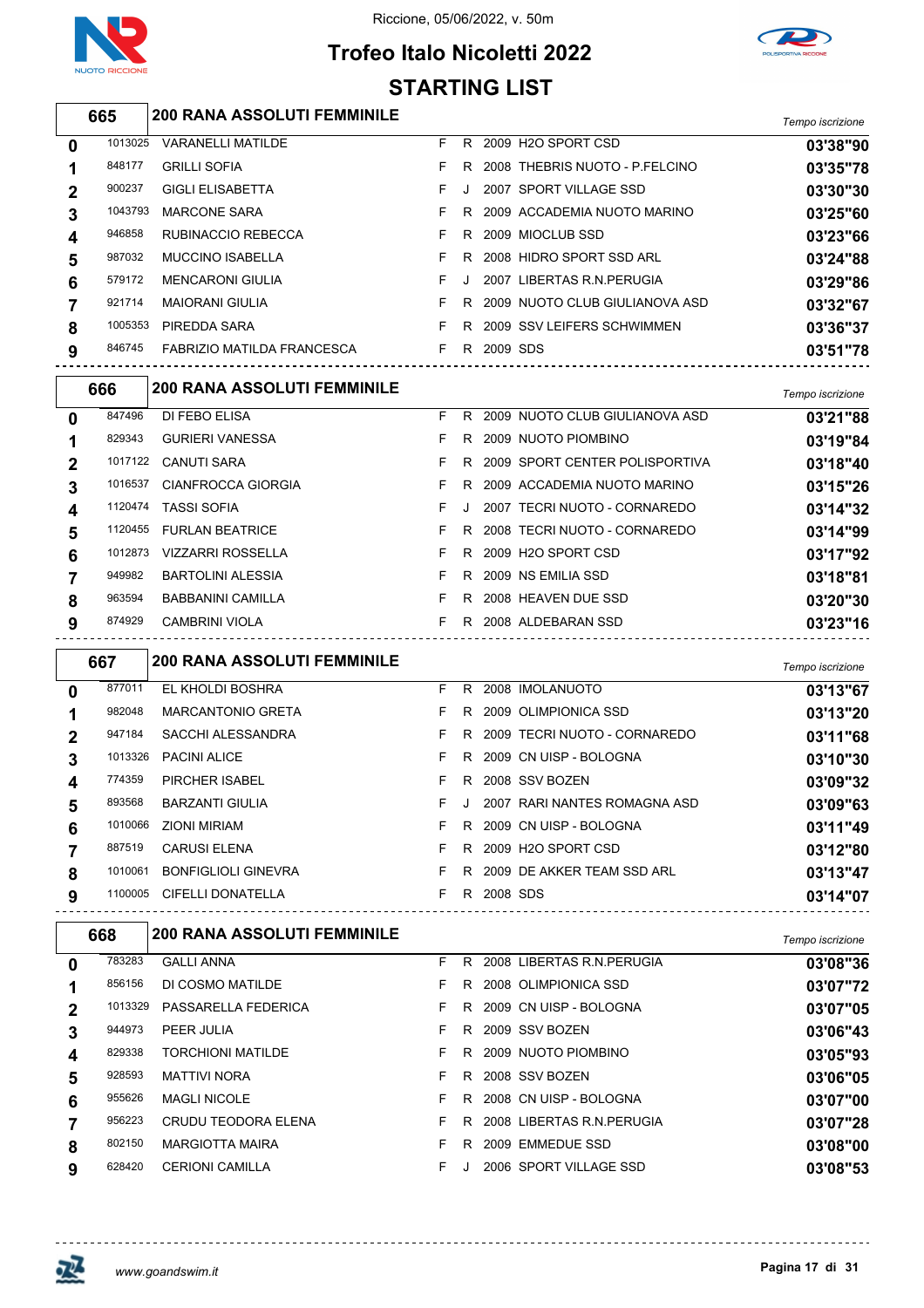

**Trofeo Italo Nicoletti 2022**



# **STARTING LIST**

|              | 669     | <b>200 RANA ASSOLUTI FEMMINILE</b> |    |       |                                | Tempo iscrizione |
|--------------|---------|------------------------------------|----|-------|--------------------------------|------------------|
| $\mathbf{0}$ | 975057  | <b>PIZZUTI REBECCA</b>             | F. | . . 1 | 2007 ACCADEMIA NUOTO MARINO    | 03'04"99         |
| 1            | 1013179 | <b>CREMONINI EMMA</b>              | F. | R     | 2008 PRESIDENT BOLOGNA         | 03'04"25         |
| $\mathbf{2}$ | 829003  | <b>MEDEI HAILIE</b>                | F. | R     | 2008 BLUGALLERY TEAM ASD       | 03'02"79         |
| 3            | 1017651 | PECORARO SVEVA                     | F. | R.    | 2009 SPORT CENTER POLISPORTIVA | 03'02"64         |
| 4            | 760425  | BARRACO ANNA                       | F. |       | 2007 VELA NUOTO ANCONA         | 03'02"22         |
| 5            | 1008045 | <b>MASELLI MARGHERITA</b>          | F. | R.    | 2009 PRESIDENT BOLOGNA         | 03'02"60         |
| 6            | 844171  | <b>BATTISTELLI VITTORIA</b>        | F. | J.    | 2007 DE AKKER TEAM SSD ARL     | 03'02"77         |
| 7            | 877841  | <b>ODORICI AGNESE</b>              | F. | R.    | 2008 PRESIDENT BOLOGNA         | 03'03"04         |
| 8            | 885795  | <b>MULATERI GAIA</b>               | F. | R.    | 2008 PRESIDENT BOLOGNA         | 03'04"32         |
| 9            | 937313  | RAMENGHI ANNA ELENA                | F. | - R   | 2008 DE AKKER TEAM SSD ARL     | 03'05"11         |

|   | 670    | <b>200 RANA ASSOLUTI FEMMINILE</b> |    |         |                              | Tempo iscrizione |
|---|--------|------------------------------------|----|---------|------------------------------|------------------|
| 0 | 884063 | <b>FANTINI GRETA</b>               | F. | R.      | 2008 MIOCLUB SSD             | 03'01"32         |
| 1 | 817732 | <b>LOVATO NOEMI</b>                | F  |         | 2006 SSV LEIFERS SCHWIMMEN   | 03'00"62         |
| 2 | 955628 | <b>VENTURA ALLEGRA</b>             | F. | R.      | 2008 CN UISP - BOLOGNA       | 03'00"10         |
| 3 | 784983 | PARRA FEDERICA                     | F. | J.      | 2007 LIBERTAS R.N. PERUGIA   | 02'59"39         |
| 4 | 668966 | SAPONARO ALESSANDRA                | F  | J.      | 2006 MEDITERRANEO SPORT SSD  | 02'58"51         |
| 5 | 893564 | RONDONI ALICE                      | F  | R.      | 2008 RARI NANTES ROMAGNA ASD | 02'58"66         |
| 6 | 828431 | <b>FALASCA AURORA</b>              | F. | J.      | 2006 HEAVEN DUE SSD          | 02'59"71         |
|   | 885018 | DIOTALLEVI LETIZIA MARIA           | F. | R.      | 2008 VELA NUOTO ANCONA       | 03'00"42         |
| 8 | 893378 | <b>FORTI AMELIA</b>                | F  | R       | 2008 RARI NANTES ROMAGNA ASD | 03'00"85         |
| 9 | 893536 | RAVAIOLI SOFIA                     | F. | $\cdot$ | 2006 RARI NANTES ROMAGNA ASD | 03'01"91         |

|                | 671     | <b>200 RANA ASSOLUTI FEMMINILE</b> |    |    |                               | Tempo iscrizione |
|----------------|---------|------------------------------------|----|----|-------------------------------|------------------|
| 0              | 1002938 | <b>ROLLI MARTA</b>                 | F. | R. | 2009 DE AKKER TEAM SSD ARL    | 02'58"27         |
|                | 944977  | <b>FRAENZL LILLY</b>               | F  | R. | 2009 SSV BOZEN                | 02'57"94         |
| $\overline{2}$ | 704207  | <b>MEME' VERONICA</b>              | F. |    | 2007 VELA NUOTO ANCONA        | 02'57"20         |
| 3              | 987000  | SABELLA SARA                       | F. | R  | 2008 HIDRO SPORT SSD ARL      | 02'56"41         |
| 4              | 793655  | LOCONSOLE ALESSIA                  | F  |    | R 2009 MEDITERRANEO SPORT SSD | 02'56"21         |
| 5              | 893540  | <b>EPULANDI ELISA</b>              | F. | R  | 2008 GS SWIMMING VICENZA      | 02'56"30         |
| 6              | 801593  | DE FELICE ALYSSA PIA               | F. |    | R 2008 H2O SPORT CSD          | 02'57"18         |
|                | 885832  | <b>BISSI BENEDETTA</b>             | F  | R  | 2008 CANOTTIERI TEVERE REMO   | 02'57"48         |
| 8              | 752950  | <b>CARLONI MARIA ELENA</b>         | F. | J  | 2006 ALDEBARAN SSD            | 02'57"95         |
| 9              | 816234  | <b>ZECCHETIN SILVIA</b>            | F  | J. | 2006 MIOCLUB SSD              | 02'58"27         |

| 672    | <b>200 RANA ASSOLUTI FEMMINILE</b> |                    |    |  | Tempo iscrizione                                                                                                                                                                                                                                                           |
|--------|------------------------------------|--------------------|----|--|----------------------------------------------------------------------------------------------------------------------------------------------------------------------------------------------------------------------------------------------------------------------------|
| 690685 | <b>RIGHETTI SARA</b>               | F                  | C. |  | 02'55"81                                                                                                                                                                                                                                                                   |
|        | MOSCATELLI ALICE                   | F                  |    |  | 02'55"45                                                                                                                                                                                                                                                                   |
|        | DE FRANCESCO ILARIA                | F.                 | R. |  | 02'54"47                                                                                                                                                                                                                                                                   |
| 528445 | DI CLEMENTE MARIA PAOLA            | F.                 |    |  | 02'54"03                                                                                                                                                                                                                                                                   |
| 828532 | ARCALENI ARIANNA                   | F.                 |    |  | 02'53"67                                                                                                                                                                                                                                                                   |
| 655676 | MILANO MARIA ROSARIA               | F                  |    |  | 02'53"83                                                                                                                                                                                                                                                                   |
| 857337 | <b>GARUTTI SOFIA</b>               | F.                 | J. |  | 02'54"35                                                                                                                                                                                                                                                                   |
| 885020 | <b>FERRANTE CAMILLA</b>            | F.                 | R. |  | 02'55"08                                                                                                                                                                                                                                                                   |
| 775674 | <b>COMPER MATILDE</b>              | F                  |    |  | 02'55"59                                                                                                                                                                                                                                                                   |
| 801595 | <b>SCUTTI BENEDETTA</b>            | F.                 |    |  | 02'55"84                                                                                                                                                                                                                                                                   |
|        |                                    | 1041624<br>1056183 |    |  | 2005 POL COMUNALE RICCIONE<br>2007 HEAVEN DUE SSD<br>2009 EQUIPE SPORTIVA SRL SSD<br>C 2004 SDS<br>C 2005 CNAT 99 AMICI DEL NUOTO<br>MEDITERRANEO SPORT SSD<br>2007<br>2007 CUS FERRARA ASD<br>2009 VELA NUOTO ANCONA<br>2007 SSV BOZEN<br>2007 H <sub>2</sub> O SPORT CSD |

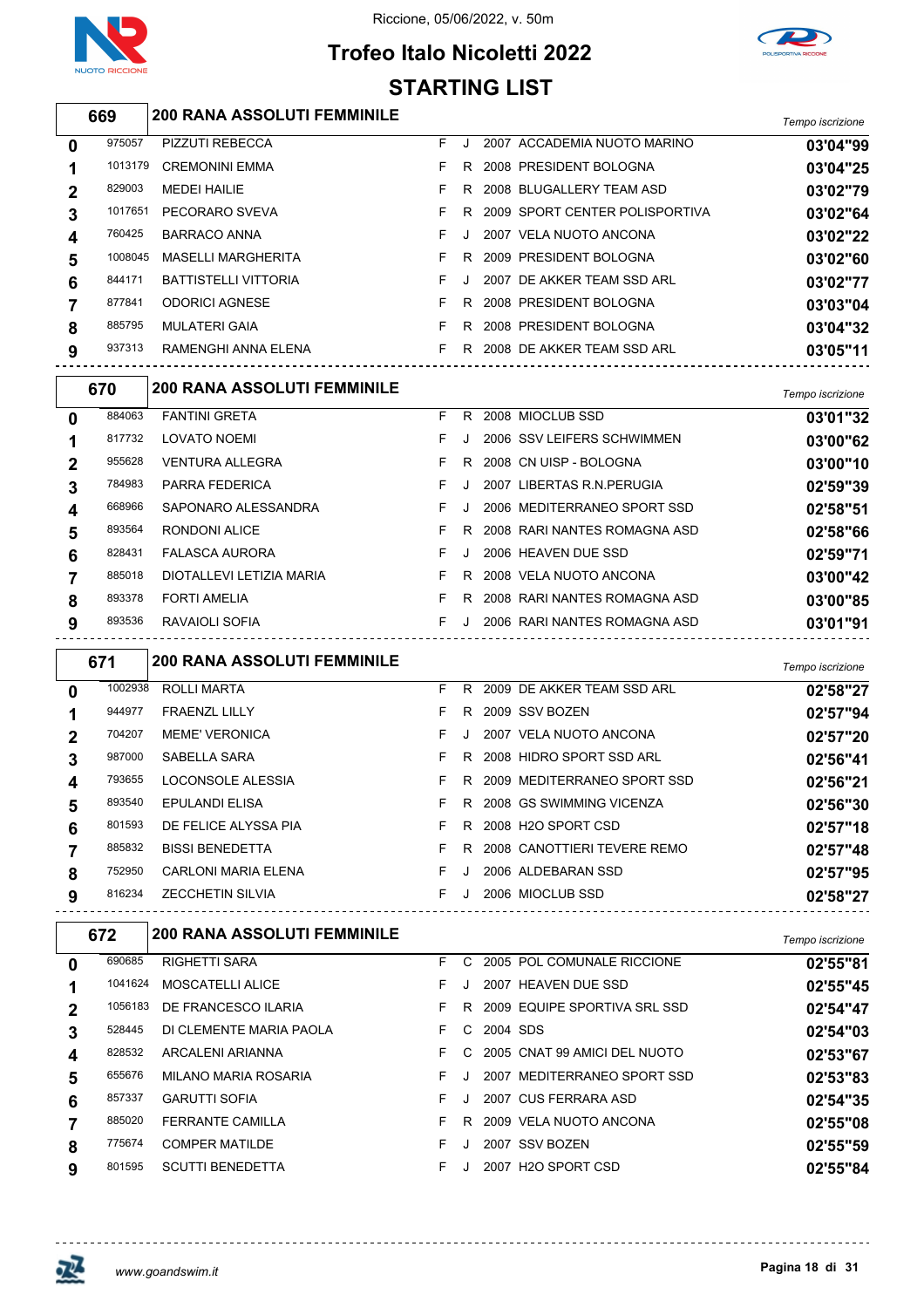



## **Trofeo Italo Nicoletti 2022 STARTING LIST**

| <b>200 RANA ASSOLUTI FEMMINILE</b> | Tempo iscrizione |
|------------------------------------|------------------|
|                                    |                  |

| 0           | 690721 | <b>SCHIAVONI NATALIA</b>    | F. |         |          | 2006 PALLANUOTO TOLENTINO ASD  | 02'53"28 |
|-------------|--------|-----------------------------|----|---------|----------|--------------------------------|----------|
|             | 846146 | SAMBENEDETTO EMMA           |    | R.      |          | 2009 S.G.T. SPORT SSD          | 02'51"70 |
| $\mathbf 2$ | 856640 | <b>MACCARONE CLAUDIA</b>    |    | R.      |          | 2008 S.G.T. SPORT SSD          | 02'50"91 |
| 3           | 661129 | <b>SAMBROTTA ERICA</b>      |    | C.      | 2005 SDS |                                | 02'50"43 |
| 4           | 825520 | <b>VENTURA GINEVRA</b>      |    | $\cdot$ |          | 2006 CN UISP - BOLOGNA         | 02'49"40 |
| 5           | 735459 | <b>RENZI VANESSA</b>        | F. | J       |          | 2007 THEBRIS NUOTO - P.FELCINO | 02'49"81 |
| 6           | 758714 | PASTORELLI MATILDE TERESITA |    | C.      |          | 2005 ROBUR ET FIDES - VARESE   | 02'50"79 |
|             | 941292 | <b>SESENA OTTAVIA</b>       |    | R.      |          | 2009 NUOTANDO ASD              | 02'51"59 |
| 8           | 753745 | <b>GABANELLA ELENA</b>      |    | C.      |          | 2005 SSV BOZEN                 | 02'52"66 |
| 9           | 620899 | DEL ZINGARO CARLOTTA        |    | S.      |          | 2002 IL GABBIANO SSD LADISPOLI | 02'53"55 |
|             |        |                             |    |         |          |                                |          |

|                  | 674     | <b>200 RANA ASSOLUTI FEMMINILE</b> |    |         |          |                                | Tempo iscrizione |
|------------------|---------|------------------------------------|----|---------|----------|--------------------------------|------------------|
| $\mathbf 0$      | 1008510 | <b>VISANI GIULIA</b>               | F. | R.      |          | 2009 SAVENA NUOTO TEAM         | 02'48"78         |
|                  | 566865  | PETACCIATO FRANCESCA               | F. |         | 2006 SDS |                                | 02'48"50         |
| $\mathbf{2}$     | 474883  | <b>BURCHIANI EVA</b>               | F. | S.      |          | 2003 VELA NUOTO ANCONA         | 02'47"61         |
| 3                | 757711  | <b>FABBRI MYRIAM</b>               | F. |         |          | 2006 FERRARANUOTO ASD          | 02'47"40         |
| $\boldsymbol{4}$ | 921485  | <b>CESARI GIULIA</b>               | F. | R.      |          | 2008 CN UISP - BOLOGNA         | 02'46"16         |
| 5                | 718095  | <b>BARZAZI ANITA</b>               | F. |         |          | 2007 G.P. NUOTO MIRA           | 02'47"28         |
| 6                | 816641  | <b>GIUPPONI SOFIA</b>              | F. |         |          | 2007 SKY LINE NUOTO - C.PUSTER | 02'47"48         |
|                  | 824309  | ANGELICOLA ALESSIA                 | F. | R.      |          | 2008 H2O SPORT CSD             | 02'48"50         |
| 8                | 799731  | <b>SPEDALIERI ESTER</b>            | F. | R       |          | 2008 HIDRO SPORT SSD ARL       | 02'48"60         |
| 9                | 820471  | <b>GRASSILLI SOFIA</b>             | F. | $\cdot$ |          | 2007 NUOTO PIOMBINO            | 02'49"20         |

|          | 675    | <b>200 RANA ASSOLUTI FEMMINILE</b> |    |    |                                   | Tempo iscrizione |
|----------|--------|------------------------------------|----|----|-----------------------------------|------------------|
| $\bf{0}$ | 636770 | <b>DAPOR MATILDE</b>               | F. | C. | 2005 RARI NANTES ALA              | 02'44"29         |
|          | 763778 | LOSIGGIO SOFIA                     | F  | R. | 2008 TEAM VENETO ASD              | 02'42"08         |
| 2        | 720078 | <b>BURATO IRENE</b>                | F. |    | 2007 TEAM VENETO ASD              | 02'39"21         |
| 3        | 686311 | ANTONUCCI LAURA                    | F. | C. | 2005 RINASCITA TEAM ROMAGNA       | 02'36"57         |
| 4        | 412569 | CAVAGNOLI VANESSA                  | F  | S. | 2001 NUOTO CL.AZZURRA 91 - BO     | 02'31"01         |
| 5        | 583479 | BOTTAZZO ANITA                     | F. | S. | 2003 IMOLANUOTO                   | 02'34"28         |
| 6        | 818189 | CAPORALETTI CATERINA               | F  | R. | 2009 VELA NUOTO ANCONA            | 02'37"51         |
|          | 616286 | <b>MANCINI SARA</b>                | F. | C. | 2004 ALDEBARAN SSD                | 02'41"77         |
| 8        | 876992 | <b>BASTIANELLI MARTA</b>           | F. | R. | 2008 POL COMUNALE RICCIONE        | 02'42"82         |
| 9        | 769833 | <b>ADAMI SARA</b>                  | F  | R  | 2008 PRIMAVERA CAMPUS APRILIA SSD | 02'45"99         |

| 676    | <b>200 RANA ASSOLUTI FEMMINILE</b> |    |    |                | Tempo iscrizione                                                                                                                                                                                                                                                                                           |
|--------|------------------------------------|----|----|----------------|------------------------------------------------------------------------------------------------------------------------------------------------------------------------------------------------------------------------------------------------------------------------------------------------------------|
| 553171 | <b>ZANNI EMMA</b>                  | F. | S. |                | 02'43"51                                                                                                                                                                                                                                                                                                   |
| 825484 | <b>FORNASARI ERIKA</b>             | F. |    |                | 02'41"97                                                                                                                                                                                                                                                                                                   |
| 695619 | <b>GIONTA GAIA</b>                 | F. |    |                | 02'38"72                                                                                                                                                                                                                                                                                                   |
| 398071 | <b>GUERRA GIORGIA</b>              | F. |    |                | 02'36"11                                                                                                                                                                                                                                                                                                   |
| 636861 | <b>FIORINI ELISA</b>               | F. | S. |                | 02'30"02                                                                                                                                                                                                                                                                                                   |
| 782682 | <b>PRINCIPI LUCIA</b>              | F. |    |                | 02'33"12                                                                                                                                                                                                                                                                                                   |
| 701408 | RUSSO ROSANNA CLAUDIA              | F. |    |                | 02'37"35                                                                                                                                                                                                                                                                                                   |
| 635384 | DE SIMONE ALICE                    | F. |    |                | 02'40"85                                                                                                                                                                                                                                                                                                   |
| 638524 | PINARELLI ALICE                    | F. |    |                | 02'42"78                                                                                                                                                                                                                                                                                                   |
| 798808 | DE DONNO ASIA                      | F. | R. |                | 02'45"75                                                                                                                                                                                                                                                                                                   |
|        |                                    |    |    | $\overline{C}$ | 2003 SWEET TEAM MODENA ASD<br>2006 CN UISP - BOLOGNA<br>2005 NUOTO CLUB 2000 FAENZA<br>S 2000 DE AKKER TEAM SSD ARL<br>2003 RARI NANTES ALA<br>NANDI ARS LORETO<br>2007<br>C 2004 DE AKKER TEAM SSD ARL<br>C 2004 DE AKKER TEAM SSD ARL<br>C 2005 SSD STILELIBERO - PREGANZ<br>2008 CENTRO NUOTO CEPAGATTI |

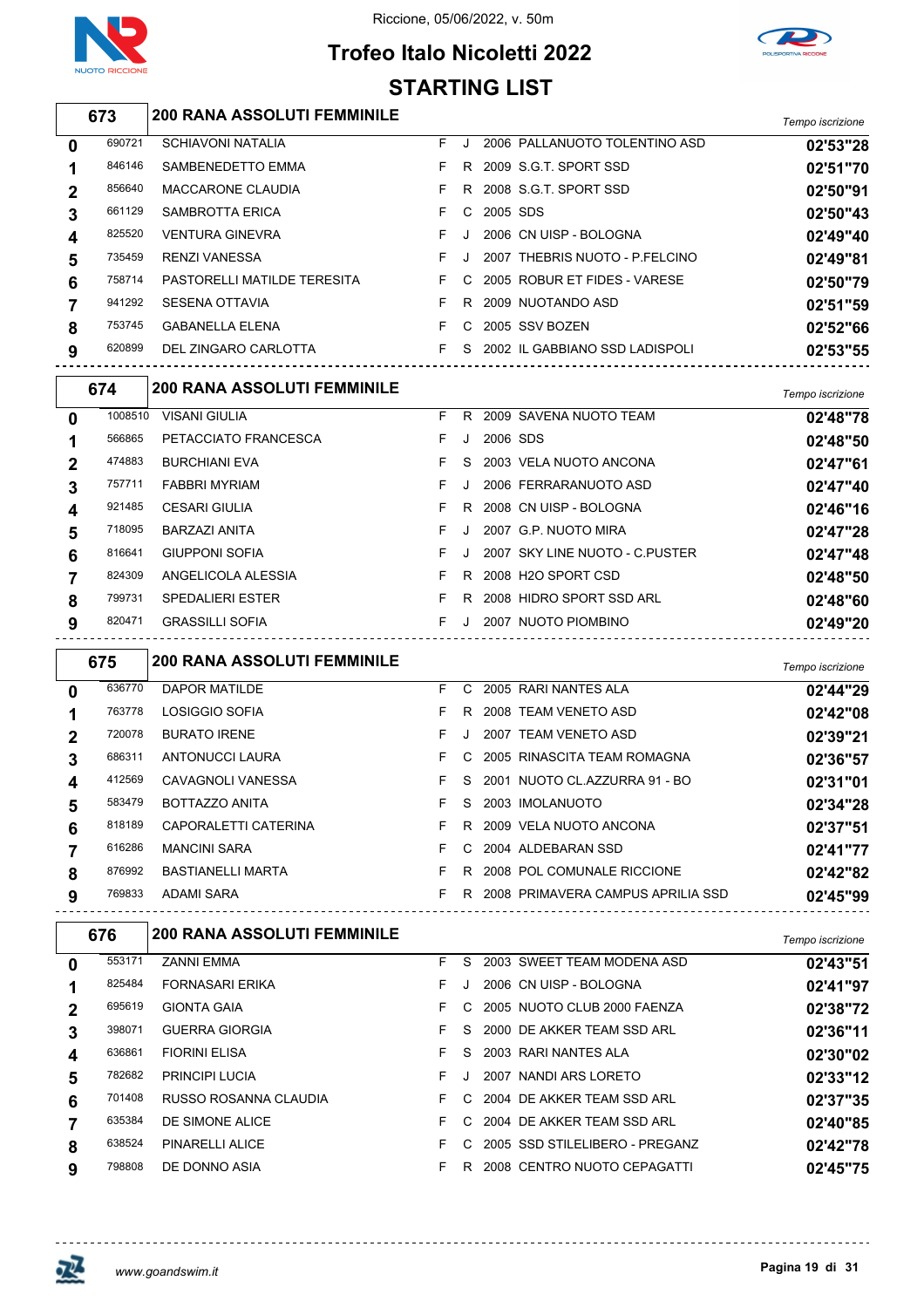



## **Trofeo Italo Nicoletti 2022 STARTING LIST**

|                         | 677     | <b>200 RANA ASSOLUTI FEMMINILE</b>    |    |    |                                     | Tempo iscrizione |
|-------------------------|---------|---------------------------------------|----|----|-------------------------------------|------------------|
| 0                       | 812288  | <b>VIGANO' MARIA</b>                  | F. | S  | 2000 TECRI NUOTO - CORNAREDO        | 02'42"88         |
| 1                       | 632300  | <b>SCHIAVONI VIOLA</b>                | F. | С  | 2004 PALLANUOTO TOLENTINO ASD       | 02'41"95         |
| 2                       | 512074  | <b>GIANGIORGI SVEVA</b>               | F  | C  | 2004 NUOTO CL.AZZURRA 91 - BO       | 02'37"63         |
| 3                       | 460640  | SIRAVO FEDERICA                       | F  | S  | 2002 SWIM PROJECT VENAFRO ASD       | 02'35"65         |
| 4                       | 92721   | FOFFI NATALIA                         | F  | S  | 1997 HEAVEN DUE SSD                 | 02'28"15         |
| 5                       | 505360  | <b>MAZZONI SAMANTA</b>                | F  | S  | 2001 POL COMUNALE RICCIONE          | 02'32"27         |
| 6                       | 524235  | <b>COMPIERCHIO ADRIANA</b>            | F. | S  | 2003 NUOTO CL.AZZURRA 91 - BO       | 02'36"66         |
| 7                       | 615535  | COCCONCELLI BEATRICE                  | F. | C  | 2004 NUOTO CL.AZZURRA 91 - BO       | 02'40"73         |
| 8                       | 944590  | <b>BIANCONI CAROLINA</b>              | F. | J  | 2007 NUOTO CL.AZZURRA 91 - BO       | 02'42"62         |
| 9                       | 849346  | SILVAROLI SOFIA                       | F. |    | R 2008 H2O SPORT CSD                | 02'45"44         |
|                         | 678     | 50 FARFALLA ASSOLUTI FEMMINILE        |    |    |                                     | Tempo iscrizione |
| 3                       | 1119881 | DE CLEMENTI MARTINA                   |    |    | F R 2008 ROBUR ET FIDES - VARESE    | 99'99"99         |
| $\overline{\mathbf{4}}$ | 1118383 | <b>TINARI FEDERICA</b>                | F. |    | R 2008 H2O SPORT CSD                | 99'99"99         |
| 5                       | 952830  | COLUCCI FRANCESCA<br>$\overline{F}$   |    |    | R 2008 CN UISP - BOLOGNA            | 99'99"99         |
|                         | 679     | <b>50 FARFALLA ASSOLUTI FEMMINILE</b> |    |    |                                     | Tempo iscrizione |
| 0                       | 888467  | <b>CASALINI ANNA</b>                  | F. | J  | 2006 EQUIPE SPORTIVA SRL SSD        | 99'99"99         |
| 1                       | 857713  | <b>MATTIOLI EMMA</b>                  | F  | J  | 2007 S.G.T. SPORT SSD               | 99'99"99         |
| 2                       | 878523  | SASSOLI EMMA SOFIA                    | F. | J  | 2006 NS EMILIA SSD                  | 99'99"99         |
| 3                       | 1009183 | <b>CALCAMUGGI MARINA</b>              | F. | R  | 2009 EQUIPE SPORTIVA SRL SSD        | 99'99"99         |
| 4                       | 564128  | CATALANO FEDERICA                     | F  | J. | 2006 HIDRO SPORT SSD ARL            | 99'99"99         |
| 5                       | 1101617 | <b>TAPPI EMMA</b>                     | F  | R  | 2008 AMICI NUOTO ROMAGNA ASD        | 99'99"99         |
| 6                       | 704277  | ARCO LUCREZIA                         | F  | C  | 2004 ACCADEMIA NUOTO MARINO         | 99'99"99         |
| $\overline{7}$          | 1013025 | <b>VARANELLI MATILDE</b>              | F. |    | R 2009 H2O SPORT CSD                | 99'99"99         |
| 8                       | 581030  | DE STEPHANIS ALESSIA                  |    |    | F C 2005 OLIMPIONICA SSD            | 99'99"99         |
|                         | 680     | 50 FARFALLA ASSOLUTI FEMMINILE        |    |    |                                     | Tempo iscrizione |
| 0                       | 1009736 | <b>BOLDRINI GIULIA</b>                | F. |    | R 2009 NUOTANDO ASD                 | 99'99"99         |
| $\mathbf 1$             |         | 1193563 MANCINELLI SILVIA             |    |    | F R 2008 OLIMPIONICA SSD            | 99'99"99         |
| $\boldsymbol{2}$        | 887524  | <b>MENNA GAIA</b>                     | F. |    | R 2009 H2O SPORT CSD                | 00'52"75         |
| 3                       | 961113  | <b>GRANDI AGATA</b>                   | F. |    | R 2009 CUS FERRARA ASD              | 00'48"66         |
| 4                       | 947322  | <b>BELLUZZO MARTINA</b>               | F. |    | R 2008 ROBUR ET FIDES - VARESE      | 00'46"33         |
| 5                       | 948448  | MONTEBUGNOLI LAURA                    | F. |    | R 2009 SAVENA NUOTO TEAM            | 00'46"88         |
| 6                       | 875092  | CARETTA LAVINIA                       | F. |    | R 2009 PRIMAVERA CAMPUS APRILIA SSD | 00'48"85         |
| 7                       | 952964  | PARIGI ELEONORA                       | F. |    | R 2009 CNAT 99 AMICI DEL NUOTO      | 00'55"15         |
| 8                       | 1002931 | <b>SERRICCHIO FRANCESCA</b>           | F. |    | R 2009 IMOLANUOTO                   | 99'99"99         |

RINALDI EMMA F R 2009 EQUIPE SPORTIVA SRL SSD **99'99"99**



<u> - - - - - - - - - - - - -</u>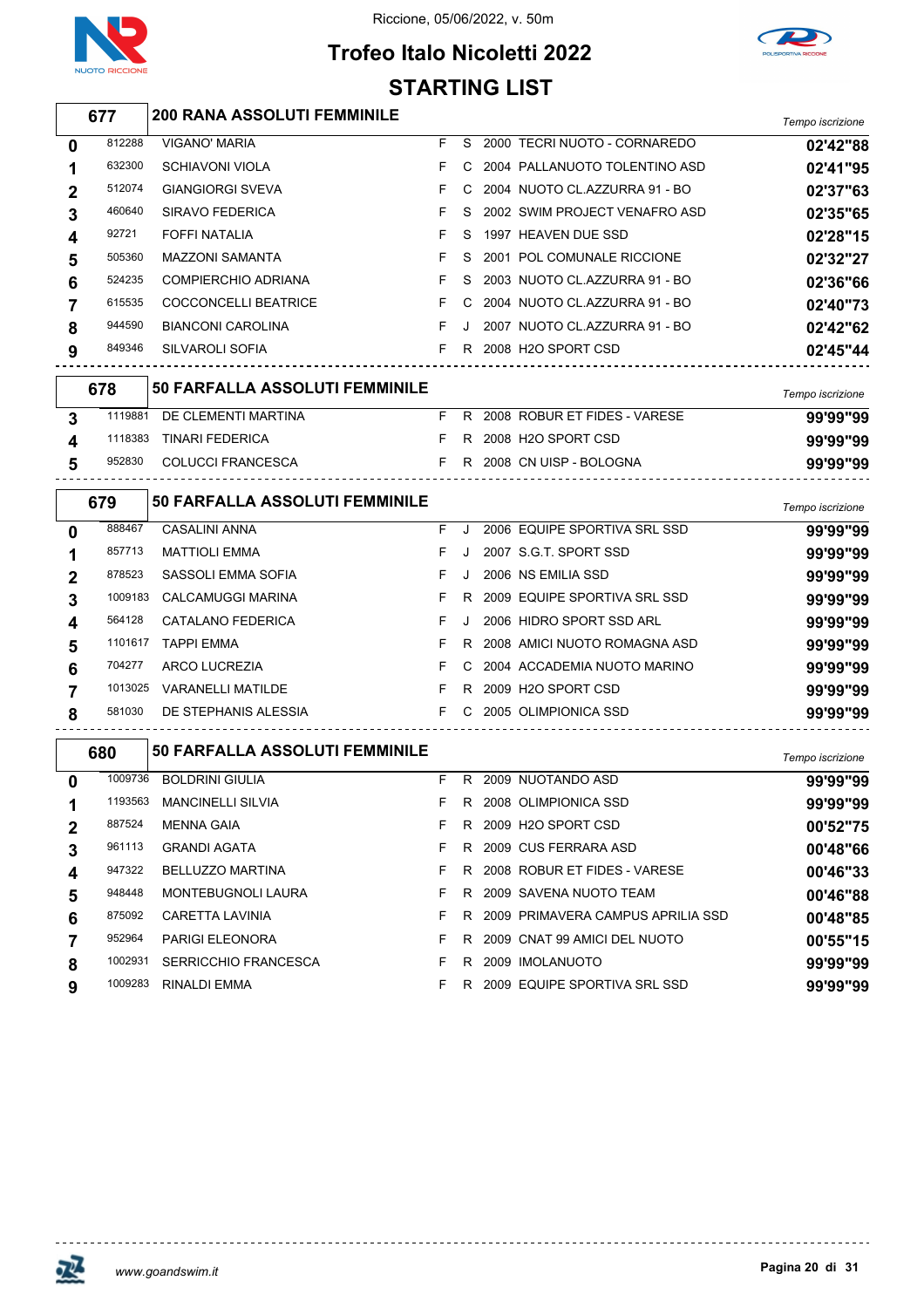

 $\overline{1}$ 

#### Riccione, 05/06/2022, v. 50m

## **Trofeo Italo Nicoletti 2022 STARTING LIST**



|                | 681     | <b>50 FARFALLA ASSOLUTI FEMMINILE</b> |    |    |                                     | Tempo iscrizione             |
|----------------|---------|---------------------------------------|----|----|-------------------------------------|------------------------------|
| $\mathbf 0$    | 1128963 | <b>MORI LUCREZIA</b>                  | F. | R. | 2008 HEAVEN DUE SSD                 | 00'43"92                     |
| 1              | 887519  | <b>CARUSI ELENA</b>                   | F. |    | R 2009 H2O SPORT CSD                | 00'43"48                     |
| $\mathbf{2}$   | 844986  | <b>MARGUTTI SARA</b>                  | F. | R. | 2009 LIBERTAS R.N.PERUGIA           | 00'42"51                     |
| 3              | 970143  | <b>BONPAROLA ALESSIA</b>              | F. | R. | 2009 LIBERTAS R.N.PERUGIA           | 00'42"47                     |
| 4              | 1075889 | <b>MANCINI ELENA</b>                  | F. |    | R 2009 S.G.T. SPORT SSD             | 00'40"97                     |
| 5              | 867977  | DI RIDOLFO MIRIAM                     | F. |    | R 2009 HIDRO SPORT SSD ARL          | 00'41"67                     |
| 6              | 735978  | <b>CUMBOLOTTI SARA</b>                | F. |    | R 2008 EMMEDUE SSD                  | 00'42"48                     |
| $\overline{7}$ | 814409  | <b>TARANTINO ELENA</b>                | F. |    | R 2008 PRIMAVERA CAMPUS APRILIA SSD | 00'42"65                     |
| 8              | 715135  | LANZA FLAVIA                          | F. | R. | 2008 MEDITERRANEO SPORT SSD         | 00'43"56                     |
| 9              | 802148  | DI IORIO ANNA CLAUDIA                 | F. |    | R 2008 EMMEDUE SSD                  | 00'44"77                     |
|                | 682     | <b>50 FARFALLA ASSOLUTI FEMMINILE</b> |    |    |                                     | The second for a start and a |

|                | ◡◡▵     | VV I AIN ALLA AVVVLV II I LIIIIIIIILL |    |    |                                | Tempo iscrizione |
|----------------|---------|---------------------------------------|----|----|--------------------------------|------------------|
| $\mathbf 0$    | 698205  | <b>BACCI GRETA</b>                    | F  |    | C 2005 ROBUR ET FIDES - VARESE | 00'40"34         |
|                | 798808  | DE DONNO ASIA                         | F. | R  | 2008 CENTRO NUOTO CEPAGATTI    | 00'39"64         |
| $\overline{2}$ | 907391  | PUCCI CAMILLA                         | F. | R. | 2009 JUVENTUS NUOTO - ROMA     | 00'39"05         |
| 3              | 879002  | PASTI ANASTASIA                       | F. | R  | 2008 CUS FERRARA ASD           | 00'38"89         |
| 4              | 847496  | DI FEBO ELISA                         | F. | R  | 2009 NUOTO CLUB GIULIANOVA ASD | 00'38"35         |
| 5              | 1005355 | <b>POJER SILVIA</b>                   | F. | R  | 2009 SSV LEIFERS SCHWIMMEN     | 00'38"69         |
| 6              | 982048  | <b>MARCANTONIO GRETA</b>              | F. | R  | 2009 OLIMPIONICA SSD           | 00'38"96         |
|                | 946040  | <b>SUDATI ELETTRA</b>                 | F. | R  | 2009 SKY LINE NUOTO - C.PUSTER | 00'39"42         |
| 8              | 783521  | <b>CECCHINI TERESA</b>                | F. | R  | 2009 LIBERTAS R.N. PERUGIA     | 00'39"97         |
| 9              | 844816  | <b>GONNELLINI GIORGIA</b>             | F. | R  | 2009 LIBERTAS R.N.PERUGIA      | 00'40"97         |
|                |         |                                       |    |    |                                |                  |

|          | 683     | <b>50 FARFALLA ASSOLUTI FEMMINILE</b> |    |         |                               | Tempo iscrizione |
|----------|---------|---------------------------------------|----|---------|-------------------------------|------------------|
| $\bf{0}$ | 730955  | ANGELI GEMMA                          | F. | $\cdot$ | 2007 CNAT 99 AMICI DEL NUOTO  | 00'38"27         |
|          | 799733  | <b>CERRI FRANCESCA</b>                | F. |         | R 2009 HIDRO SPORT SSD ARL    | 00'37"94         |
| 2        | 1020351 | ORRINO MATILDE MARIA                  | F. | R.      | 2009 EMMEDUE SSD              | 00'37"83         |
| 3        | 815500  | DALL'OLIO MATILDE                     | F. | $\cdot$ | 2006 NUOTO CL.AZZURRA 91 - BO | 00'37"60         |
| 4        | 843070  | <b>MAZZOLANI MICHELA</b>              | F. | $\cdot$ | 2006 SPORT VILLAGE SSD        | 00'37"15         |
| 5        | 768899  | <b>VEZZALI ANTONIA PENELOPE</b>       | F. | R.      | 2009 RARI NANTES ALA          | 00'37"25         |
| 6        | 920199  | <b>FAVALE ALESSIA</b>                 | F. | R       | 2009 MEDITERRANEO SPORT SSD   | 00'37"83         |
|          | 566472  | <b>MIRANDA MAIRA</b>                  | F  | $\cdot$ | 2006 HIDRO SPORT SSD ARL      | 00'37"85         |
| 8        | 850436  | <b>MICELI LORENZA</b>                 | F. | J       | 2007 HIDRO SPORT SSD ARL      | 00'38"08         |
| 9        | 941616  | LOMASTRO ALICE FABRIZIA CARLOTTA      | F. | R.      | 2009 HIDRO SPORT SSD ARL      | 00'38"31         |
|          |         |                                       |    |         |                               |                  |

|              | 684     | <b>50 FARFALLA ASSOLUTI FEMMINILE</b> |    |    |      |                                | Tempo iscrizione |
|--------------|---------|---------------------------------------|----|----|------|--------------------------------|------------------|
| 0            | 790106  | <b>ZANON SOFIA</b>                    | F  | R. |      | 2008 TEAM VENETO ASD           | 00'36"95         |
|              | 877838  | <b>MAGGIO IRIS</b>                    | F  | R. |      | 2008 PRESIDENT BOLOGNA         | 00'36"78         |
| $\mathbf{2}$ | 817857  | <b>GHERARDI ALESSIA</b>               | F. |    |      | 2007 SPORT CENTER POLISPORTIVA | 00'36"50         |
| 3            | 1014226 | LONGO SILVIA                          | F. | R. |      | 2009 NUOTATORI PUGLIESI ASD    | 00'36"32         |
| 4            | 933223  | <b>GADDINI MATILDE</b>                | F  | R. |      | 2009 NUOTO CLUB GIULIANOVA ASD | 00'36"28         |
| 5            | 792033  | <b>BALDELLA CHIARA</b>                | F  | R. |      | 2009 LIBERTAS R.N. PERUGIA     | 00'36"29         |
| 6            | 776019  | <b>GALANTE GRETA</b>                  | F. | R. |      | 2008 SSV LEIFERS SCHWIMMEN     | 00'36"39         |
|              | 987265  | SANTELLA ELEONORA                     | F  |    |      | 2006 EMMEDUE SSD               | 00'36"53         |
| 8            | 819096  | FANTAUZZI MATILDE                     | F  |    | 2007 | ROBUR ET FIDES - VARESE        | 00'36"80         |
| 9            | 731064  | CORSETTI ALESSIA                      | F. |    |      | 2006 99 SPORT ASD - L'AQUILA   | 00'37"15         |

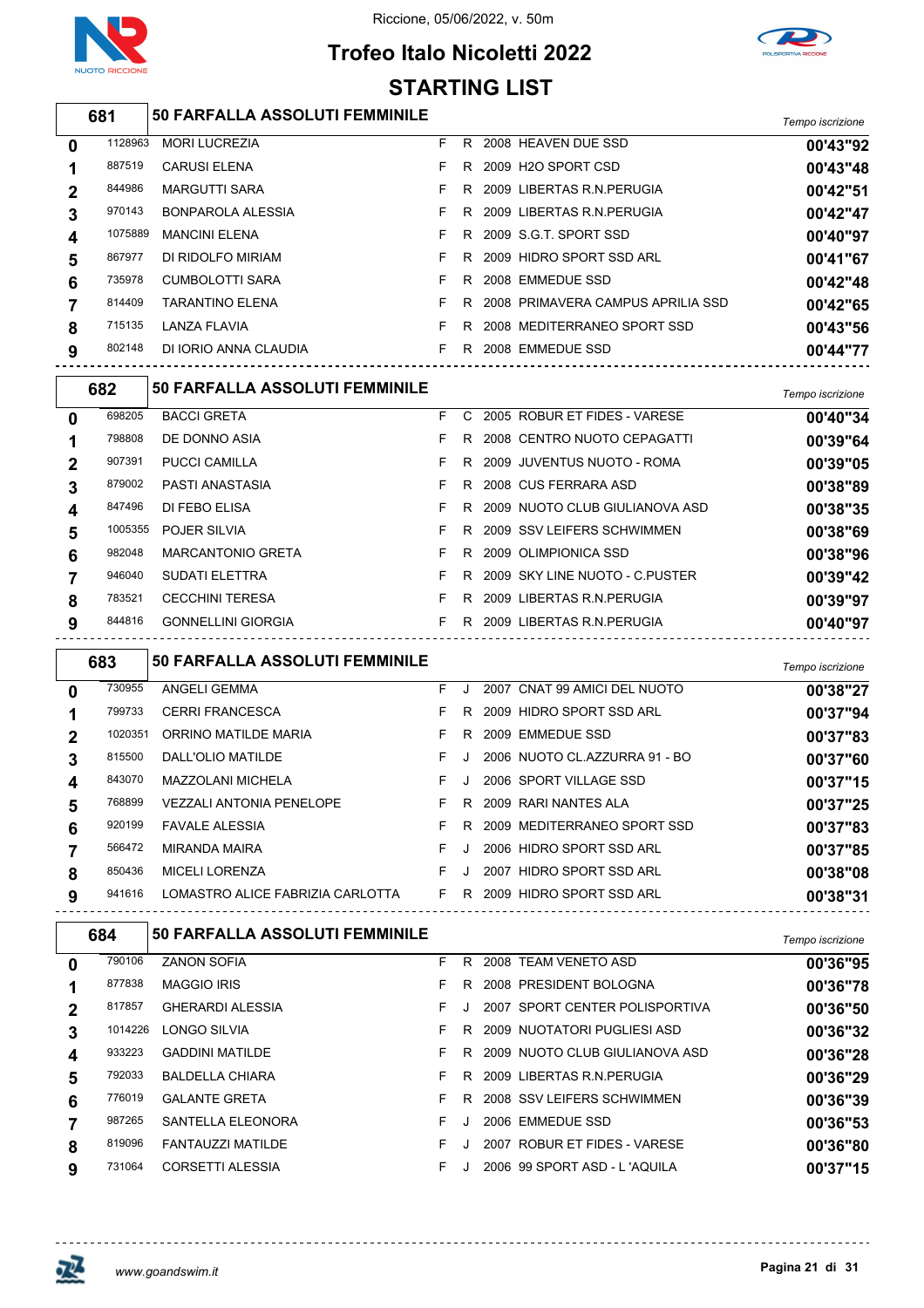

## **Trofeo Italo Nicoletti 2022 STARTING LIST**



#### *Tempo iscrizione* **50 FARFALLA ASSOLUTI FEMMINILE** BATTISTA MARISA F R 2009 SDS **00'36"07** VENTRELLA SOFIA F R 2009 H2O SPORT CSD **00'36"05** BOTTIGLIA SOFIA F J 2006 SPORT VILLAGE SSD **00'35"83** GROSSI EMMA F R 2008 POL COMUNALE RICCIONE **00'35"80** TONELLI GRETA F R 2008 SSV LEIFERS SCHWIMMEN **00'35"63** 958137 GIUSTI DORIS **CONSERVER SERVICES SOM CONTROLLERS SCHWIMMEN 00'35"66**  RANCAN EMMA F R 2009 ROBUR ET FIDES - VARESE **00'35"81** PIERGIOVANNI SOFIA PALMIRA F R 2009 HEAVEN DUE SSD **00'35"85** GIULIANO ARIANNA F J 2006 H2O SPORT CSD **00'36"06** MAIOLATESI CHIARA F R 2008 ACCADEMIA NUOTO MARINO **00'36"13**

|          | 686     | <b>50 FARFALLA ASSOLUTI FEMMINILE</b> |    |              |                                     | Tempo iscrizione |
|----------|---------|---------------------------------------|----|--------------|-------------------------------------|------------------|
| $\bf{0}$ | 1049682 | URBANO ASIA ANTONIA                   | F. |              | R 2009 H2O SPORT CSD                | 00'35"48         |
|          | 945531  | LENZI ARIANNA                         | F. | R.           | 2009 PRESIDENT BOLOGNA              | 00'35"39         |
|          | 884094  | <b>BASSANI CHIARA</b>                 | F  |              | R 2008 ROBUR ET FIDES - VARESE      | 00'35"35         |
| 3        | 757310  | URSOMANNO SOFIA                       | F. | J            | 2006 SPORT CENTER POLISPORTIVA      | 00'35"27         |
| 4        | 775380  | DI CHIELLO EMILY                      | F. | C.           | 2005 VELA NUOTO ANCONA              | 00'35"14         |
| 5        | 795093  | <b>MARCANTONIO LUCREZIA</b>           | F. | $\mathbf{J}$ | 2007 OLIMPIONICA SSD                | 00'35"21         |
| 6        | 876137  | TIRIBOCCHI ANITA                      | F. |              | C 2005 PRIMAVERA CAMPUS APRILIA SSD | 00'35"33         |
|          | 1119888 | DE BIASE VIVIANA                      | F. | J            | 2007 ROBUR ET FIDES - VARESE        | 00'35"35         |
| 8        | 649865  | SAMMARTANO FRIDA MARIA                | F. | C.           | 2005 THEBRIS NUOTO - P.FELCINO      | 00'35"43         |
| 9        | 924199  | <b>FARINA MICHELA</b>                 | F. | R            | 2009 SDS                            | 00'35"50         |

|   | 687     | <b>50 FARFALLA ASSOLUTI FEMMINILE</b> |    |         |          |                                | Tempo iscrizione |
|---|---------|---------------------------------------|----|---------|----------|--------------------------------|------------------|
| 0 | 704207  | <b>MEME' VERONICA</b>                 | F. | J       |          | 2007 VELA NUOTO ANCONA         | 00'35"02         |
| 1 | 1149722 | <b>FRANCESCONE SOFIA</b>              | F. | J       | 2006 SDS |                                | 00'34"95         |
| 2 | 986924  | ROMANAZZI RACHELE                     | F. | R.      |          | 2009 NUOTATORI PUGLIESI ASD    | 00'34"88         |
| 3 | 828532  | <b>ARCALENI ARIANNA</b>               | F. | C.      |          | 2005 CNAT 99 AMICI DEL NUOTO   | 00'34"86         |
| 4 | 942645  | <b>ACHILLI NICOL</b>                  | F. | $\cdot$ |          | 2007 POL COMUNALE RICCIONE     | 00'34"64         |
| 5 | 822905  | DARI MARINA                           | F. | C.      |          | 2005 IL GABBIANO SSD LADISPOLI | 00'34"81         |
| 6 | 649866  | <b>SANTOCCHIA GIADA</b>               | F. | $\cdot$ |          | 2006 THEBRIS NUOTO - P.FELCINO | 00'34"88         |
|   | 893735  | <b>ALLEGRA BEATRICE</b>               | F. | C.      |          | 2005 TECRI NUOTO - CORNAREDO   | 00'34"89         |
| 8 | 956105  | <b>CANUTI ELENA</b>                   | F. | R.      |          | 2009 SPORT CENTER POLISPORTIVA | 00'35"00         |
| 9 | 697311  | <b>REPOLI SERENA</b>                  | F. | C.      |          | 2005 JUVENTUS NUOTO - ROMA     | 00'35"11         |

|        |                        |                                                                                   |    |    | Tempo iscrizione                                                                                                                                                                                                                                                                                   |
|--------|------------------------|-----------------------------------------------------------------------------------|----|----|----------------------------------------------------------------------------------------------------------------------------------------------------------------------------------------------------------------------------------------------------------------------------------------------------|
|        | <b>FANTONI CHIARA</b>  | F.                                                                                | C. |    | 00'34"53                                                                                                                                                                                                                                                                                           |
| 946773 | SABATTANI GAIA         | F.                                                                                | R  |    | 00'34"47                                                                                                                                                                                                                                                                                           |
| 690685 | <b>RIGHETTI SARA</b>   | F.                                                                                |    |    | 00'34"44                                                                                                                                                                                                                                                                                           |
|        | ALESSANDRINI FRANCESCA | F.                                                                                |    |    | 00'34"37                                                                                                                                                                                                                                                                                           |
| 877009 | <b>LORENZI MARTINA</b> | F.                                                                                | R. |    | 00'34"30                                                                                                                                                                                                                                                                                           |
|        | RAVENNA PAOLA          | F.                                                                                | R. |    | 00'34"31                                                                                                                                                                                                                                                                                           |
|        | <b>BIACCHESSI ASIA</b> | F.                                                                                | R. |    | 00'34"39                                                                                                                                                                                                                                                                                           |
| 904857 | DI TONNO YLENIA        | F.                                                                                |    |    | 00'34"45                                                                                                                                                                                                                                                                                           |
| 945773 | <b>MORGAGNI GIULIA</b> | F.                                                                                | R. |    | 00'34"52                                                                                                                                                                                                                                                                                           |
| 828630 | <b>BIANCO SARA</b>     | F.                                                                                |    |    | 00'34"53                                                                                                                                                                                                                                                                                           |
|        | 688                    | <b>50 FARFALLA ASSOLUTI FEMMINILE</b><br>1068755<br>1160705<br>1004631<br>1011073 |    | C. | 2005 ROBUR ET FIDES - VARESE<br>2008 IMOLANUOTO<br>2005 POL COMUNALE RICCIONE<br>2006 SPORT CENTER POLISPORTIVA<br>2008 POL COMUNALE RICCIONE<br>2008 PRESIDENT BOLOGNA<br>2009 CN UISP - BOLOGNA<br>2007 SSV LEIFERS SCHWIMMEN<br>2008 RARI NANTES ROMAGNA ASD<br>RARI NANTES ROMAGNA ASD<br>2007 |

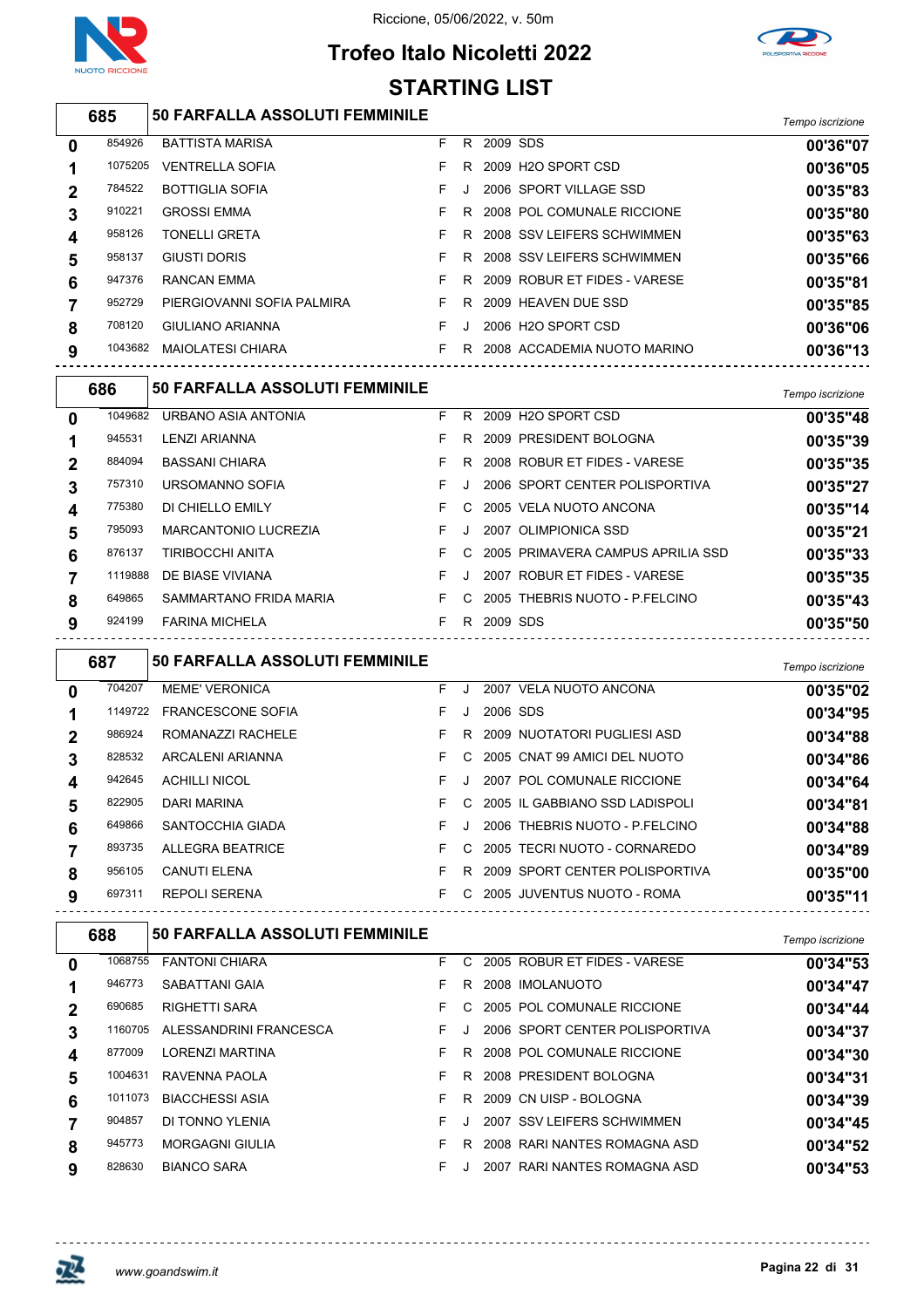





#### *Tempo iscrizione* **50 FARFALLA ASSOLUTI FEMMINILE** 945868 GOBBI ALICE **F** C 2004 RARI NANTES ROMAGNA ASD **00'34"15**  PALVARINI GIULIA F J 2006 TECRI NUOTO - CORNAREDO **00'34"06** DIOTALLEVI LETIZIA MARIA F R 2008 VELA NUOTO ANCONA **00'34"05** VILCU ALESSIA STEFANIA F J 2007 HEAVEN DUE SSD **00'34"00** DE FOGLIO LETIZIA F J 2006 SDS **00'33"96** CIARAMAGLIA FRANCESCA F J 2006 HEAVEN DUE SSD **00'33"99** CORADAZZI LINDA F C 2005 CNAT 99 AMICI DEL NUOTO **00'34"01** ZANARINI VERA F C 2005 LIB NUOTO RAVENNA **00'34"05** CERRI FRANCESCA F J 2007 POL COMUNALE RICCIONE **00'34"11** DI MICHELE ROCIO DANIELA F C 2005 CENTRO NUOTO CEPAGATTI **00'34"26**

|                | 690    | <b>50 FARFALLA ASSOLUTI FEMMINILE</b> |    |              |                                | Tempo iscrizione |
|----------------|--------|---------------------------------------|----|--------------|--------------------------------|------------------|
| $\mathbf{0}$   | 730978 | <b>TRABUCCO GIULIA</b>                | F. | R.           | 2008 CENTRO NUOTO CEPAGATTI    | 00'33"93         |
|                | 891126 | POCOVNICU BIANCA LARISSA              | F. | R.           | 2008 SAVENA NUOTO TEAM         | 00'33"86         |
| $\overline{2}$ | 796816 | <b>CESAREO MANILA</b>                 | F. | R            | 2008 PINGUINO NUOTO - AVEZZANO | 00'33"85         |
| 3              | 912257 | DE CIECHI ALESSANDRA                  | F. | $\mathbf{J}$ | 2006 TECRI NUOTO - CORNAREDO   | 00'33"77         |
| 4              | 801602 | <b>GALLO ANNA</b>                     | F. | R.           | 2008 H2O SPORT CSD             | 00'33"73         |
| 5              | 795039 | <b>UBALDI ALESSIA</b>                 | F. |              | C 2005 SPORT VILLAGE SSD       | 00'33"75         |
| 6              | 847501 | LALLONE LUDOVICA                      | F. | R.           | 2008 NUOTO CLUB GIULIANOVA ASD | 00'33"83         |
|                | 821076 | <b>TERRIACA SOFIA</b>                 | F. | $\cdot$      | 2006 SWIM PROJECT VENAFRO ASD  | 00'33"85         |
| 8              | 825641 | <b>DANIELI ASIA</b>                   | F. | R.           | 2008 SSV LEIFERS SCHWIMMEN     | 00'33"88         |
| 9              | 730969 | <b>VADINI AURORA</b>                  | F. | R            | 2008 CENTRO NUOTO CEPAGATTI    | 00'33"95         |
|                |        |                                       |    |              |                                |                  |

|              | 691     | <b>50 FARFALLA ASSOLUTI FEMMINILE</b> |    |    |                                  | Tempo iscrizione |
|--------------|---------|---------------------------------------|----|----|----------------------------------|------------------|
| $\mathbf 0$  | 786126  | <b>VIOLA ELISABETTA</b>               | F. |    | 2006 POL COMUNALE RICCIONE       | 00'33"68         |
|              | 887677  | <b>PACIOTTI ANGELICA</b>              | F. |    | C 2005 HEAVEN DUE SSD            | 00'33"65         |
| $\mathbf{2}$ | 752431  | DE MOZZI SOFIA                        | F. | J. | 2006 TEAM VENETO ASD             | 00'33"63         |
| 3            | 1005333 | <b>MAFFIA ANNA</b>                    | F. |    | R 2009 SSV LEIFERS SCHWIMMEN     | 00'33"58         |
| 4            | 621737  | <b>FANTAUZZI REBECCA</b>              |    |    | F C 2004 ROBUR ET FIDES - VARESE | 00'33"52         |
| 5            | 688221  | <b>CRINI GIULIA</b>                   | F. |    | C 2005 SAVENA NUOTO TEAM         | 00'33"53         |
| 6            | 956223  | <b>CRUDU TEODORA ELENA</b>            | F. | R. | 2008 LIBERTAS R.N.PERUGIA        | 00'33"60         |
|              | 536883  | <b>CUMBOLOTTI ALICE</b>               | F. |    | C 2005 EMMEDUE SSD               | 00'33"65         |
| 8            | 857029  | CICCONE KEYSHIA MONIQUE               | F. | R. | 2009 SDS                         | 00'33"66         |
| 9            | 942641  | <b>ROSSI BEATRICE</b>                 | F. |    | R 2009 POL COMUNALE RICCIONE     | 00'33"68         |

|              | 692    | <b>50 FARFALLA ASSOLUTI FEMMINILE</b> |    |         |                                | Tempo iscrizione |
|--------------|--------|---------------------------------------|----|---------|--------------------------------|------------------|
| $\mathbf{0}$ | 502411 | FILIAGGI ANNALUNA                     | F. | $\cdot$ | 2007 SPORT VILLAGE SSD         | 00'33"45         |
|              | 774075 | LUPO SOFIA                            | F. |         | 2007 HEAVEN DUE SSD            | 00'33"37         |
| 2            | 716981 | ALEMU LEILANI ATSEDE                  | F. |         | 2007 NUOTO CLUB GIULIANOVA ASD | 00'33"34         |
| 3            | 727923 | <b>SARACENI SARA</b>                  | F. | R       | 2008 H2O SPORT CSD             | 00'33"31         |
| 4            | 774745 | <b>MANCINI SILVIA</b>                 | F. | R.      | 2008 JUVENTUS NUOTO - ROMA     | 00'33"27         |
| 5            | 876992 | <b>BASTIANELLI MARTA</b>              | F. | R.      | 2008 POL COMUNALE RICCIONE     | 00'33"30         |
| 6            | 579158 | <b>COLLAUTO ELENA</b>                 | F. |         | 2006 LIBERTAS R.N. PERUGIA     | 00'33"33         |
|              | 709153 | APPIGNANESI RACHELE                   | F. |         | 2006 PALLANUOTO TOLENTINO ASD  | 00'33"36         |
| 8            | 657696 | DEZI CHIARA ANTONIA                   | F. | C.      | 2005 NUOTO CLUB GIULIANOVA ASD | 00'33"40         |
| 9            | 885020 | <b>FERRANTE CAMILLA</b>               | F. | R       | 2009 VELA NUOTO ANCONA         | 00'33"48         |

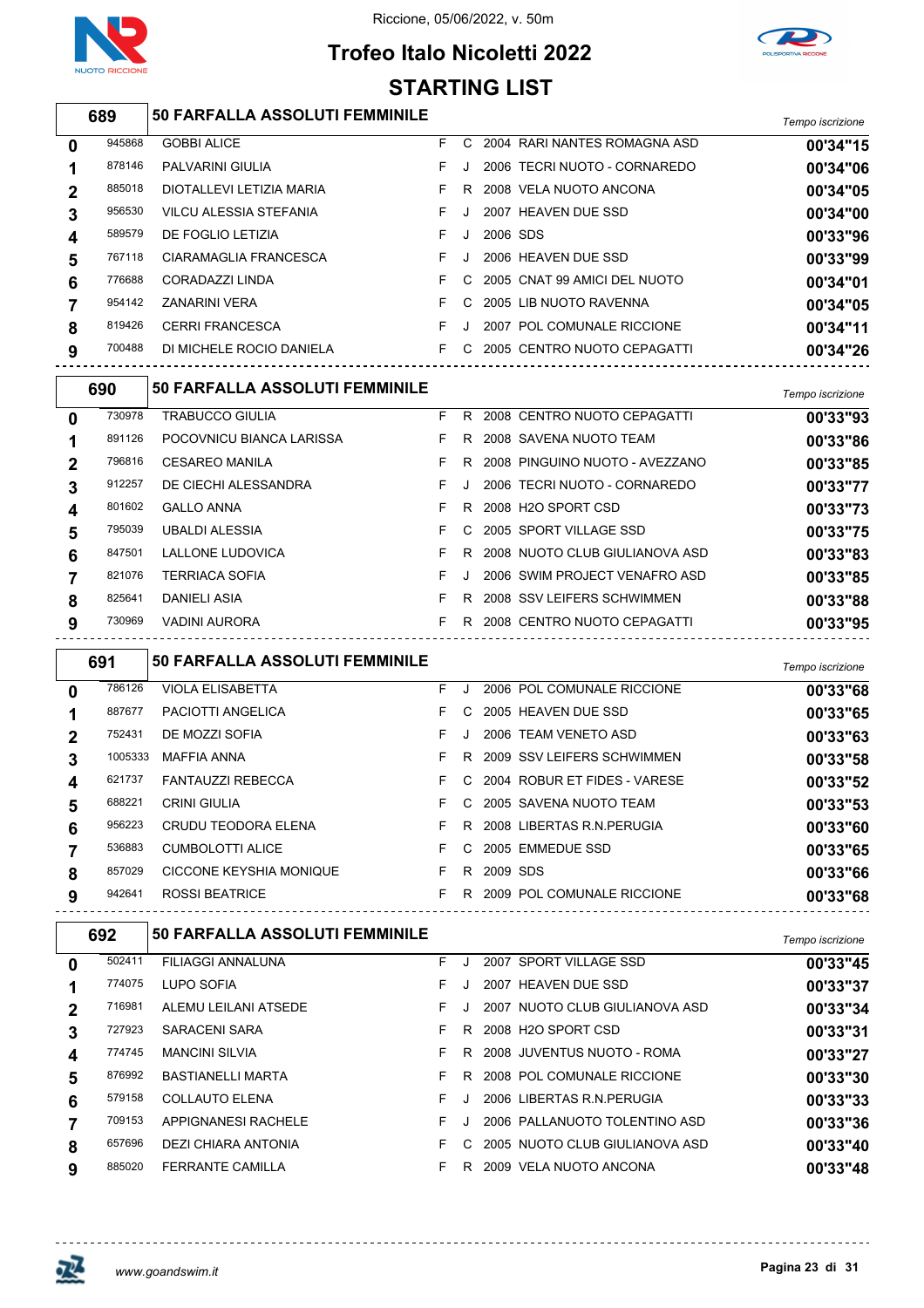

## **Trofeo Italo Nicoletti 2022 STARTING LIST**



|              | 693    | <b>50 FARFALLA ASSOLUTI FEMMINILE</b> |    |         |          |                                   | Tempo iscrizione |
|--------------|--------|---------------------------------------|----|---------|----------|-----------------------------------|------------------|
| $\mathbf{0}$ | 881485 | <b>MENAPACE VALERIA</b>               | F. | R.      |          | 2008 SSV BOZEN                    | 00'33"22         |
|              | 787059 | <b>COLLALTI FRANCESCA</b>             | F. | R.      |          | 2009 NUOTO CLUB GIULIANOVA ASD    | 00'33"20         |
| $\mathbf 2$  | 822903 | <b>BONAVOGLIA FRANCESCA</b>           | F. |         |          | 2006 IL GABBIANO SSD LADISPOLI    | 00'33"17         |
| 3            | 824489 | <b>GHIANNI ELISA</b>                  | F. |         |          | 2007 CENTRO NUOTO CEPAGATTI       | 00'33"08         |
| 4            | 826574 | PRODOMO SARA                          | F. | $\cdot$ |          | 2006 HEAVEN DUE SSD               | 00'33"00         |
| 5            | 730474 | <b>COFINI ARIANNA</b>                 | F. | R.      |          | 2008 PINGUINO NUOTO - AVEZZANO    | 00'33"02         |
| 6            | 667496 | DRAGONETTI SERENA                     | F. | J.      | 2006 SDS |                                   | 00'33"15         |
|              | 526354 | DI FELICE MARTA                       | F. | C.      |          | 2004 PRIMAVERA CAMPUS APRILIA SSD | 00'33"19         |
| 8            | 652395 | <b>MARCONI ALESSIA</b>                |    | R.      |          | 2009 PINGUINO NUOTO - AVEZZANO    | 00'33"20         |
| 9            | 717413 | <b>VACCARINI BEATRICE</b>             | F. |         |          | 2006 VELA NUOTO ANCONA            | 00'33"22         |

|    | 694    | <b>50 FARFALLA ASSOLUTI FEMMINILE</b> |    |                                | Tempo iscrizione |
|----|--------|---------------------------------------|----|--------------------------------|------------------|
| 0  | 840549 | <b>PANTALEONI DESIREE</b>             | R. | 2008 THEBRIS NUOTO - P.FELCINO | 00'33"00         |
| 1  | 565550 | SAMMARCO ARIANNA                      | C. | 2005 SSV BOZEN                 | 00'32"97         |
| 2  | 942635 | <b>GENERALI NICE</b>                  | R. | 2008 POL COMUNALE RICCIONE     | 00'32"96         |
| 3  | 893377 | PADALINO SOFIA                        | R. | 2008 RARI NANTES ROMAGNA ASD   | 00'32"90         |
| 4  | 924958 | RINALDI SARA                          | R. | 2009 OLIMPIONICA SSD           | 00'32"84         |
| E. | 690721 | SCHIAVONI NATALIA                     |    | 2006 PALLANUOTO TOI ENTINO ASD | 00'32"88         |

| 690721 | SCHIAVONI NATALIA     | F J | 2006 PALLANUOTO TOLENTINO ASD    | 00'32"88 |
|--------|-----------------------|-----|----------------------------------|----------|
| 819101 | <b>TENTI CARLOTTA</b> | FJ. | 2006 ROBUR ET FIDES - VARESE     | 00'32"91 |
| 757871 | DURIGAN ANNA          |     | F R 2009 SSV BOZEN               | 00'32"97 |
| 879801 | <b>BOARI ASIA</b>     |     | F R 2008 SAVENA NUOTO TEAM       | 00'32"99 |
| 629254 | LAZZATI ANNA          |     | F C 2004 ROBUR ET FIDES - VARESE | 00'33"00 |
|        |                       |     |                                  |          |

|              | 695    | <b>50 FARFALLA ASSOLUTI FEMMINILE</b> |    |    |          |                                | Tempo iscrizione |
|--------------|--------|---------------------------------------|----|----|----------|--------------------------------|------------------|
| $\mathbf{0}$ | 904182 | <b>MELISSI CLAUDIA</b>                | F. |    |          | 2007 HEAVEN DUE SSD            | 00'32"83         |
|              | 802473 | <b>GALEOTA OLIVIA</b>                 | F. |    | 2007 SDS |                                | 00'32"80         |
| $\mathbf 2$  | 892997 | <b>OBERHAUSER LENA</b>                | F. |    |          | 2007 SSV LEIFERS SCHWIMMEN     | 00'32"66         |
| 3            | 799635 | <b>ORIENTE DOMITILLA</b>              | F. | R. |          | 2008 HIDRO SPORT SSD ARL       | 00'32"63         |
| 4            | 875923 | <b>PISCOPO GRETA</b>                  | F. | R. |          | 2008 SPORT CENTER POLISPORTIVA | 00'32"58         |
| 5            | 651638 | DEL BARONE GAIA                       | F  |    | 2006 SDS |                                | 00'32"60         |
| 6            | 714983 | <b>BERNABEI ILARIA</b>                | F. |    |          | 2007 OLIMPIONICA SSD           | 00'32"65         |
|              | 927466 | CANTALUPI CHIARA                      | F. | R. |          | 2008 SWEET TEAM MODENA ASD     | 00'32"74         |
| 8            | 764037 | <b>CUNEO BIANCA</b>                   | F. |    |          | 2006 CNAT 99 AMICI DEL NUOTO   | 00'32"81         |
| 9            | 529536 | <b>SCICHILONE SARA</b>                | F. | C. | 2005 SDS |                                | 00'32"84         |
|              |        |                                       |    |    |          |                                |                  |

|              | 696    | <b>50 FARFALLA ASSOLUTI FEMMINILE</b> |    |    |                             | Tempo iscrizione |
|--------------|--------|---------------------------------------|----|----|-----------------------------|------------------|
| 0            | 784738 | <b>MANDOLFO GIULIANA</b>              | F  | R. | 2009 NUOTATORI PUGLIESI ASD | 00'32"57         |
|              | 826717 | <b>VRABIE MIRIAM</b>                  | F. |    | 2007 HEAVEN DUE SSD         | 00'32"45         |
| $\mathbf{2}$ | 572756 | GIANGREGORIO GIULIA                   | F. | C. | 2005 MEDITERRANEO SPORT SSD | 00'32"44         |
| 3            | 804097 | <b>SALADINO MICHELLE</b>              | F. | R. | 2009 SSV BOZEN              | 00'32"41         |
| 4            | 773643 | <b>WSZOLEK SONIA</b>                  | F. | C. | 2004 HEAVEN DUE SSD         | 00'32"35         |
| 5            | 722816 | SPENNATO SASHA ALESSANDRA             | F. | C. | 2004 NUOTATORI PUGLIESI ASD | 00'32"37         |
| 6            | 800271 | CHIARIOTTI ROBERTA                    | F. |    | 2006 SPORT VILLAGE SSD      | 00'32"43         |
|              | 756492 | <b>BACILLI SARA</b>                   | F  |    | 2006 MIOCLUB SSD            | 00'32"44         |
| 8            | 657521 | <b>VINTI SOFIA</b>                    | F. | C. | 2005 LIBERTAS R.N. PERUGIA  | 00'32"54         |
| 9            | 969475 | <b>GUGLIELMO SOFIA</b>                | F. |    | 2007 NUOTATORI PUGLIESI ASD | 00'32"57         |

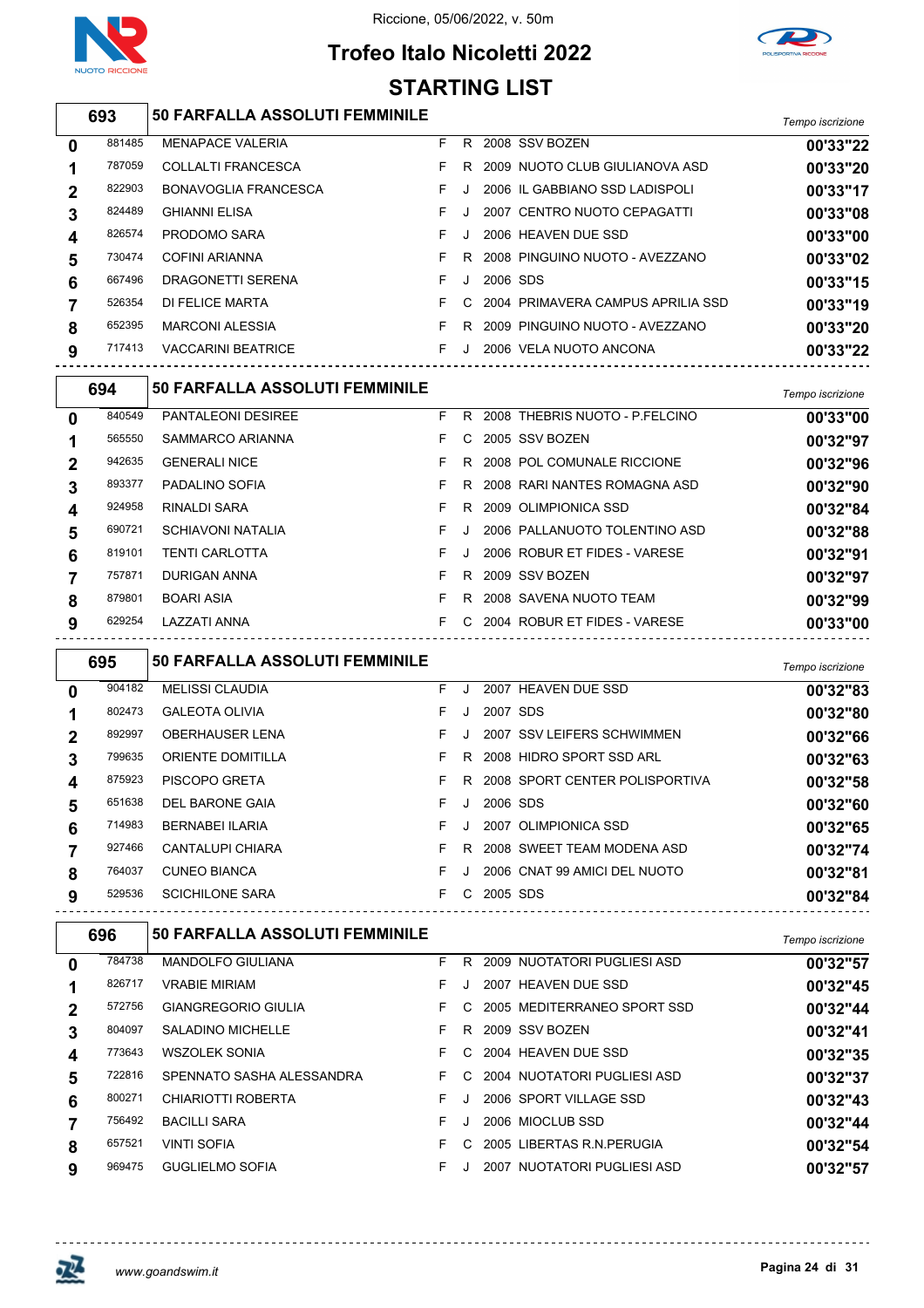

Riccione, 05/06/2022, v. 50m

## **Trofeo Italo Nicoletti 2022 STARTING LIST**



|   | 697     | 50 FARFALLA ASSOLUTI FEMMINILE |    |    |                                  | Tempo iscrizione |
|---|---------|--------------------------------|----|----|----------------------------------|------------------|
| 0 | 904408  | <b>GUERRINI SOFIA</b>          | F. |    | 2007 NUOTANDO ASD                | 00'32"29         |
|   | 910219  | <b>SABBIONI AGNESE</b>         |    | R. | 2008 POL COMUNALE RICCIONE       | 00'32"27         |
| 2 | 616832  | <b>BELLERI ELISABETTA</b>      |    |    | C 2004 SKY LINE NUOTO - C.PUSTER | 00'32"24         |
| 3 | 887931  | RICCIUTI ELIANA GIULIA         |    | R  | 2008 H2O SPORT CSD               | 00'32"21         |
| 4 | 590862  | <b>RUGGIERI ALESSIA</b>        |    |    | C 2004 CLUB AQUATICO PESCARA SSD | 00'32"17         |
| 5 | 817733  | <b>CROTTI NICOLE</b>           |    | J  | 2006 SSV LEIFERS SCHWIMMEN       | 00'32"19         |
| 6 | 856315  | PITARI MARIA LAURA             |    | R  | 2009 99 SPORT ASD - L'AQUILA     | 00'32"22         |
|   | 770723  | <b>CIAPPELLONI SOFIA</b>       | F. | C. | 2005 NS MARCHE SSD               | 00'32"25         |
| 8 | 1002936 | <b>MAZZANTI SILVIA</b>         |    | R  | 2009 IMOLANUOTO                  | 00'32"28         |
|   |         |                                |    |    |                                  |                  |

MATTIOLI ALICE F C 2005 THEBRIS NUOTO - P.FELCINO **00'32"30**

|   | 698    | <b>50 FARFALLA ASSOLUTI FEMMINILE</b> |    |         |                                | Tempo iscrizione |
|---|--------|---------------------------------------|----|---------|--------------------------------|------------------|
| 0 | 817150 | DI TOMA ILARIA                        | F  |         | 2006 ROBUR ET FIDES - VARESE   | 00'32"15         |
|   | 877841 | <b>ODORICI AGNESE</b>                 | F  | R.      | 2008 PRESIDENT BOLOGNA         | 00'32"07         |
| 2 | 649804 | <b>BONI ELEONORA</b>                  | F. |         | 2006 NUOTO CLUB GIULIANOVA ASD | 00'32"06         |
| 3 | 624138 | PIRANI GIADA                          | F  | C.      | 2005 VELA NUOTO ANCONA         | 00'32"02         |
| 4 | 913884 | D'ARIENZO CHIARA                      | F  |         | 2007 CN UISP - BOLOGNA         | 00'31"98         |
| 5 | 660186 | FRABETTI AMBRA                        | F. | C.      | 2004 CN UISP - BOLOGNA         | 00'31"99         |
| 6 | 796384 | <b>CAPONE BEATRICE</b>                | F  | $\cdot$ | 2006 CENTRO NUOTO CEPAGATTI    | 00'32"04         |
|   | 657706 | DI PANCRAZIO ELENA                    | F  | $\cdot$ | 2006 NUOTO CLUB GIULIANOVA ASD | 00'32"06         |
| 8 | 924830 | <b>LARCINESE CHIARA</b>               | F. | R.      | 2008 99 SPORT ASD - L'AQUILA   | 00'32"11         |
| 9 | 735911 | NICODEMO IRENE                        | F. | C.      | 2005 HIDRO SPORT SSD ARL       | 00'32"16         |

|              | 699     | <b>50 FARFALLA ASSOLUTI FEMMINILE</b> |    |    |                                | Tempo iscrizione |
|--------------|---------|---------------------------------------|----|----|--------------------------------|------------------|
| $\mathbf{0}$ | 732095  | D'AGOSTINO CATERINA                   | F. | R. | 2008 CENTRO NUOTO CEPAGATTI    | 00'31"96         |
|              | 694569  | <b>SCHIANCHI GIULIA</b>               | F. | C. | 2005 SPORT CENTER POLISPORTIVA | 00'31"86         |
| $\mathbf 2$  | 651339  | <b>CHELLI MARTA</b>                   | F. | C. | 2005 JUVENTUS NUOTO - ROMA     | 00'31"85         |
| 3            | 1002398 | <b>BARONI ZOE</b>                     | F  | R  | 2009 IMOLANUOTO                | 00'31"81         |
| 4            | 760439  | <b>PERGOLINI EMMA</b>                 | F  | J  | 2006 VELA NUOTO ANCONA         | 00'31"74         |
| 5            | 695933  | <b>GIROTTI ERICA</b>                  | F  | C. | 2005 NUOTO CL.AZZURRA 91 - BO  | 00'31"75         |
| 6            | 953987  | <b>ZEPPIERI SARA</b>                  | F. | C. | 2005 HEAVEN DUE SSD            | 00'31"83         |
|              | 718964  | <b>BORGOGNA CHIARA</b>                | F  | J  | 2006 BLUGALLERY TEAM ASD       | 00'31"85         |
| 8            | 673948  | <b>MANCINI SOFIA</b>                  | F  | Л. | 2006 H2O SPORT CSD             | 00'31"92         |
| 9            | 686737  | <b>FRANCHI VIRGINIA</b>               | F. | C. | 2005 POL COMUNALE RICCIONE     | 00'31"97         |

| 700    | <b>50 FARFALLA ASSOLUTI FEMMINILE</b> |                    |    |    | Tempo iscrizione                                                                                                                                                                                                                                                         |
|--------|---------------------------------------|--------------------|----|----|--------------------------------------------------------------------------------------------------------------------------------------------------------------------------------------------------------------------------------------------------------------------------|
| 690596 | SEEBER KAROLINA EVA                   | F.                 | C. |    | 00'31"63                                                                                                                                                                                                                                                                 |
| 924093 | ANTONICELLI SONIA                     | F.                 | R  |    | 00'31"62                                                                                                                                                                                                                                                                 |
| 770957 | ROSSANO MARIKA                        | F.                 | C. |    | 00'31"59                                                                                                                                                                                                                                                                 |
| 460640 | SIRAVO FEDERICA                       | F.                 | S. |    | 00'31"57                                                                                                                                                                                                                                                                 |
|        | <b>ESPOSITO LIDIA</b>                 | F.                 |    |    | 00'31"55                                                                                                                                                                                                                                                                 |
| 930797 | <b>BATTINI LUCIA</b>                  | F.                 |    |    | 00'31"56                                                                                                                                                                                                                                                                 |
| 735970 | PALLANTE SOFIA                        | F.                 |    |    | 00'31"58                                                                                                                                                                                                                                                                 |
| 789280 | <b>TASSI GRETA</b>                    | F.                 | C. |    | 00'31"61                                                                                                                                                                                                                                                                 |
| 639243 | <b>DENTI SILVIA</b>                   | F.                 |    |    | 00'31"63                                                                                                                                                                                                                                                                 |
|        | ALLEGRETTI CECILIA                    | F.                 | R  |    | 00'31"66                                                                                                                                                                                                                                                                 |
|        |                                       | 1102127<br>1076182 |    | C. | 2005 BRESSANONE NUOTO<br>2009 NEW OLIMPIC SSD<br>2005 CN UISP - BOLOGNA<br>2002 SWIM PROJECT VENAFRO ASD<br>2004 AMICI NUOTO ROMAGNA ASD<br>2006 EQUIPE SPORTIVA SRL SSD<br>2006 EMMEDUE SSD<br>2005 SPORT VILLAGE SSD<br>2006 CANOTTIERI BALDESIO<br>2008 H2O SPORT CSD |

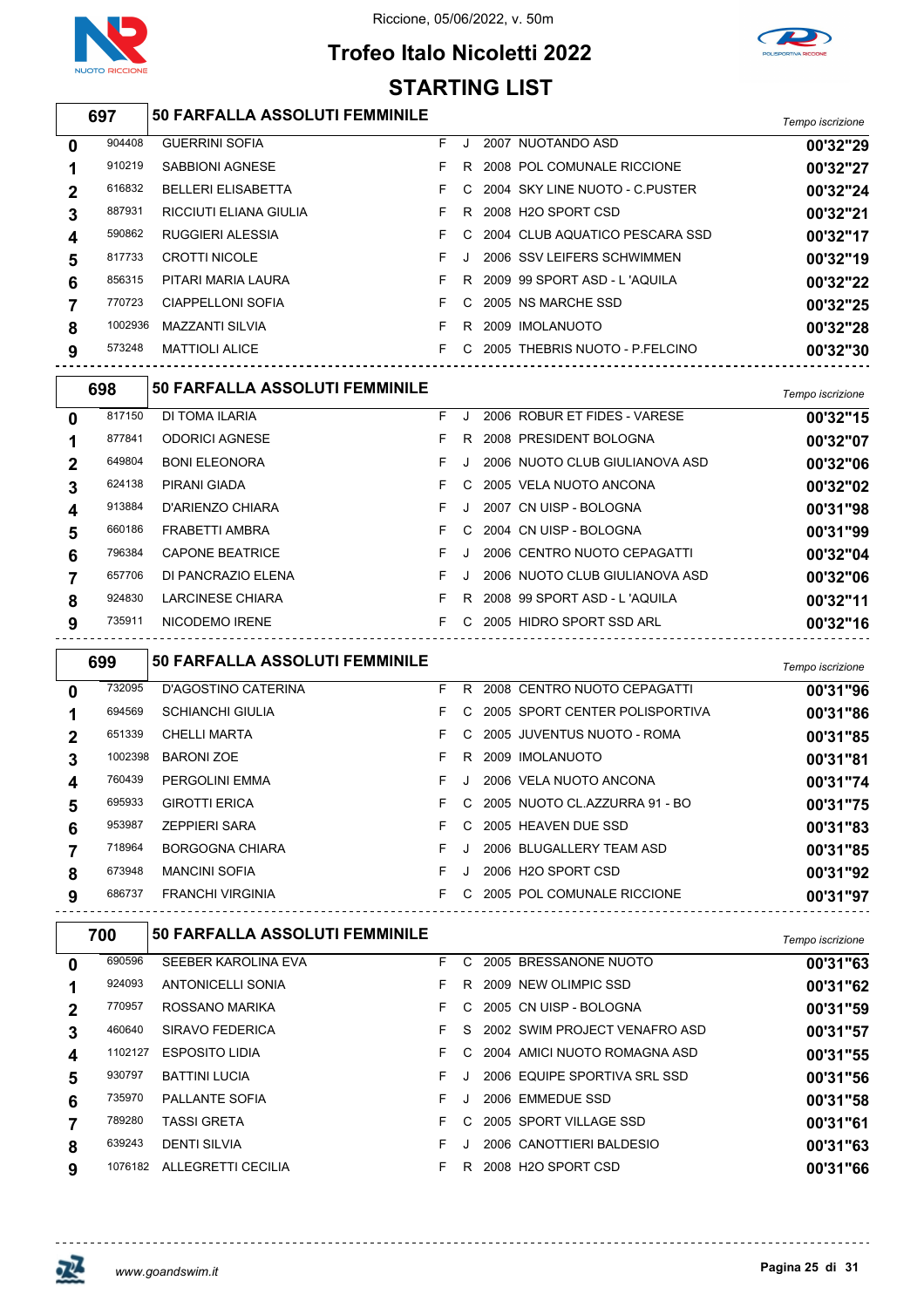





|                         | 701     | 50 FARFALLA ASSOLUTI FEMMINILE        |    |         |          |                              | Tempo iscrizione |
|-------------------------|---------|---------------------------------------|----|---------|----------|------------------------------|------------------|
| $\mathbf{0}$            | 910627  | <b>BELLOTTI VITTORIA</b>              | F. |         |          | R 2008 NUOTATORI TRENTINI    | 00'31"52         |
| 1                       | 666361  | PESCOLLA GIUSY                        | F. |         |          | C 2005 EMMEDUE SSD           | 00'31"40         |
| $\mathbf{2}$            | 782973  | LASAPONARA MARTINA                    | F. | J       |          | 2007 S.G.T. SPORT SSD        | 00'31"34         |
| 3                       | 497205  | ANTENUCCI SABRINA                     | F. |         |          | C 2005 H2O SPORT CSD         | 00'31"29         |
| $\overline{\mathbf{4}}$ | 1119880 | MENDOZZA MATILDE                      | F. | $\cdot$ |          | 2006 ROBUR ET FIDES - VARESE | 00'31"27         |
| 5                       | 817723  | <b>CARLINI FRANCESCA</b>              | F. | $\cdot$ |          | 2006 SSV LEIFERS SCHWIMMEN   | 00'31"28         |
| 6                       | 464489  | DI NARDO VIRGINIA                     | F. | $\cdot$ | 2006 SDS |                              | 00'31"32         |
| $\overline{7}$          | 824309  | ANGELICOLA ALESSIA                    | F. |         |          | R 2008 H2O SPORT CSD         | 00'31"36         |
| 8                       | 689588  | <b>FAVALE NOEMI</b>                   | F. | $\cdot$ |          | 2006 G.P. NUOTO MIRA         | 00'31"49         |
| 9                       | 820251  | <b>PIGLIACELLI LIN</b>                | F. |         |          | J 2007 AOSTA NUOTO           | 00'31"53         |
|                         | 702     | <b>50 FARFALLA ASSOLUTI FEMMINILE</b> |    |         |          |                              | Tempo iscrizione |
| n.                      | 625551  | GUI MINI AGNESE                       | F. |         |          | C 2004 CUS FERRARA ASD       | 00'31"23         |

| 0 | 625551 | <b>GULMINI AGNESE</b>      | F. |              |            | C 2004 CUS FERRARA ASD            | 00'31"23 |
|---|--------|----------------------------|----|--------------|------------|-----------------------------------|----------|
|   | 527381 | DE MEO AURORA              | F. | $\mathsf{C}$ | 2005 SDS   |                                   | 00'31"21 |
|   | 820806 | <b>SPITALER HANNAH</b>     | F. | J            |            | 2006 SSV BOZEN                    | 00'31"18 |
|   | 520481 | DE BENEDICTIS ELENA        | F. |              | C 2005 SDS |                                   | 00'31"13 |
| 4 | 829969 | <b>PUCCIARELLI GIORGIA</b> |    |              |            | F C 2005 PALLANUOTO TOLENTINO ASD | 00'31"10 |
| 5 | 770770 | STINZIANI CAMILLA          | F. |              |            | 2006 H2O SPORT CSD                | 00'31"12 |
| 6 | 448231 | <b>MEDICI MICHELA</b>      | F. | S.           |            | 2003 SPORT VILLAGE SSD            | 00'31"16 |
|   | 674070 | ANTENUCCI CHIARA           | F. |              |            | 2006 H2O SPORT CSD                | 00'31"20 |
| 8 | 503133 | <b>MARCOLINI ARIANNA</b>   | F. |              |            | 2006 SPORT VILLAGE SSD            | 00'31"22 |
| 9 | 816209 | COZZI SILVIA               | F. | $\cdot$      |            | 2007 MIOCLUB SSD                  | 00'31"25 |
|   |        |                            |    |              |            |                                   |          |

|             | 703    | <b>50 FARFALLA ASSOLUTI FEMMINILE</b> |    |    |          |                                  | Tempo iscrizione |
|-------------|--------|---------------------------------------|----|----|----------|----------------------------------|------------------|
| $\bf{0}$    | 728020 | <b>LAUDADIO ALICE</b>                 | F. | J. | 2006 SDS |                                  | 00'31"06         |
|             | 798542 | CHUGAYDA VERONIKA                     | F. | R. |          | 2008 SSV BOZEN                   | 00'31"00         |
| $\mathbf 2$ | 887285 | <b>FIORUCCI SERENA</b>                | F. | R. |          | 2008 CNAT 99 AMICI DEL NUOTO     | 00'30"99         |
| 3           | 688255 | <b>COSER MARTA</b>                    | F. |    |          | C 2005 SKY LINE NUOTO - C.PUSTER | 00'30"93         |
| 4           | 579174 | <b>NOTTOLI LAVINIA</b>                | F. |    |          | C 2005 LIBERTAS R.N. PERUGIA     | 00'30"90         |
| 5           | 785951 | <b>TESTINO MARTINA</b>                | F. |    |          | 2007 NUOTATORI PUGLIESI ASD      | 00'30"92         |
| 6           | 825237 | RUBIU MARTINA                         | F. |    |          | 2006 CNAT 99 AMICI DEL NUOTO     | 00'30"97         |
|             | 958136 | <b>GIANMOENA CAROL</b>                | F. | R. |          | 2008 SSV LEIFERS SCHWIMMEN       | 00'31"00         |
| 8           | 26898  | <b>MONALDI MARTINA</b>                | F. | S. |          | 2000 IL GABBIANO SSD LADISPOLI   | 00'31"01         |
| 9           | 758810 | <b>FRANCO CECILIA</b>                 | F. |    |          | 2006 ROBUR ET FIDES - VARESE     | 00'31"06         |
|             |        |                                       |    |    |          |                                  |                  |

|             | 704    | <b>50 FARFALLA ASSOLUTI FEMMINILE</b> |    |    |          |                               | Tempo iscrizione |
|-------------|--------|---------------------------------------|----|----|----------|-------------------------------|------------------|
| 0           | 829785 | <b>MANCUSO SARA</b>                   | F. | R  |          | 2008 TECRI NUOTO - CORNAREDO  | 00'30"89         |
|             | 560986 | <b>FRISONI VANESSA</b>                | F  | S. |          | 2003 POL COMUNALE RICCIONE    | 00'30"86         |
| $\mathbf 2$ | 876584 | DI NUCCIO MANUELA                     | F. |    |          | 2007 SWIM PROJECT VENAFRO ASD | 00'30"79         |
| 3           | 753748 | <b>ORTLER SAMANTHA</b>                | F. |    |          | 2006 SSV BOZEN                | 00'30"76         |
| 4           | 765020 | <b>CURIA GIULIA</b>                   | F. | C. |          | 2005 IMOLANUOTO               | 00'30"75         |
| 5           | 629316 | <b>GALLI MATILDE BARBARA</b>          | F. | C. |          | 2004 IMOLANUOTO               | 00'30"76         |
| 6           | 820479 | <b>CASARI NOEMI</b>                   | F. |    |          | 2007 CN UISP - BOLOGNA        | 00'30"77         |
|             | 548248 | <b>SCIMIA SOFIA</b>                   | F  | C. | 2005 SDS |                               | 00'30"84         |
| 8           | 790112 | <b>SCOTTON EVELYN</b>                 | F. | R  |          | 2008 TEAM VENETO ASD          | 00'30"87         |
| 9           | 876706 | <b>BUSSI ILARIA</b>                   | F  | R  |          | 2008 IMOLANUOTO               | 00'30"89         |

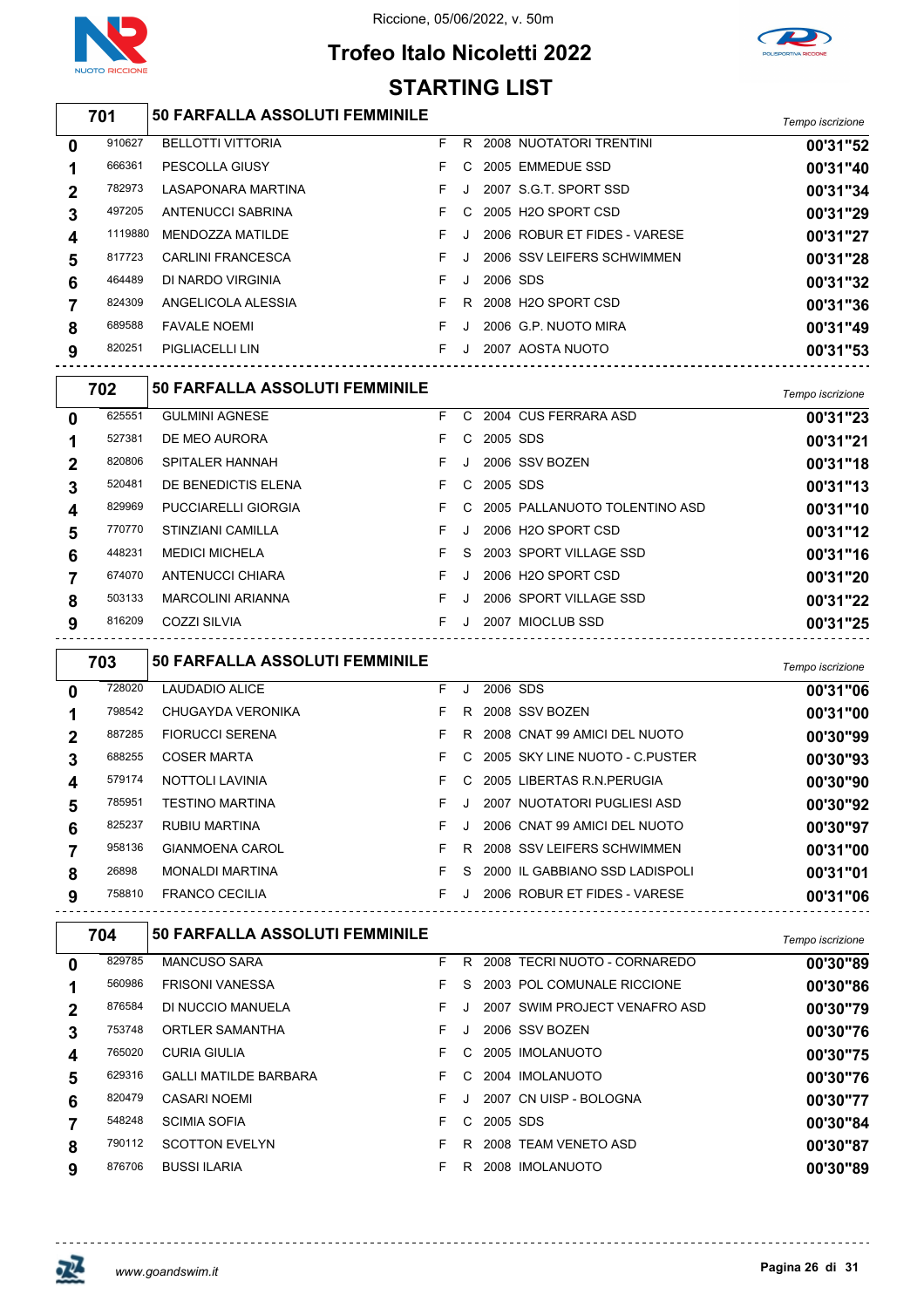



## **Trofeo Italo Nicoletti 2022 STARTING LIST**

|                | 705     | 50 FARFALLA ASSOLUTI FEMMINILE                       |     |    |              |                                    | Tempo iscrizione |
|----------------|---------|------------------------------------------------------|-----|----|--------------|------------------------------------|------------------|
| 0              | 893548  | <b>SCARMIN GIULIA</b>                                |     |    |              | F R 2008 GS SWIMMING VICENZA       | 00'30"68         |
| 1              | 775404  | <b>TARTERINI GIADA</b>                               | F   |    |              | R 2008 VELA NUOTO ANCONA           | 00'30"66         |
| $\mathbf 2$    | 755987  | CAMPAGNA MARTINA                                     | F   | J  |              | 2006 JUVENTUS NUOTO - ROMA         | 00'30"62         |
| 3              | 569809  | DEL MEDICO GIADA                                     | F   | J  |              | 2006 NANDI ARS LORETO              | 00'30"45         |
| 4              | 1004162 | <b>GUALANDI EMMA</b>                                 | F   | J  |              | 2007 CUS FERRARA ASD               | 00'30"43         |
| 5              | 714057  | <b>TOMA VITTORIA</b>                                 | F   | J. |              | 2007 NUOTATORI PUGLIESI ASD        | 00'30"45         |
| 6              | 528520  | <b>LATINI GIULIA</b>                                 | F   | C  |              | 2004 VELA NUOTO ANCONA             | 00'30"58         |
| 7              | 620920  | <b>VALNERI GIADA</b>                                 | F   | S  |              | 2001 TECRI NUOTO - CORNAREDO       | 00'30"65         |
| 8              | 804954  | <b>CAVINA SOFIA</b>                                  | F.  |    |              | R 2008 H2O SPORT CSD               | 00'30"66         |
| 9              | 592069  | MAZZA ELENA<br>------------------------------------- |     |    |              | F J 2006 CLUB AQUATICO PESCARA SSD | 00'30"74         |
|                | 706     | <b>50 FARFALLA ASSOLUTI FEMMINILE</b>                |     |    |              |                                    | Tempo iscrizione |
| 0              | 623952  | <b>BERTUCCIOLI MARGHERITA</b>                        |     |    |              | F J 2007 POL COMUNALE RICCIONE     | 00'30"41         |
| 1              | 586697  | PERUZZO ELENA                                        | F   |    |              | C 2004 CENTRO NUOTO ROSA 'SSD      | 00'30"39         |
| $\mathbf 2$    | 419081  | CAGNIZZI MARTINA                                     | F   | S. |              | 2002 PRIMAVERA CAMPUS APRILIA SSD  | 00'30"37         |
| 3              | 457268  | POERIO COSTANZA                                      | F   | S  |              | 2002 HEAVEN DUE SSD                | 00'30"28         |
| 4              | 465961  | <b>GUANZATI DOMIZIANA</b>                            | F.  | S  |              | 2002 TECRI NUOTO - CORNAREDO       | 00'30"25         |
| 5              | 701641  | <b>VALENTINO GRETA</b>                               | - F |    |              | C 2005 HEAVEN DUE SSD              | 00'30"26         |
| 6              | 761192  | EVANGELISTI FRANCESCA EDELWEISS FU                   |     |    |              | 2006 NUOTO CL.AZZURRA 91 - BO      | 00'30"37         |
| 7              | 765607  | <b>SPENSIERI GRETA</b>                               | - F | J  |              | 2006 IMOLANUOTO                    | 00'30"39         |
| 8              | 520698  | BRUGNONI GINEVRA MARIA                               |     |    |              | F C 2005 LIBERTAS R.N.PERUGIA      | 00'30"40         |
| 9              | 558662  | ANCONE ALESSIA                                       |     |    |              | F S 2003 CANOTTIERI BALDESIO       | 00'30"41         |
|                | 707     | 50 FARFALLA ASSOLUTI FEMMINILE                       |     |    |              |                                    | Tempo iscrizione |
| $\mathbf 0$    | 901235  | HANZELEWICZ ARIANNA                                  |     |    |              | F J 2007 S.G.T. SPORT SSD          | 00'30"21         |
| 1              | 761197  | <b>FLAMIGNI ALICE</b>                                | F.  | J  |              | 2006 CN UISP - BOLOGNA             | 00'30"18         |
|                |         |                                                      | F   | C  |              | 2005 SPORT VILLAGE SSD             | 00'30"09         |
| $\mathbf 2$    | 597342  | PALMUCCI SOFIA                                       |     |    |              |                                    |                  |
| 3              | 616797  | ONGARO GRETA                                         | F   | C  |              | 2004 CN UISP - BOLOGNA             | 00'30"01         |
| 4              | 825948  | <b>TIRONI ALICE</b>                                  | F.  |    | C 2005 SDS   |                                    | 00'29"97         |
| 5              | 823536  | <b>BACHER DENA</b>                                   |     |    |              | F J 2007 BRESSANONE NUOTO          | 00'30"00         |
| 6              | 622755  | PASQUALE LUCIA                                       |     |    |              | F C 2004 CANOTTIERI BALDESIO       | 00'30"07         |
| $\overline{7}$ | 585040  | ROSSI DESIREE CHIARA                                 |     |    |              | F S 2003 EQUIPE SPORTIVA SRL SSD   | 00'30"09         |
| 8              | 591236  | CAPRIA ARIANNA                                       |     |    |              | F S 2003 H2O SPORT CSD             | 00'30"21         |
| 9              | 500917  | MARIANO ANNALAURA                                    |     |    |              | F C 2005 HIDRO SPORT SSD ARL       | 00'30"22         |
|                | 708     | <b>50 FARFALLA ASSOLUTI FEMMINILE</b>                |     |    |              |                                    | Tempo iscrizione |
|                | 816232  | TAGLIABUE SOFIA ANNA TERESA                          |     |    |              | F J 2007 MIOCLUB SSD               | 00'29"89         |
| 0<br>1         | 885344  | <b>MOTTA ALICE</b>                                   |     |    |              | F J 2006 JUVENTUS NUOTO - ROMA     | 00'29"79         |
| $\mathbf 2$    | 785772  | RANIERI MATILDE BENEDETTA                            |     |    | F J 2006 SDS |                                    | 00'29"77         |
| 3              | 701451  | CALZOLARI ALICE                                      |     |    |              | F C 2004 DE AKKER TEAM SSD ARL     | 00'29"76         |
| 4              | 444023  | <b>BANFI DENISE</b>                                  |     |    |              | F S 2000 ROBUR ET FIDES - VARESE   | 00'29"72         |
| 5              | 819449  | MOLINARI SOFIA                                       | F.  |    |              | J 2007 ACCADEMIA NUOTO MARINO      | 00'29"74         |
| 6              | 484185  | ROSSANO CLAUDIA                                      | F.  |    |              | C 2004 H2O SPORT CSD               | 00'29"76         |
| $\overline{7}$ | 653680  | <b>SCOMPARIN EMMA</b>                                | F.  |    |              | J 2006 TEAM VENETO ASD             | 00'29"79         |

VACCHI MATILDE F C 2004 CN UISP - BOLOGNA **00'29"91**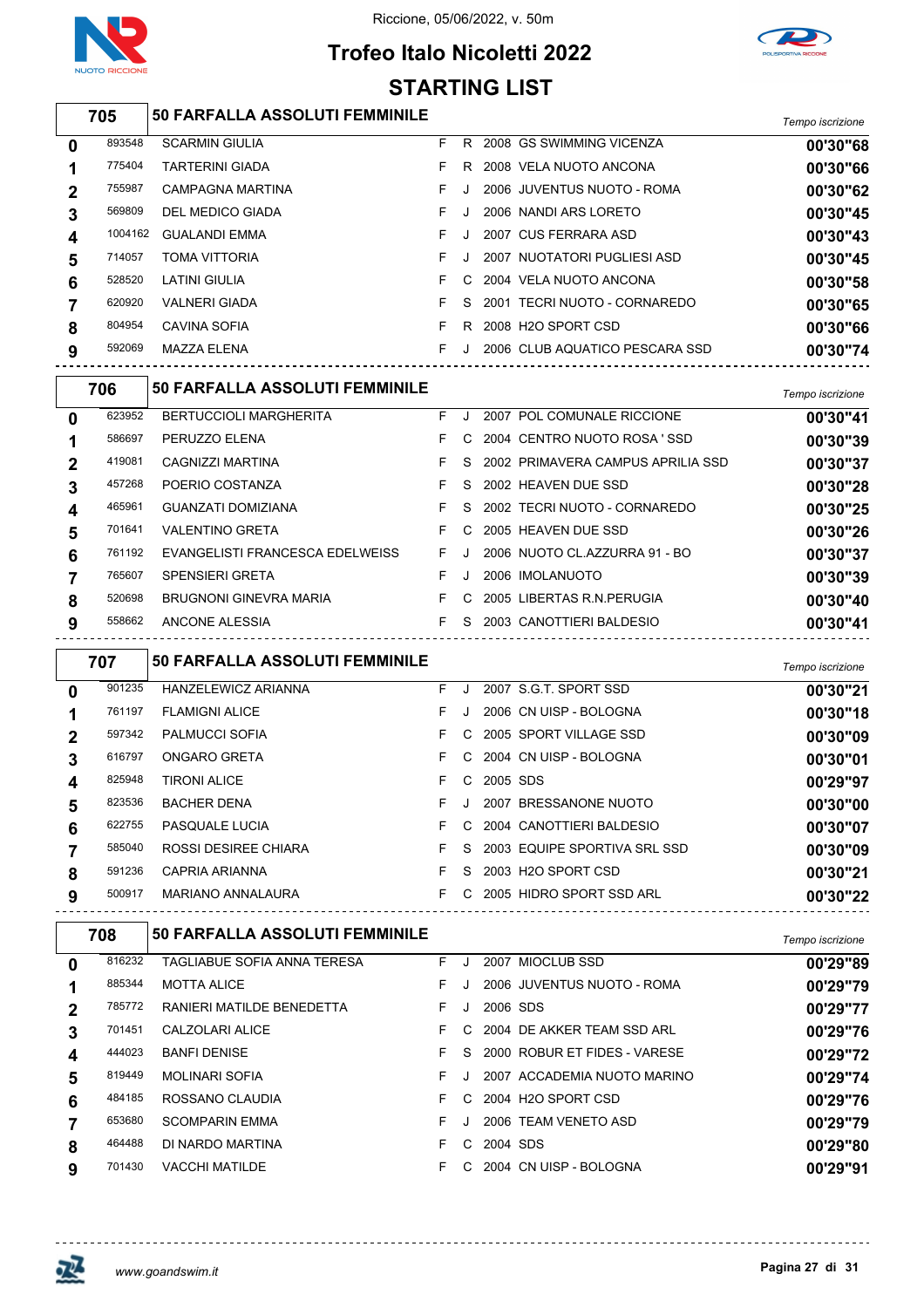

## **Trofeo Italo Nicoletti 2022 STARTING LIST**



#### *Tempo iscrizione* **50 FARFALLA ASSOLUTI FEMMINILE** CALANCA ELETTRA F J 2007 SWEET TEAM MODENA ASD **00'29"71** STEVANATO CRISTIANA F J 2007 TEAM VENETO ASD **00'29"71** SIRRI CATERINA F J 2007 RARI NANTES ROMAGNA ASD **00'29"60** FANCELLO ERIKA F J 2007 LIBERTAS R.N.PERUGIA **00'29"57** RUIZ SARA F J 2006 SSV BOZEN **00'29"56** VIOLA SOFIA F J 2006 HEAVEN DUE SSD **00'29"57** PETRINI FEDERICA F J 2006 NANDI ARS LORETO **00'29"60** POSSENTI REBECCA F C 2004 DE AKKER TEAM SSD ARL **00'29"65** GIUDICI ELEONORA F S 2003 TECRI NUOTO - CORNAREDO **00'29"71** GUERRA CECILIA F J 2007 SWIM TEAM LUGO ASD **00'29"71**

|                | 710    | <b>50 FARFALLA ASSOLUTI FEMMINILE</b> |    |              |                                  | Tempo iscrizione |
|----------------|--------|---------------------------------------|----|--------------|----------------------------------|------------------|
| $\bf{0}$       | 629062 | SARACENO SOFIA                        | F. |              | C 2004 CANOTTIERI TEVERE REMO    | 00'29"55         |
|                | 731777 | <b>ZANON CECILIA</b>                  | F. | $\cdot$      | 2007 TEAM VENETO ASD             | 00'29"53         |
| $\overline{2}$ | 675309 | <b>SERESINI LETIZIA</b>               | F. |              | C 2004 SKY LINE NUOTO - C.PUSTER | 00'29"49         |
|                | 702686 | FERRARI VALENTINA                     | F. | . J.         | 2006 FERRARANUOTO ASD            | 00'29"43         |
| 4              | 762822 | <b>MELDOLESI EMMA</b>                 | F. |              | C 2005 RINASCITA TEAM ROMAGNA    | 00'29"41         |
| 5              | 564867 | PAZZAGLIA SONIA                       | F. |              | S 2003 DE AKKER TEAM SSD ARL     | 00'29"42         |
| 6              | 712906 | DIODATI GIULIA                        | F. | $\mathbf{J}$ | 2007 CENTRO NUOTO CEPAGATTI      | 00'29"47         |
|                | 921934 | ROSINI ELEONORA VELIA                 | F. |              | 2007 CN UISP - BOLOGNA           | 00'29"50         |
| 8              | 412963 | <b>TURCO ANNA CECILIA</b>             | F. | S.           | 2003 CANOTTIERI BALDESIO         | 00'29"54         |
| 9              | 799634 | MUCCITTO GIOVANNA                     | F. |              | R 2008 HIDRO SPORT SSD ARL       | 00'29"56         |

|              | 711    | <b>50 FARFALLA ASSOLUTI FEMMINILE</b> |    |         |                              | Tempo iscrizione |
|--------------|--------|---------------------------------------|----|---------|------------------------------|------------------|
| $\mathbf{0}$ | 632197 | <b>BELLANI SOFIA ANDREA</b>           | F. | S.      | 2003 ACCADEMIA NUOTO MARINO  | 00'29"36         |
|              | 740967 | ALBANELLI AURORA                      | F. |         | C 2004 CN UISP - BOLOGNA     | 00'29"31         |
| 2            | 826021 | <b>SALVATO ASIA</b>                   | F. | J       | 2007 IMOLANUOTO              | 00'29"27         |
| 3            | 757885 | <b>FANTINI STELLA</b>                 | F. | R.      | 2008 SSV BOZEN               | 00'29"26         |
| 4            | 563967 | <b>GIORDANI FRANCESCA</b>             | F. |         | S 2003 NS MARCHE SSD         | 00'29"23         |
| 5            | 705827 | <b>TRAPASSO VALENTINA</b>             | F. |         | C 2004 SSV BOZEN             | 00'29"25         |
| 6            | 398071 | <b>GUERRA GIORGIA</b>                 | F. | S.      | 2000 DE AKKER TEAM SSD ARL   | 00'29"27         |
|              | 758695 | <b>SCALINI NICOLE</b>                 | F  | $\cdot$ | 2006 IMOLANUOTO              | 00'29"29         |
| 8            | 589435 | LOSAPIO GIULIA                        | F. | S.      | 2003 TECRI NUOTO - CORNAREDO | 00'29"32         |
| 9            | 714011 | LORENZONI SOFIA                       | F. | C.      | 2005 IMOLANUOTO              | 00'29"39         |

|              | 712    | <b>50 FARFALLA ASSOLUTI FEMMINILE</b> |    |    |      |                                    | Tempo iscrizione |
|--------------|--------|---------------------------------------|----|----|------|------------------------------------|------------------|
| $\bf{0}$     | 825487 | <b>SITA DANILA</b>                    | F. | J. |      | 2006 CN UISP - BOLOGNA             | 00'29"12         |
|              | 567103 | <b>GALLERANI VALERIA</b>              | F. | S. |      | 2003 CN UISP - BOLOGNA             | 00'29"09         |
| $\mathbf{2}$ | 585396 | <b>RANIERI CAMILLA</b>                | F. | C. |      | 2004 ASD DIMENSIONE NUOTO L'AQUILA | 00'29"07         |
| 3            | 803032 | <b>FERRI ARIANNA</b>                  | F. |    |      | 2006 VELA NUOTO ANCONA             | 00'28"99         |
| 4            | 521936 | <b>GENTILE CRISTIANA VIRGINIA</b>     | F. | C. |      | 2004 MEDITERRANEO SPORT SSD        | 00'28"91         |
| 5            | 22140  | LUTECKA CLAUDIA                       |    | S. |      | 1997 JUVENTUS NUOTO - ROMA         | 00'28"93         |
| 6            | 632990 | DE SILVESTRIS GIADA                   | F. | C. |      | 2005 CANOTTIERI TEVERE REMO        | 00'29"07         |
|              | 817165 | QUAGGIO VERONICA                      | F. |    |      | 2006 G.P. NUOTO MIRA               | 00'29"09         |
| 8            | 720076 | ADDA MATILDA                          | F. |    | 2007 | TEAM VENETO ASD                    | 00'29"10         |
| 9            | 445535 | <b>MARZIALI GINEVRA</b>               |    | S  |      | 2003 NUOTO CLUB VITERBO SSD        | 00'29"15         |

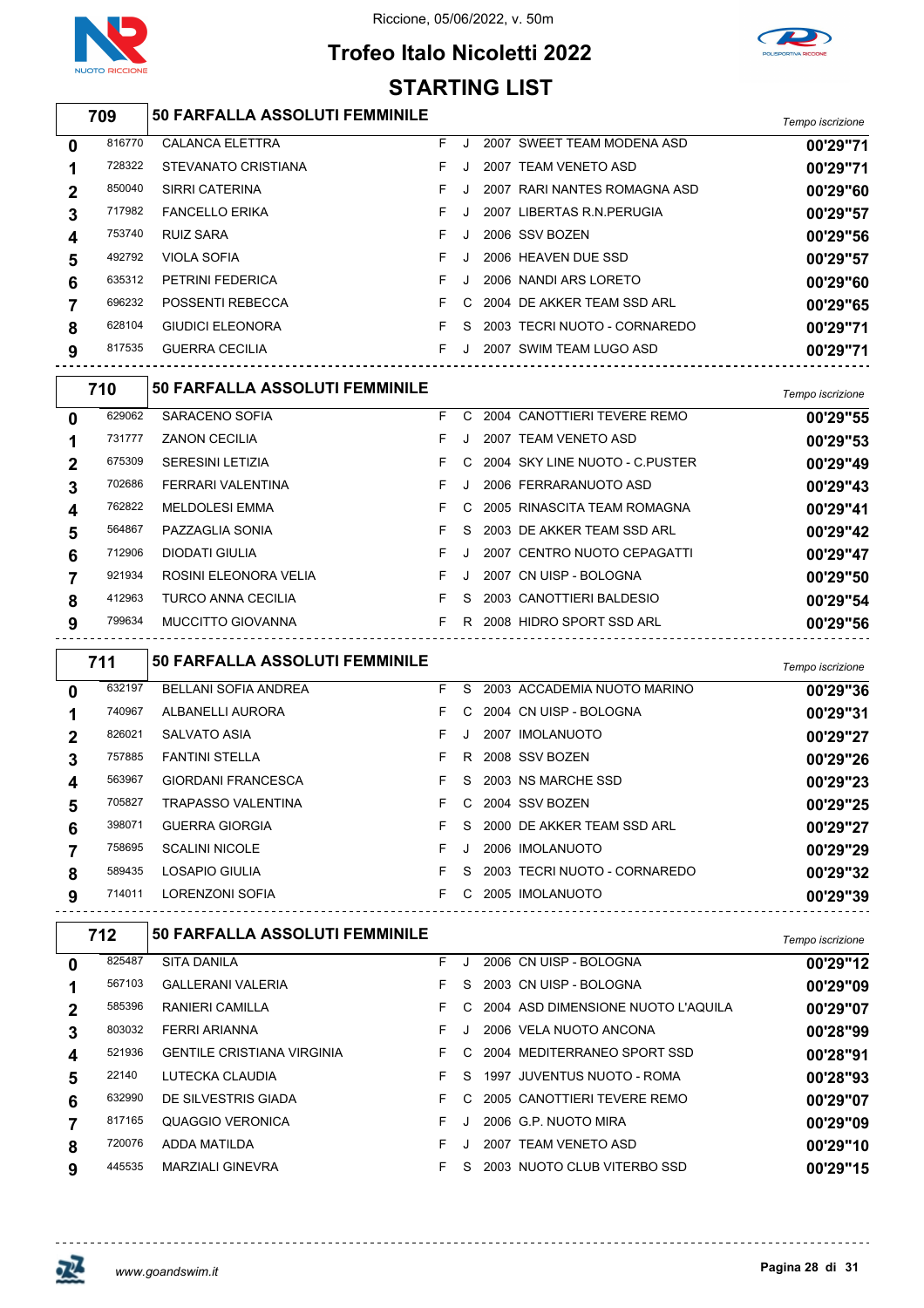

 $\overline{1}$ 

#### Riccione, 05/06/2022, v. 50m

## **Trofeo Italo Nicoletti 2022 STARTING LIST**



|              | 713    | <b>50 FARFALLA ASSOLUTI FEMMINILE</b> |    |               |                                 | Tempo iscrizione |
|--------------|--------|---------------------------------------|----|---------------|---------------------------------|------------------|
| $\mathbf 0$  | 494631 | <b>WEGER SABRINA</b>                  | F. | S.            | 2001 SSV BOZEN                  | 00'28"74         |
| 1            | 396654 | <b>GHIRARDINI ALISSA</b>              | F. | S.            | 1999 NUOTO CL.AZZURRA 91 - BO   | 00'28"49         |
| $\mathbf{2}$ | 653674 | PORCARI ANNA                          | F  | $\cdot$       | 2006 TEAM VENETO ASD            | 00'28"26         |
| 3            | 408397 | <b>GUSPERTI SARA</b>                  | F. | S.            | 2001 NUOTO CL.AZZURRA 91 - BO   | 00'27"69         |
| 4            | 507027 | MIARI FULCIS ALESSANDRA               | F. |               | S 2001 NUOTO CL.AZZURRA 91 - BO | 00'26"69         |
| 5            | 574410 | <b>CAPRETTA ELENA</b>                 | F. | $\mathcal{S}$ | 2002 NUOTO CL.AZZURRA 91 - BO   | 00'27"08         |
| 6            | 688231 | <b>ZAMBELLI GIULIA</b>                | F. |               | C 2005 NUOTO CL.AZZURRA 91 - BO | 00'27"96         |
|              | 866469 | AMBLER AGATA MARIA                    | F. |               | S 2001 TEAM VENETO ASD          | 00'28"44         |
| 8            | 530569 | LONATI MARTINA                        | F. |               | C 2004 H2O SPORT CSD            | 00'28"68         |
| 9            | 759495 | MARISALDI SARA                        | F. | J             | 2006 CN UISP - BOLOGNA          | 00'28"90         |
|              | 714    | <b>50 FARFALLA ASSOLUTI FEMMINILE</b> |    |               |                                 | Tempo iscrizione |
| $\bf{0}$     | 460592 | <b>BATTAGLIA CATERINA</b>             | F. | C.            | 2004 SPORT VILLAGE SSD          | 00'28"73         |

| 0           | 460592 | <b>BATTAGLIA CATERINA</b> |    |    | C 2004 SPORT VILLAGE SSD          | 00'28"73 |
|-------------|--------|---------------------------|----|----|-----------------------------------|----------|
| 1           | 824350 | PALUMBO GAIA              | F. |    | 2007 SPOLETO NUOTO                | 00'28"48 |
| $\mathbf 2$ | 689332 | <b>SALVATO SOFIA</b>      | F. |    | C 2005 IMOLANUOTO                 | 00'28"19 |
| 3           | 90301  | CAPANNOLO CAMILLA         | F. | S. | 1996 NUOTO CL.AZZURRA 91 - BO     | 00'27"54 |
| 4           | 521990 | COCCONCELLI COSTANZA      |    |    | F S 2002 NUOTO CL.AZZURRA 91 - BO | 00'26"46 |
| 5           | 395178 | LAQUINTANA SONIA          |    |    | F S 2001 NUOTO CLAZZURRA 91 - BO  | 00'26"91 |
| 6           | 551786 | <b>MORINI SOFIA</b>       | F. |    | S 2003 NUOTO CL.AZZURRA 91 - BO   | 00'27"85 |
|             | 602470 | CHABAT LUNA MARIA         | F. |    | C 2005 LIBERTAS R.N.PERUGIA       | 00'28"33 |
| 8           | 521966 | <b>FANTUZ MARTINA</b>     | F. | S. | 2001 IMOLANUOTO                   | 00'28"56 |
| 9           | 827375 | <b>VACCHI BEATRICE</b>    | F. |    | 2006 CN UISP - BOLOGNA            | 00'28"85 |

|              | 715    | <b>50 FARFALLA ASSOLUTI FEMMINILE</b> |    |    |                               | Tempo iscrizione |
|--------------|--------|---------------------------------------|----|----|-------------------------------|------------------|
| $\bf{0}$     | 698268 | <b>BRAVACCINI GAIA</b>                | F. | S. | 2001 FERRARANUOTO ASD         | 00'28"68         |
|              | 498719 | <b>MONTANARI VERONICA</b>             | F. | S. | 2002 VELA NUOTO ANCONA        | 00'28"46         |
| $\mathbf{2}$ | 122800 | PESCIO ANDREA AMBRA                   | F. | S. | 1998 DE AKKER TEAM SSD ARL    | 00'28"13         |
| 3            | 792788 | <b>BELTRAME ALICE</b>                 | F. |    | 2006 IMOLANUOTO               | 00'27"34         |
| 4            | 106930 | <b>BIANCHI ILARIA</b>                 | F. | S. | 1990 NUOTO CL.AZZURRA 91 - BO | 00'26"07         |
| 5            | 446783 | <b>BIASIBETTI HELENA</b>              | F. | S. | 2002 NUOTO CL.AZZURRA 91 - BO | 00'26"75         |
| 6            | 415356 | CALO' CHIARA                          | F. | S. | 2002 POL NADIR - PALERMO      | 00'27"80         |
|              | 691223 | <b>MARCACCI VITTORIA</b>              | F. | C. | 2004 G.S. FORLI' NUOTO ASD    | 00'28"32         |
| 8            | 126868 | <b>RUBERTI NICOLETTA</b>              | F. | S. | 1995 NUOTO CL.AZZURRA 91 - BO | 00'28"56         |
| 9            | 647263 | LOMBARDI ELLYSON                      | F. | S. | 2003 DE AKKER TEAM SSD ARL    | 00'28"75         |

| 716    |                           |    |                                            | Tempo iscrizione         |
|--------|---------------------------|----|--------------------------------------------|--------------------------|
| 776775 | <b>BAZZURRI AURORA</b>    | R. | 2008 THEBRIS NUOTO - P.FELCINO             | 09'55"06                 |
| 752506 | <b>BORGOGNONI CAMILLA</b> | S. | 2001 NUOTANDO ASD                          | 09'49"61                 |
| 857338 | <b>FORNACIARI ANGELA</b>  |    | 2007 FERRARANUOTO ASD                      | 09'47"14                 |
| 576930 | CINGOLANI GIULIA          |    |                                            | 09'48"89                 |
| 663325 | STARINIERI MATILDE        |    | 2007 CLUB AQUATICO PESCARA SSD             | 09'52"44                 |
| 942636 | <b>RENZI SOFIA</b>        | R  | 2009 POL COMUNALE RICCIONE                 | 10'09"78                 |
|        |                           |    | <b>800 STILE LIBERO ASSOLUTI FEMMINILE</b> | C 2004 VELA NUOTO ANCONA |

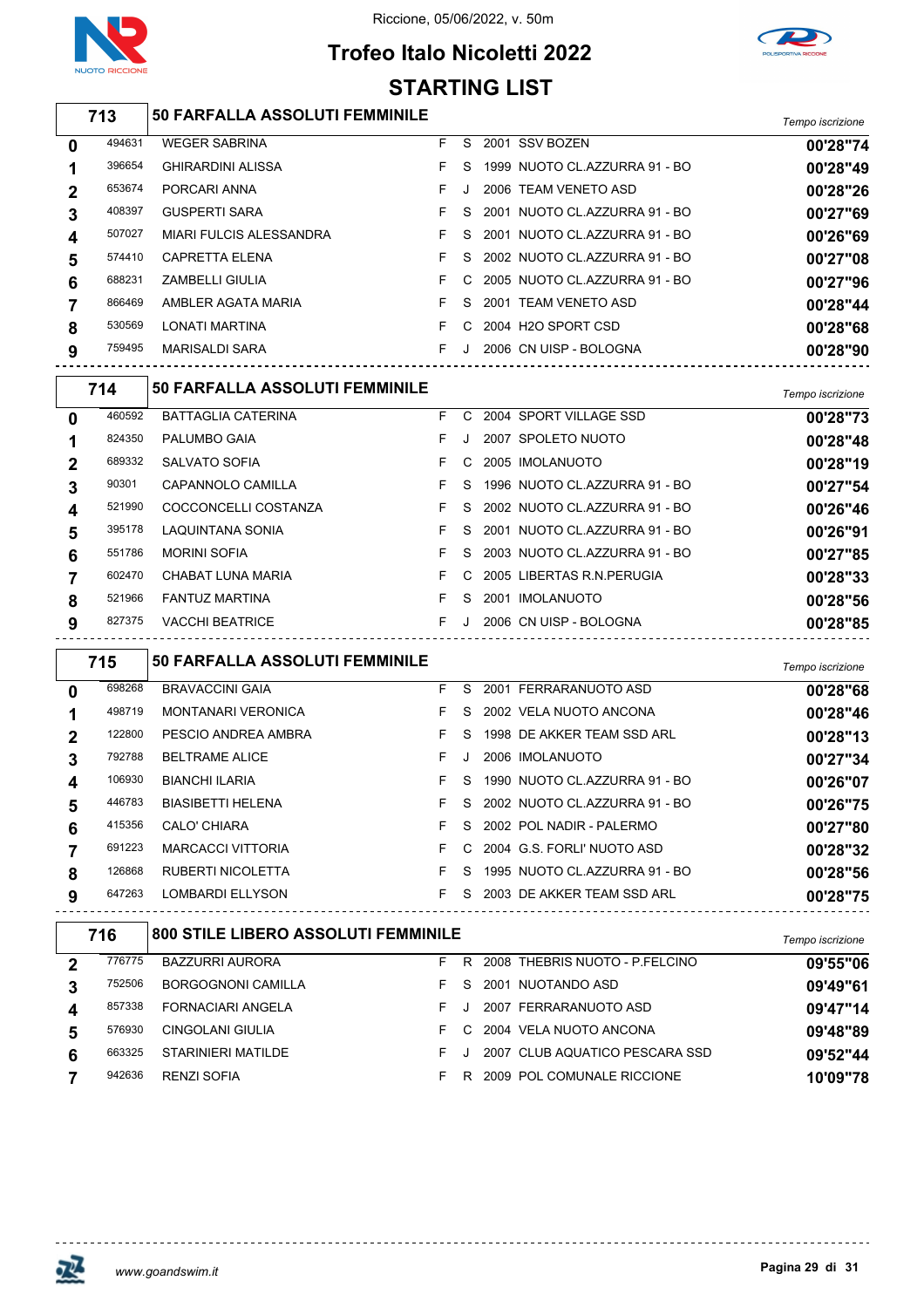

## **Trofeo Italo Nicoletti 2022 STARTING LIST**



## *Tempo iscrizione* **800 STILE LIBERO ASSOLUTI FEMMINILE**

| $\bf{0}$    | 819383 | <b>LIPPO BENEDETTA</b>      | F. | J.      | 2007 POL COMUNALE RICCIONE    | 09'46"10 |
|-------------|--------|-----------------------------|----|---------|-------------------------------|----------|
|             | 179981 | <b>MARINANGELI LUDOVICA</b> | F. | S.      | 1997 VELA NUOTO ANCONA        | 09'45"03 |
| $\mathbf 2$ | 819875 | <b>VILLA MATILDE</b>        |    | R.      | 2008 CANOTTIERI BALDESIO      | 09'42"74 |
| 3           | 886546 | MARISALDI ANNA              |    | R       | 2008 CN UISP - BOLOGNA        | 09'38"74 |
| 4           | 822128 | <b>CROCCO GIULIA</b>        |    |         | 2006 SWIM PROJECT VENAFRO ASD | 09'37"05 |
| 5           | 763208 | <b>MAHUTOVA TIMEA</b>       |    | $\cdot$ | 2006 BRESSANONE NUOTO         | 09'38"66 |
| 6           | 690693 | <b>FRISONI SARA</b>         |    |         | C 2005 POL COMUNALE RICCIONE  | 09'40"38 |
|             | 838214 | CONTILIANO ALICE            |    | J.      | 2007 DE AKKER TEAM SSD ARL    | 09'44"20 |
| 8           | 846256 | <b>DANESE GIULIA</b>        |    | R.      | 2008 S.G.T. SPORT SSD         | 09'45"91 |
| 9           | 561053 | <b>GUERZI VITTORIA</b>      |    | S.      | 2003 NS EMILIA SSD            | 09'46"46 |
|             |        |                             |    |         |                               |          |

|             | 718    | <b>800 STILE LIBERO ASSOLUTI FEMMINILE</b> |    |    |                                      | Tempo iscrizione |
|-------------|--------|--------------------------------------------|----|----|--------------------------------------|------------------|
| 0           | 529386 | <b>ITALIANI CATERINA</b>                   | F. | C. | 2004 CLUB AQUATICO PESCARA SSD       | 09'34"03         |
|             | 845761 | SPENNATO MAHILA                            | F. | R. | 2009 NUOTATORI PUGLIESI ASD          | 09'31"35         |
| $\mathbf 2$ | 698205 | <b>BACCI GRETA</b>                         | F. |    | C 2005 ROBUR ET FIDES - VARESE       | 09'30"58         |
| 3           | 816831 | <b>CLAESSON ELLY SELMA</b>                 | F. |    | 2007 NS EMILIA SSD                   | 09'29"07         |
| 4           | 827736 | SANMARTINI ASIA                            | F. |    | 2006 DE AKKER TEAM SSD ARL           | 09'26"58         |
| 5           | 647342 | CAPANNOLO BEATRICE                         | F. |    | C 2005 ASD DIMENSIONE NUOTO L'AQUILA | 09'27"78         |
| 6           | 646330 | DALLAFIOR CHIARA                           | F. |    | 2007 NUOTATORI TRENTINI              | 09'29"30         |
|             | 786604 | PRIA LUDOVICA                              | F. | C. | 2005 TECRI NUOTO - CORNAREDO         | 09'30"82         |
| 8           | 878522 | <b>POLLINI GIULIA</b>                      | F. | R. | 2008 NS EMILIA SSD                   | 09'33"94         |
| 9           | 533310 | LIPARI CHIARA ENYA                         | F. | C. | 2004 THEBRIS NUOTO - P.FELCINO       | 09'35"64         |
|             |        |                                            |    |    |                                      |                  |

|             | 719    | <b>800 STILE LIBERO ASSOLUTI FEMMINILE</b> |    |         |                                | Tempo iscrizione |
|-------------|--------|--------------------------------------------|----|---------|--------------------------------|------------------|
| $\bf{0}$    | 826023 | <b>GUIDOTTI ARIANNA</b>                    | F. | $\cdot$ | 2006 IMOLANUOTO                | 09'24"78         |
|             | 445680 | RAGAZZINI SOFIA                            | F. | S.      | 2001 G.S. FORLI' NUOTO ASD     | 09'22"49         |
| $\mathbf 2$ | 651844 | <b>MARCONI SERENA</b>                      | F. |         | 2006 NANDI ARS LORETO          | 09'19"34         |
| 3           | 622300 | <b>TEMPORIN CHIARA</b>                     |    | S.      | 2003 NS EMILIA SSD             | 09'18"83         |
| 4           | 759546 | <b>RIMOLDI REBECCA</b>                     | F. |         | 2006 MIOCLUB SSD               | 09'16"15         |
| 5           | 636709 | <b>FELTRIN MICHELLE</b>                    |    | S.      | 2002 TEAM VENETO ASD           | 09'17"90         |
| 6           | 752674 | <b>CECCHINI NICOLE</b>                     | F. | C.      | 2005 POL COMUNALE RICCIONE     | 09'19"09         |
|             | 467225 | <b>BUSANA MARTINA</b>                      |    | S.      | 2002 G.P. NUOTO MIRA           | 09'20"52         |
| 8           | 830829 | <b>CERBINI ELETTRA</b>                     | F. | C.      | 2005 THEBRIS NUOTO - P FELCINO | 09'22"55         |
| 9           | 823656 | <b>BALDON CAMILLA</b>                      |    | R.      | 2008 PADOVANUOTO               | 09'25"35         |

|   | 801    | <b>400 MISTI ASSOLUTI FEMMINILE</b> |    |    | Serie veloce - SESSIONE del POMERIGGIQ <sub>mpo iscrizione</sub> |          |
|---|--------|-------------------------------------|----|----|------------------------------------------------------------------|----------|
| 0 | 632197 | <b>BELLANI SOFIA ANDREA</b>         | F. | S  | 2003 ACCADEMIA NUOTO MARINO                                      | 05'06"91 |
|   | 817575 | <b>SAMA CHIARA</b>                  | F. |    | 2007 RINASCITA TEAM ROMAGNA                                      | 05'04"61 |
| 2 | 636861 | <b>FIORINI ELISA</b>                |    | S. | 2003 RARI NANTES ALA                                             | 05'01"91 |
|   | 755812 | ROVERSI PAOLA                       | F. | C. | 2005 CANOTTIERI BALDESIO                                         | 04'55"55 |
| 4 | 52651  | POLIERI ALESSIA                     | F. | S. | 1994 IMOLANUOTO                                                  | 04'40"84 |
| 5 | 616336 | <b>FONTANA CHIARA</b>               | F. | C. | 2004 NUOTO CL.AZZURRA 91 - BO                                    | 04'51"86 |
| 6 | 553171 | ZANNI EMMA                          |    | S. | 2003 SWEET TEAM MODENA ASD                                       | 05'01"21 |
|   | 399375 | LUGNOLI GIORGIA                     | F. | S. | 1999 G.S. FORLI' NUOTO ASD                                       | 05'03"82 |
| 8 | 482484 | <b>GEREVINI GIULIA</b>              | F. | C. | 2004 CANOTTIERI BALDESIO                                         | 05'05"24 |
| 9 | 825838 | <b>BERTOCCHI GIULIA</b>             | F. |    | 2006 CN UISP - BOLOGNA                                           | 05'07"94 |